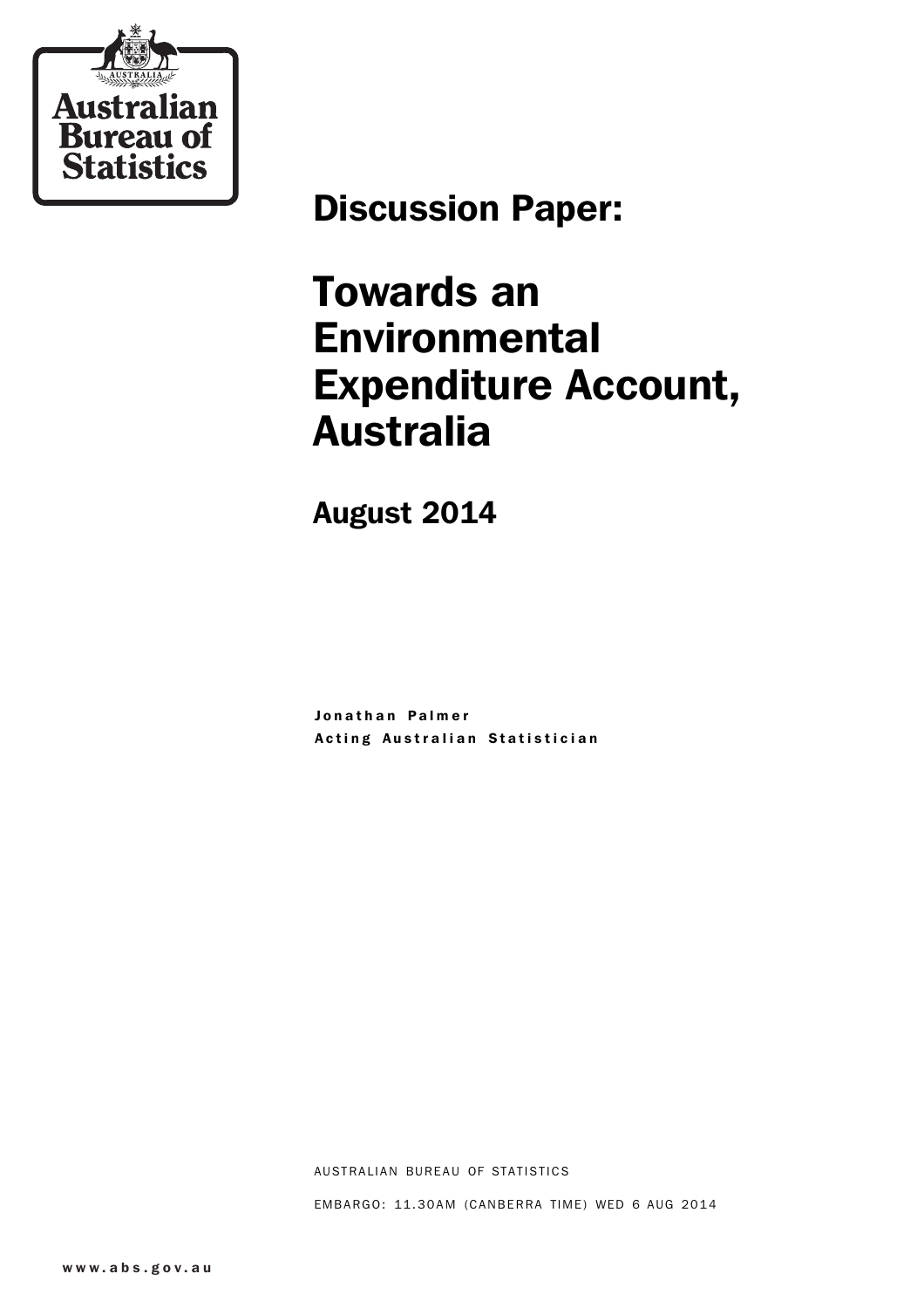ABS Catalogue No. 4603.0.55.001

© Commonwealth of Australia 2014

This work is copyright. Apart from any use as permitted under the *Copyright Act 1968*, no part may be reproduced by any process without prior written permission from the Commonwealth. Requests and inquiries concerning reproduction and rights in this publication should be addressed to The Manager, Intermediary Management, Australian Bureau of Statistics, Locked Bag 10, Belconnen ACT 2616, by telephone (02) 6252 6998, fax (02) 6252 7102, or email: <intermediary.management@abs.gov.au>.

In all cases the ABS must be acknowledged as the source when reproducing or quoting any part of an ABS publication or other product.

Produced by the Australian Bureau of Statistics

## INQUIRIES

! For further information about these and related statistics, contact the National Information and Referral Service on 1300 135 070.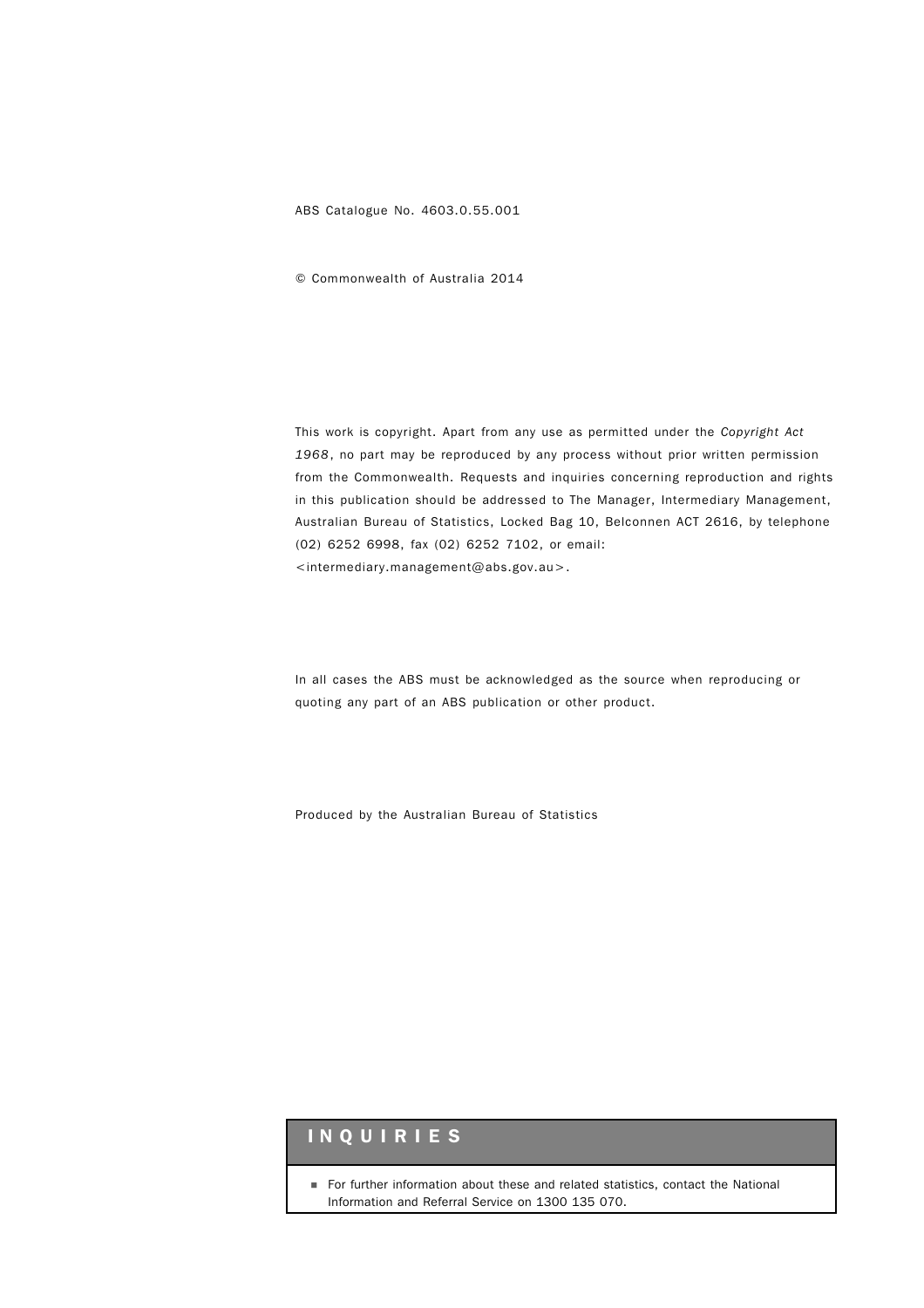## CONTENTS

### CONTENTS

## *page*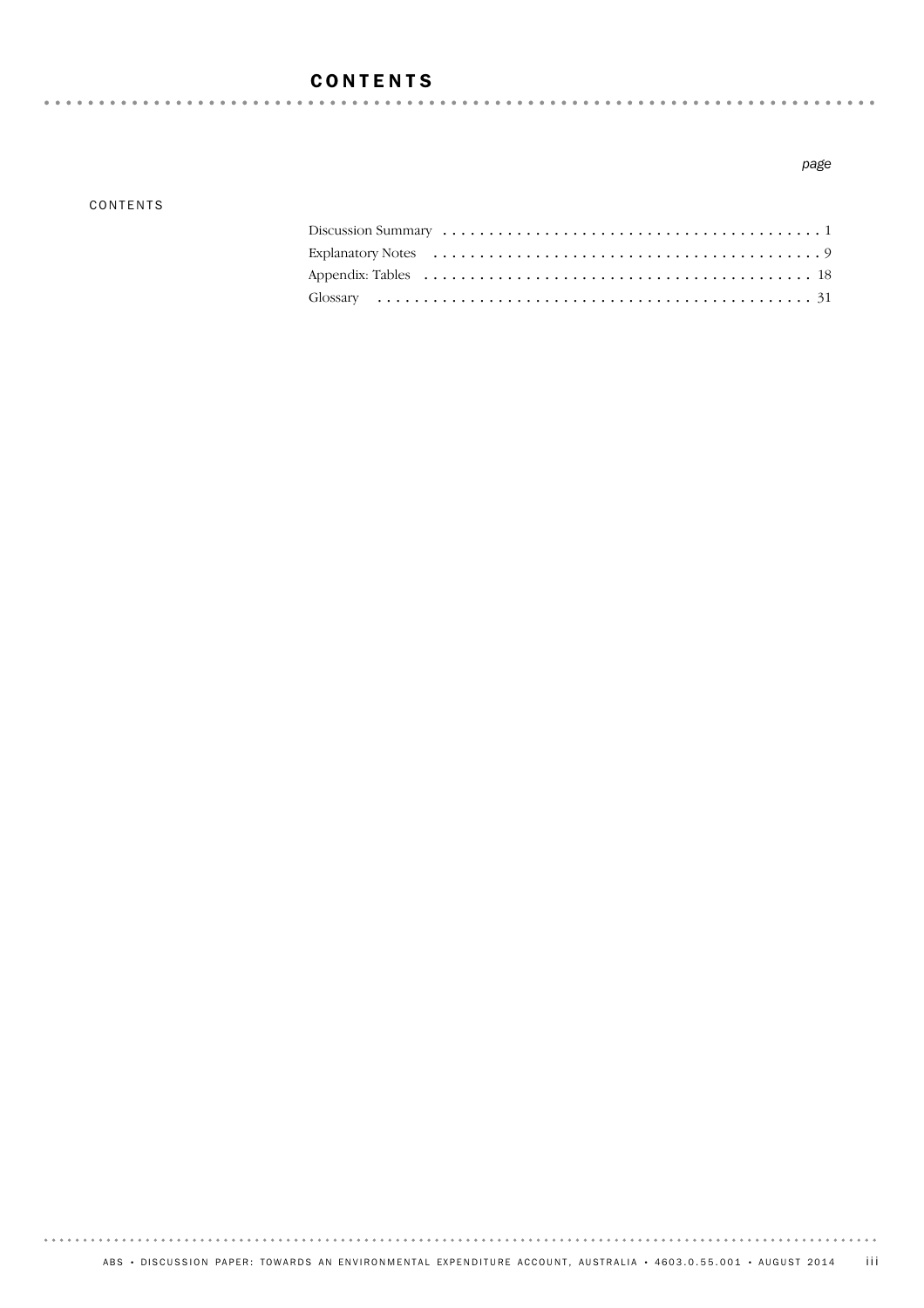## ABBREVIATIONS

- \$b billion (thousand million) dollars
- \$m million dollars
- % percentage
- ABS Australian Bureau of Statistics
- ANZSIC Australian and New Zealand Standard Industrial Classification

- cat. catalogue
- CE compensation of employees
- CEA Classification of Environmental Activities
- CFC consumption of fixed capital
- EAS Economic Activity Survey
- EEA Environmental Expenditure Accounts
- EGSS Environmental Goods and Services Sector
	- EP environmental protection
	- EU European Union
- EWES Energy, Water and Environment Survey
- GDP gross domestic product
- GG General Government
- GVA gross value added
- HH household
- IC intermediate consumption
- LGA local government area
- no. number
- NPIs non–profit institutions
- NPISH non-profit institutions serving households
	- NRM natural resource management
- OECD Organisation for Economic Co-operation and Development
	- R&D research and development
- SEEA System of Environmental Economic Accounts
- SNA System of National Accounts
- WAA Water Account, Australia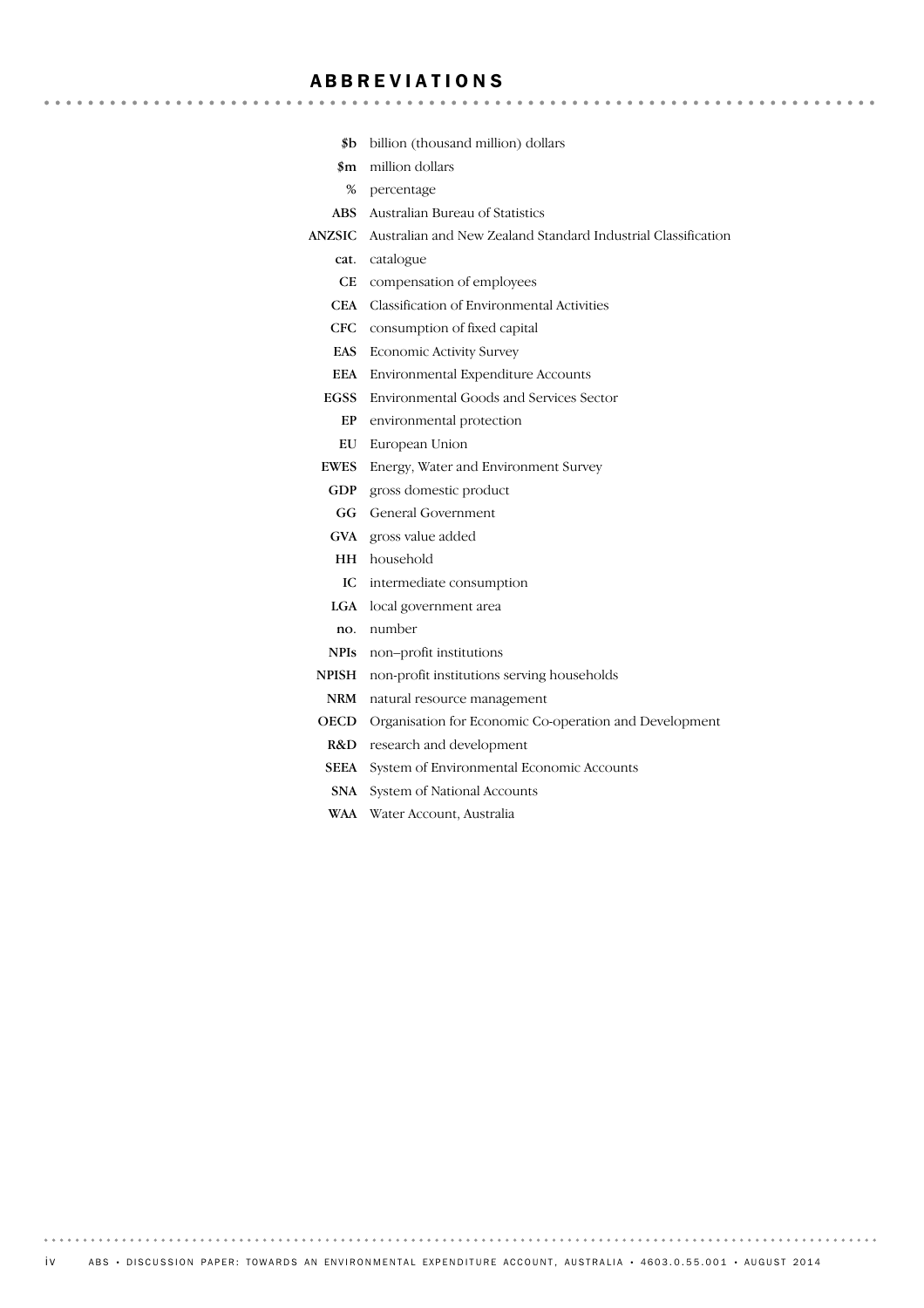## DISCUSSION SUMMARY

### INTRODUCTION

*Purpose*

This discussion paper responds to the growing demand for environmental expenditure information identified within environmental domains. The ABS has previously produced Environmental Protection Expenditure statistics, *Environment Protection, Mining and Manufacturing Industries, Australia, 2000–01* (cat. no. 4603.0) and *Environment Expenditure, Local Government, Australia, 2002–03* (cat. no. 4611.0). However, a scarcity of available information and data priorities which focussed on other areas, such as water and energy environmental–economic accounts, has meant that regular environmental expenditure accounts have not been produced.

The tables contained in this discussion paper are based on the United Nations System of Environmental–Economic Accounting (SEEA) Central Framework for expenditure on environmental protection and natural resource management. The SEEA is an international statistical standard that the ABS uses to produce a range of environmental–economic accounts including the ABS *Water Account, Australia* (cat. no. 4610.0) and the ABS *Energy Account, Australia* (cat. no. 4604.0). More information about the ABS environmental–economic accounts programme and its relationship to the SEEA can be found in the ABS *Information Paper: Towards the Australian Environmental–Economic Accounts, 2013* (cat. no. 4655.0.55.002).

Establishing accounts for environmental expenditure would identify and measure society's response to environmental concerns through the supply and demand for environmental protection services and through the adoption of production and consumption behaviour aimed at preventing environmental degradation. An Environmental Expenditure Account (EEA) would provide information on the value of environmental protection specific services produced across the economy and on the expenditure of resident units on all services for environmental protection and natural resource management purposes.

As a first step, the ABS is seeking feedback on this discussion paper from stakeholders on how an EEA might be used by policy and research agencies and on any technical issues where readers have expertise. Feedback is also sought on the identification and accessibility of appropriate information and data sources for the accounts. Please see Discussion/Future work section.

Transactions between institutions within the economy which concern the preservation and protection of the environment are generally assumed to be recorded within the Australian System of National Accounts framework as part of wider aggregates and so will not always be separately identifiable. An EEA would describe the resources allocated for preserving and/or protecting the environment by different categories of economic units as well as the financing of these resources and activities. The purpose of the EEA is to provide a framework and structure to identify these environmental components within the key aggregates of the System of National Accounts (SNA). *Background*

> The scope of the EEA is "...those economic activities whose primary purpose is to reduce or eliminate pressures on the environment or to make more efficient use of natural resources." (Chapter IV, para. 4.11 SEEA 2012 – Central Framework). The various activities are grouped into two broad types of environmental activities – Environmental Protection and Natural Resource Management. The Classification of Environmental Activities (CEA) outlined in the SEEA is the functional classification used to classify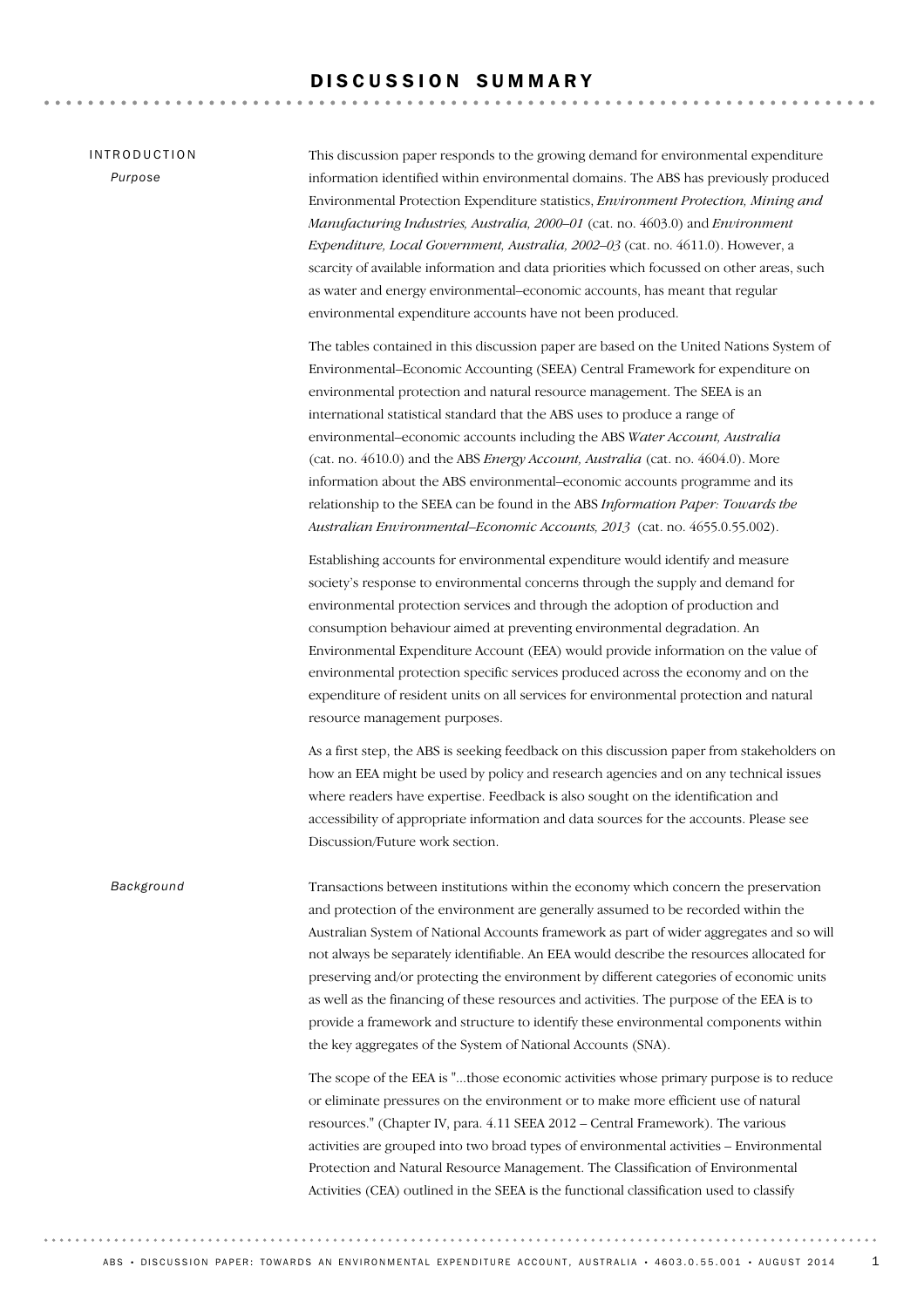## D I S C U S S I O N S U M M A R Y *continued*

### *Background continued*

*The System of Environmental–Economic Accounts (SEEA) and international statistics*

environmental activities, environmental products, and environmental expenditures and other transactions (for more details see Explanatory Notes, Figure 1).

The SEEA Environmental Protection Expenditure (EPE) Accounts are presented by economic sectors (government, corporations, households) and by the environmental domain that is being protected or managed (such as air, water, biodiversity etc).

The SEEA proposes four sets of tables as the basis for a full set of EPE Accounts:

- ! Production of environmental protection specific products by resident producers where aggregates such as gross value added and net operating surplus, being measured consistently with SNA accounting conventions, can be compared with macro–economic aggregates for the whole economy
- ! Supply and use tables for environmental protection specific services with supply including those goods and services supplied by resident producers and through imports and use encompassing domestic consumption and exports
- ! Total national expenditure on environmental protection representing the total outlay by the economy on these activities including capital formation
- ! Financing of national expenditure on environmental protection. This seeks to shed light on how the environmental protection expenditure is funded. For example, an investment grant or subsidy from government may be funding industry and household investments in capital.

Many countries regularly produce environmental protection expenditure statistics, particularly in EU and OECD countries. For some countries (eg France, Belgium, Austria, Italy), EPE Accounts are compiled and reported systematically on a regular basis. For most countries, however, EPE Accounts are only partially compiled, typically reflecting the specific environmental issues at hand in each region.

Fewer countries produce fully compiled EPE Accounts in the form of a series of inter–linked tables as outlined and presented in this paper. Additionally, this paper extends the coverage to include natural resource management statistics. These statistics and accounts are less well developed internationally, but may also be produced (in whole or in part) using the same principles as those described in the EPE Accounts.

AUSTRALIAN ENVIRONMENTAL EXPENDITURE ACCOUNTS  $(EEA) - WHAT WOULD$ THEY COVER?

This paper explores the compilation of selected environmental protection and natural resource management transactions for Australia, utilising the SEEA framework for compiling EPE accounts. Experimental data is presented in the tables in the Appendix. Table 1 in the Appendix summarises the scope and coverage of the estimates provided.

Data included in this paper are considered experimental, and are used to illustrate the type of information that can be presented and derived from a suite of environmental expenditure accounts such as those described in the SEEA Central Framework. Estimates have been compiled to conceptually align with:

- ! Production (Output) of environmental services
- ! Supply and Use tables for environmental services
- ! National expenditure tables for selected environmental goods and services
- ! Financing of selected environmental goods and services.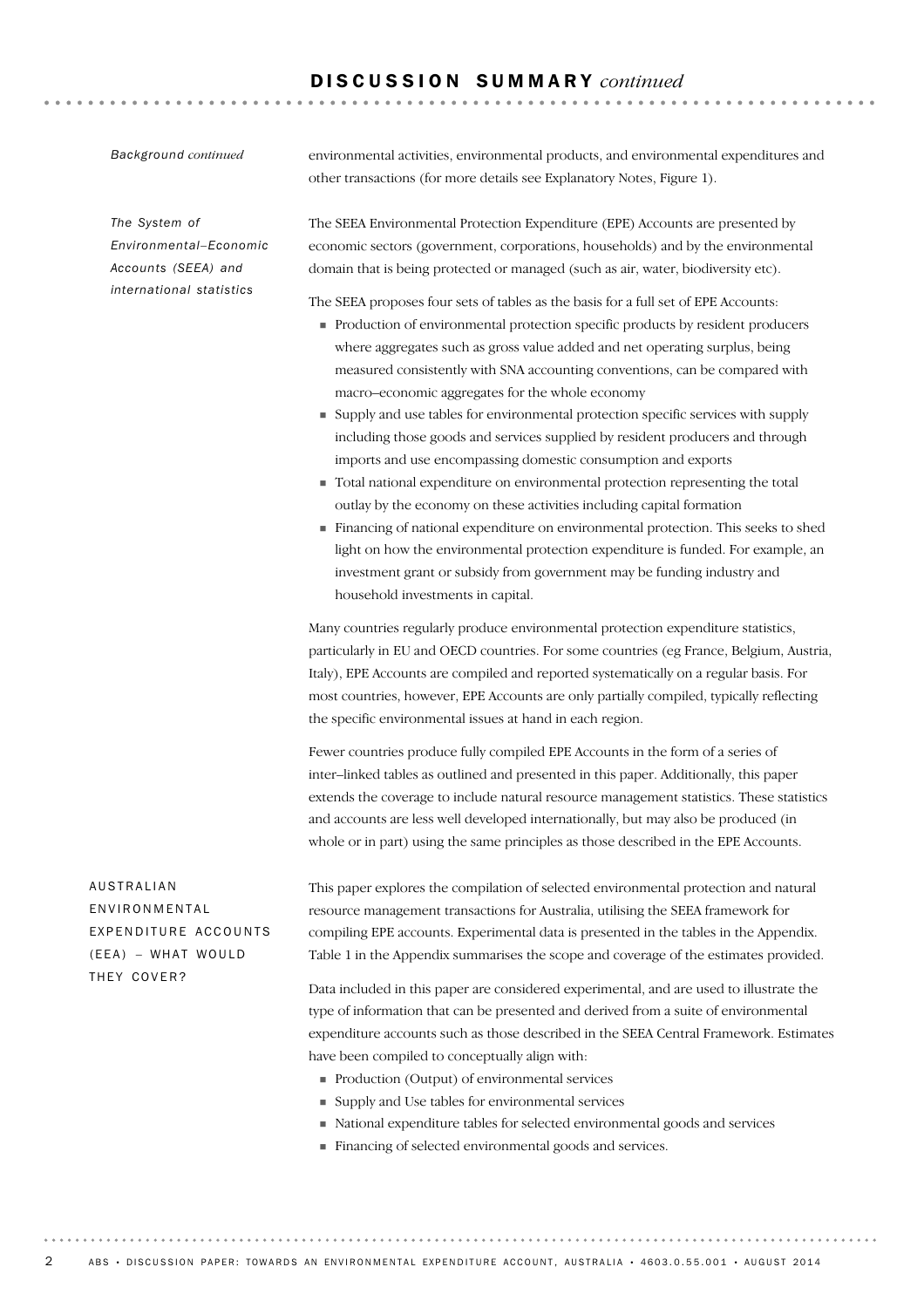## D I S C U S S I O N S U M M A R Y *continued*

| AUSTRALIAN<br>ENVIRONMENTAL<br>EXPENDITURE ACCOUNTS<br>(EEA) - WHAT WOULD | The full suite of EEA tables is designed primarily to provide information on the output of<br>environmental-specific services produced across the economy and the consumption<br>(expenditure) on all services for environmental purposes.                                                                                                                                                                                                                                                                                                                                                           |
|---------------------------------------------------------------------------|------------------------------------------------------------------------------------------------------------------------------------------------------------------------------------------------------------------------------------------------------------------------------------------------------------------------------------------------------------------------------------------------------------------------------------------------------------------------------------------------------------------------------------------------------------------------------------------------------|
| THEY COVER? continued                                                     | The production of environmental services may be broken down to present output by<br>type of environmental service supplied (Graph 1), or by the type of producer (Graph 2).                                                                                                                                                                                                                                                                                                                                                                                                                          |
|                                                                           | It should be noted that the EEA does NOT provide a complete view of the supply side for<br>all relevant environmental goods and services. In particular it omits data on the<br>production of connected products and adapted goods for environmental purposes. The<br>Handbook on Environmental Good and Services Sector (Eurostat, 2009) describes the<br>full range of environmental goods and services necessary to create a complete view.                                                                                                                                                       |
|                                                                           | The use (intermediate and final consumption) of these environmental services are also<br>presented, and may be viewed by the type of service purchased, or by who is using the<br>service (Graph 3), depending on policy or the interest of the data user.                                                                                                                                                                                                                                                                                                                                           |
|                                                                           | The remaining tables (National Expenditure and Financing tables) are defined from a<br>demand perspective, and broaden the scope to include connected products and adapted<br>goods purchased by units undertaking environmental protection and natural resource<br>management activities. This information may be used to show which economic units are<br>investing in/purchasing environmental goods and services (Graph 4), and which units are<br>financing these expenditures (Graph 5).                                                                                                       |
| <b>RESULTS</b><br>Production of<br>Environmental Services,<br>Australia   | Graph 1 shows the output of environmental-specific services by the type of<br>environmental service being supplied. This is the total output that includes both income<br>generated by sales of these services and the provision of services by government<br>departments. The total supply (and use) of environmental-specific services for Australia<br>in 2010–11 was estimated at \$31.9 billion. Solid waste management (\$10.4 billion, almost<br>33% of total) and Waste water management (\$6.1 billion, or 19% of total) are the largest<br>environmental services supplied to the economy. |
|                                                                           | Other environmental domains separately identified were services for Air and climate<br>protection (\$3.1 billion), environmental Research and Development (\$2.9 billion) and<br>Water management (\$2.3 billion). A further \$7.1 billion of environmental services were<br>produced for a variety of environmental protection and natural resource management<br>activities including protection of biodiversity; protection and remediation of soil,<br>groundwater and surface water; and other natural resource management activities.                                                          |
|                                                                           | For more information on supply/production of these services, see Tables 2.1, 2.3, 2.5 and<br>2.7 in the Appendix.                                                                                                                                                                                                                                                                                                                                                                                                                                                                                    |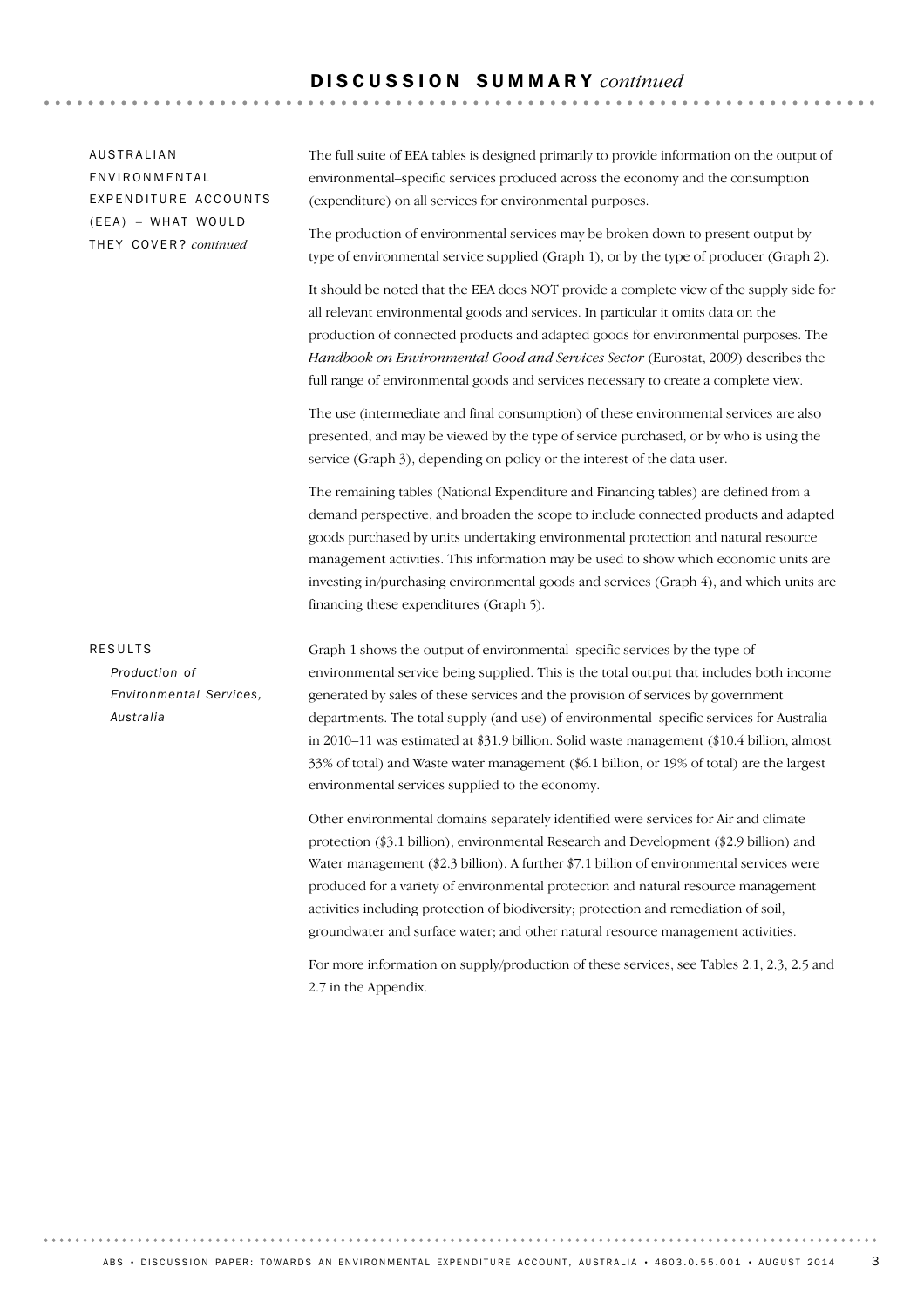*Environmental Services, Australia continued*

### *Production of* GRAPH 1: TOTAL OUTPUT OF ENVIRONMENTAL SERVICES, Australia



Notes: Other EP & NRM – Other Environmental Protection and Natural Resource Management. R&D – Research and Development.

It may also be of interest to understand which entities in the economy are producing these services. The EEA are structured to identify the type of economic units supplying the various environmental services.

Specialised producers are those producers whose primary activity is the production of environmental services. Non–specialised producers are those units that produce environmental services only as a secondary activity.

Most environmental services are provided by specialist producers (around 88% – see Graph 2, and Tables 3.3 and 3.4 in Appendix). Waste and Wastewater management activities are primarily served by the private sector while government plays a larger role in providing services relating to all other environmental protection and natural resource management activities (roughly equivalent to the services supplied by the private sector for these activities).

In 2010–11, around 12% of the value of environmental services were provided by units undertaking environmental activities as secondary activities.

Tables 3.3 and 3.4 present a broader range of production–related variables including intermediate consumption, value added, and compensation of employees related to the supply of some of these services.

This information would allow any shifts in the provision of services across the economy (eg government to private sector, increased environmental services undertaken as secondary activity) to be monitored and measured over time and assessed for their relevance to environmental and economic policies.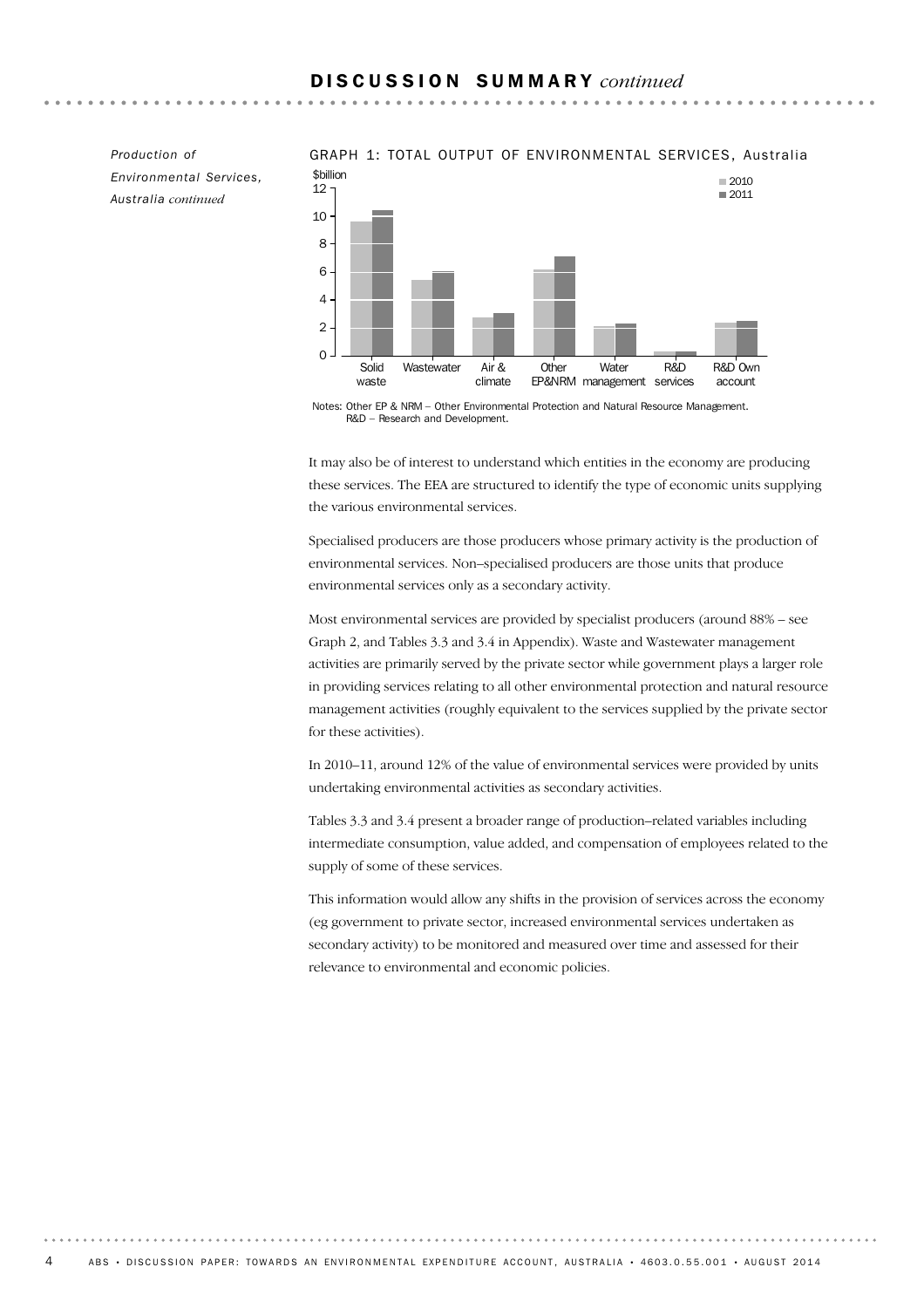*Production of Environmental Services, Australia continued*

GRAPH 2: TOTAL OUTPUT OF SELECTED ENVIRONMENTAL SERVICES, by producer of Service, Australia, 2011



Note: Other EP, NRM and R&D – Other Environmental Protection, Natural Resource Management and Research and Development.

*Use of Environmental Services, Australia*

Graph 3 and Tables 2.2, 2.4, 2.6 and 2.8 in the Appendix present information on the use of the environmental services in the economy. Three–quarters (75%) of environmental services were consumed by Australian industry, with the bulk of the remainder used as final consumption by Households and General government.

Industries differed in the type and level of environmental service consumed. Manufacturing expenditure was dominated by Solid waste management and Other environmental protection and natural resource management (each around 30% of environmental services consumed by Manufacturing). Mining expenditure was primarily on Other environmental protection and natural resource management (64% of Mining total), and the Construction industry consumed primarily Solid waste management services (47% of Construction total), and Other environmental protection and natural resource management (37% of Construction total). Households and General government as final consumers were the largest consumers of Waste water management services (68% of total value of Waste water services, and 58% of Total final consumption on environmental services).



GRAPH 3: CONSUMPTION EXPENDITURE ON ENVIRONMENTAL SERVICES, by sector, Australia

Notes: Ag, For, Fish – Agriculture, Forestry and Fishery.

EGWW – Electricity, Gas, Water Supply, Drainage & Sewerage and Waste. HH/NPISHs & GG – Households/ Non Profit Institutions Serving Households and General Government.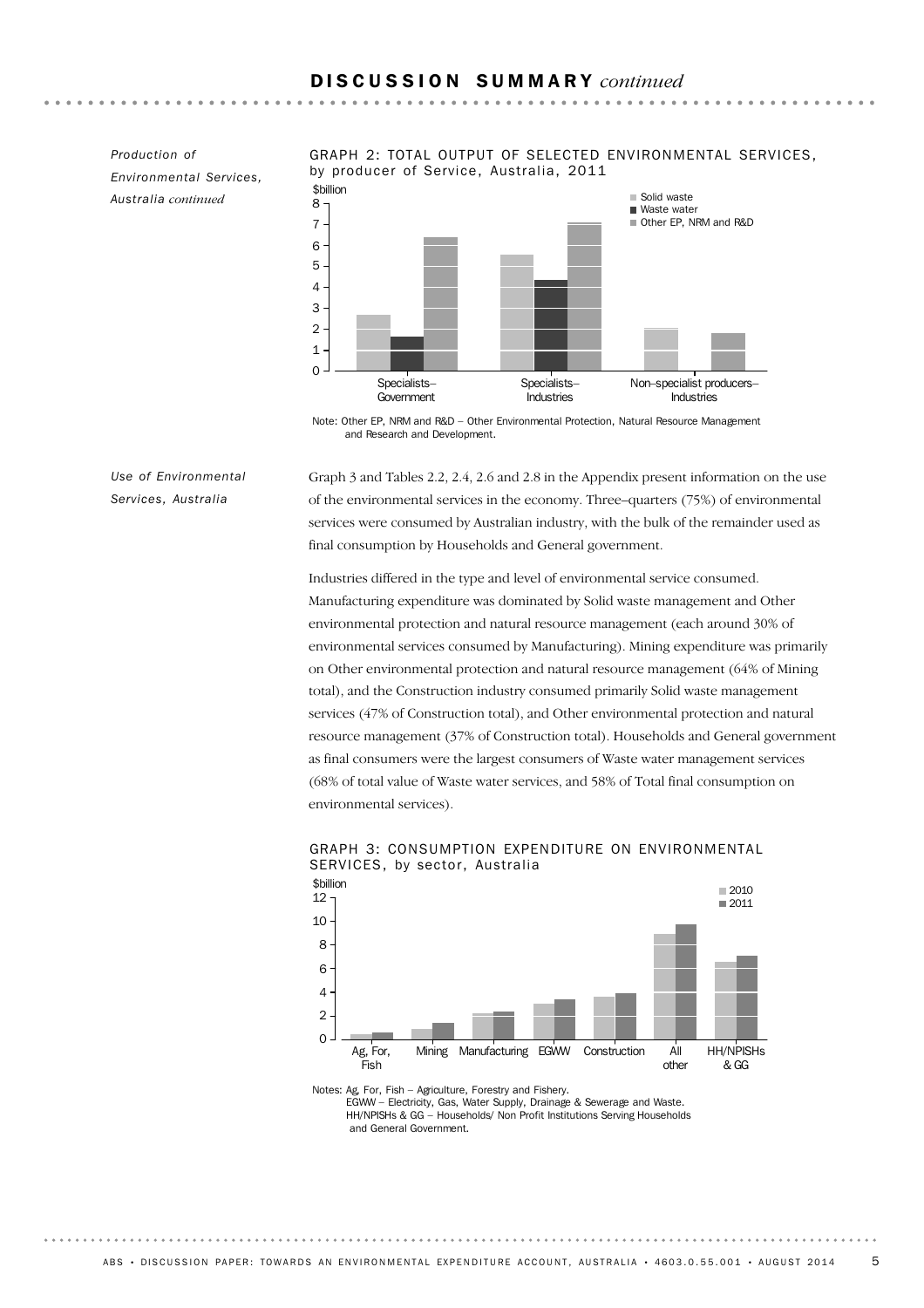*National Expenditure on Environmental protection and natural resource management*

The graphs and tables referred to so far are limited to the supply and use of environmental protection and natural resource management related services. National expenditure on environmental protection and natural resource management (Tables 4.1, 4.2 in Appendix and Graph 4 below) broaden the scope of the EEA to include connected products and adapted goods purchased by those undertaking environmental activities. It also includes capital formation for environmental activities by producers, and relevant environmental transfers. The inclusion of these additional flows are intended to provide an estimate of total outlays by an economy on environmental protection and natural resource management, and present environmental expenditure from a demand perspective.

Over three–quarters (78%) of Australia's estimated national expenditure on environmental services and connected/adapted goods was by the corporate sector. The bulk of this was intermediate consumption of environment related services by Australian businesses (non–specialised producers plus other industries) to mitigate/minimise their impacts on the environment (\$14.1 billion).

With regard to connected and adapted products for environmental purposes, including recyclable materials, rainwater tanks, solar panels etc, the corporate sector spent around \$5 billion on the consumption of these goods.

Households and Non profit institutions serving households spent \$6.3 billion on environmental goods and services, around 18% of Australia's national expenditure on environmental good and services.



GRAPH 4: NATIONAL EXPENDITURE ON SELECTED ENVIRONMENTAL SERVICES AND CONNECTED/ADAPTED GOODS, by user

Note: HH/NPISHs – Households/Non–Profit Institutions Serving Households.

*Financing of Selected Environmental Goods and Services*

The final tables in the full suite of EEA are an extension of the National Expenditure tables to show the financing of national expenditure on environmental protection and natural resource management. These are presented in Tables 5.1 and 5.2 in the Appendix.

While the columns of the Financing tables resemble those in the National Expenditure tables, the rows present the financing units, taking into account transfers flowing between economic units such as grants and subsidies.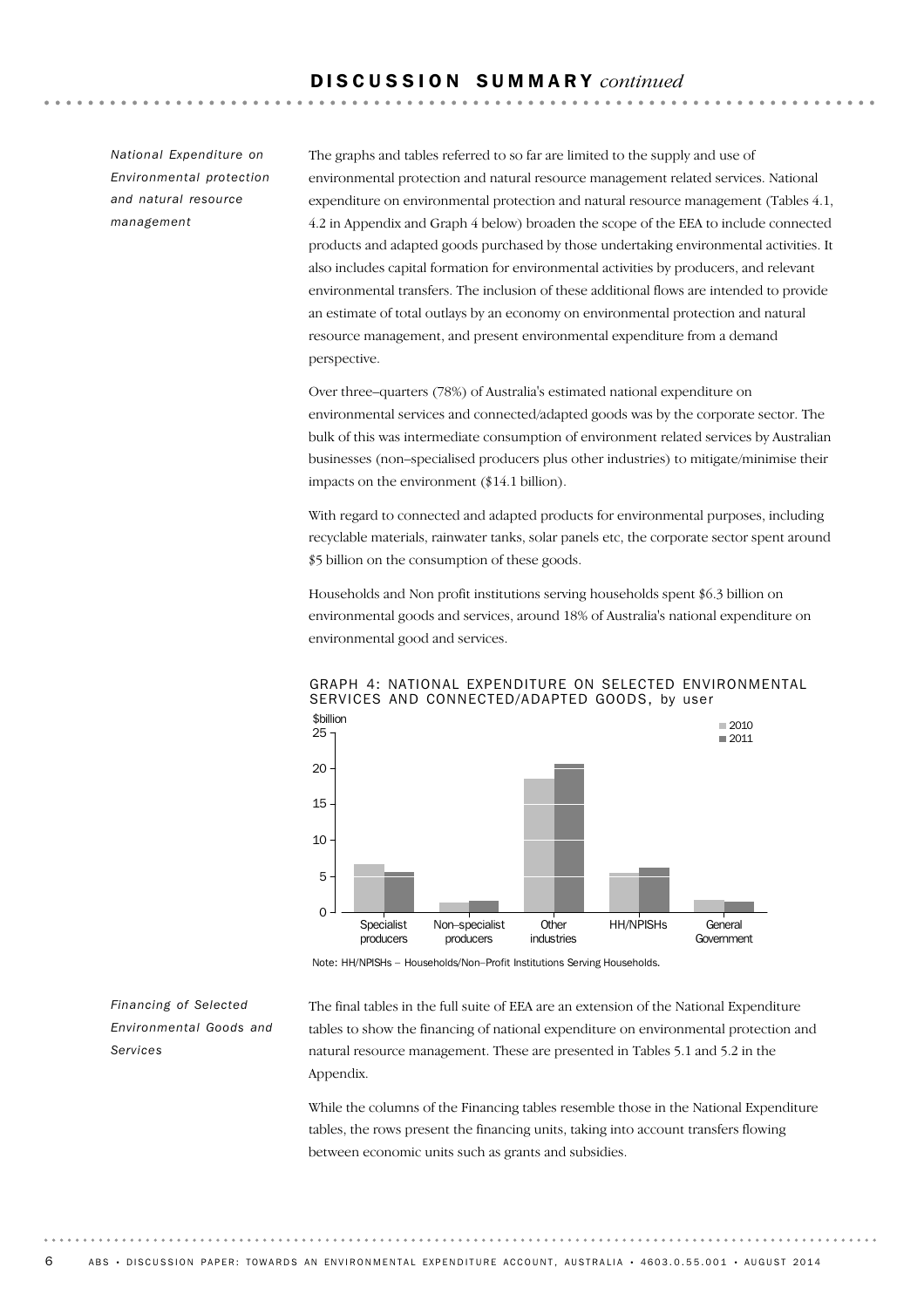*Financing of Selected Environmental Goods and Services continued*

Tables 5.1 and 5.2 and Graph 5 below show that Australian industry financed over three–quarters (77% or \$27.5 billion) of the expenditure on goods and services related to environmental protection and natural resource management. Households financed \$6.1 billion, or around 17% of this expenditure, and government funded around 6%.



GRAPH 5: FINANCING OF SELECTED ENVIRONMENTAL GOODS AND **SERVICES** 

Note: HH/NPISHs – Households/Non–Profit Institutions Serving Households.

### DISCUSSION/FUTURE WORK

This paper presents experimental estimates to illustrate the potential of producing a full suite of EEA for Australia, and highlights some statistics which may be derived from these estimates. It should be acknowledged that these estimates are experimental and some information is based on partial estimates and modelled data (for a more detailed description see Table 1 in the Appendix and Explanatory Notes) and, as such, tables and graphs should be used as indicative only and for the purpose of understanding the type of information that can be produced.

Most data presented in this paper are highly aggregated as detailed disaggregations of information are presently unavailable. Better quality and more disaggregated information would result in more detailed information relating to, for example, further industry breakdowns and detailed industry estimates, and/or further breakdowns of information for different environmental domains eg biodiversity and landscape protection; protection and remediation of soil, groundwater and surface water; management of various (specific) resources etc.

In addition to deriving indicators to highlight change in key areas over time, using accounting conventions of the SNA means that data derived from the EEA may be compared to and combined with various macro–economic aggregates such as Gross Domestic Product (GDP) and Gross Value Add (GVA). Additional analyses would be supported by linking EEA data to physical data, such as quantities of waste to landfill, recovery rates, air emissions data etc to help analyse and review the effectiveness of environmental policies and expenditures.

Recent cuts to the ABS' environmental statistics programme (in particular the ABS *Waste Account, Australia* (cat. no. 4602.0.55.006)) will impact on the availability of data sources to compile a comprehensive EEA in the future.

Feedback is sought from potential users and providers of data on all aspects of an Australian Environmental Expenditure Account (EEA) including: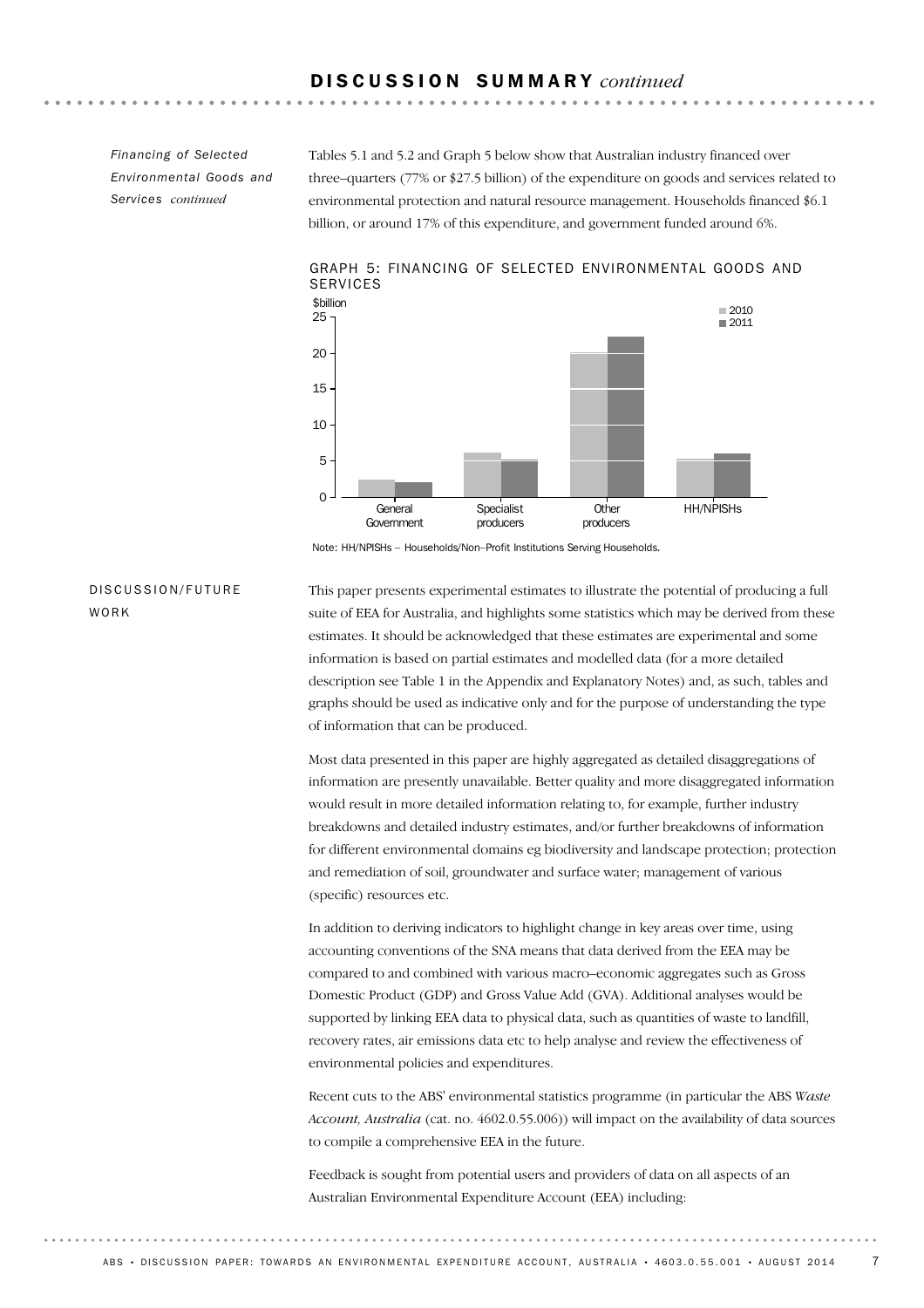DISCUSSION/FUTURE WO R K *continued*

- ! What are the key policy issues that your organisation is facing which would be supported by environmental expenditure information?
- ! What data do you hold, or are aware of, that could be used in the compilation of an EEA?

- ! What classifications and standards do you use relating to environmental expenditure?
- ! Should the scope of EEA focus on environmental protection; certain components of environmental protection; or Australian industry?
- ! What tables did you find the most useful?
- ! Do you have any other suggestions or comments about the production of an EEA?

Feedback can be forwarded to <*mark.lound@abs.gov.au*> or in hardcopy to Director, Centre of Environment Statistics, ABS, Locked Bag 10, Belconnen, ACT, 2616. Please provide comments by Friday, 6 September 2014. Alternatively, please contact Mark Lound on (02 6252 6325) during business hours. The *ABS Privacy Policy* outlines how the ABS will handle any personal information that you provide to the ABS.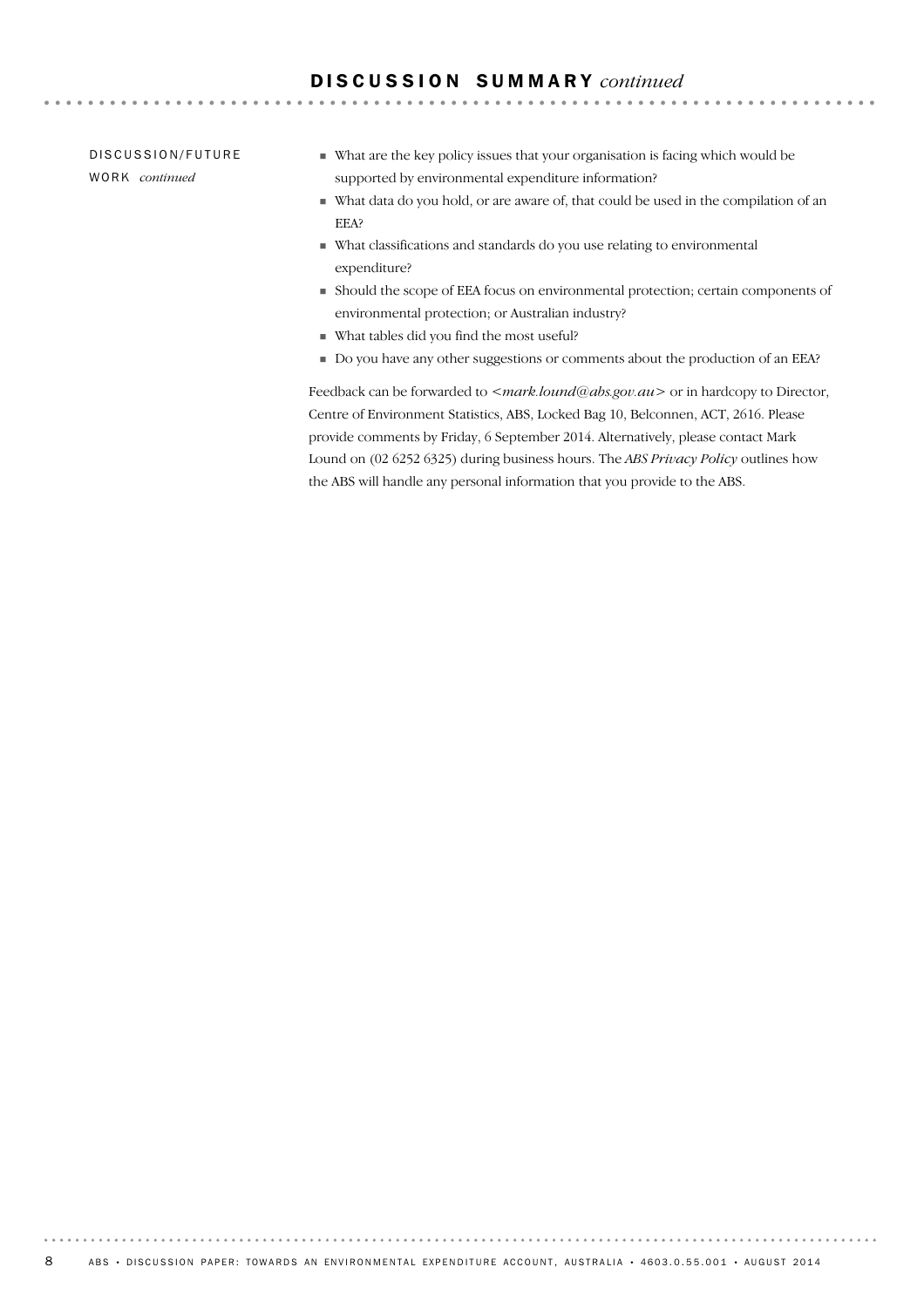## EXPLANATORY NOTES

. . . . . . .

| <b>INTRODUCTION</b>                   | This publication Discussion Paper: Towards an Environmental Expenditure<br>1<br>Account, Australia seeks feedback from stakeholders on the content and format of a<br>proposed Australian Environmental Expenditure Account (EEA), which could form part<br>of the ABS environmental-economic accounts programme.                                                                                                                                                                                                                                                                                                                                                                                                                                                                                                                                                   |
|---------------------------------------|---------------------------------------------------------------------------------------------------------------------------------------------------------------------------------------------------------------------------------------------------------------------------------------------------------------------------------------------------------------------------------------------------------------------------------------------------------------------------------------------------------------------------------------------------------------------------------------------------------------------------------------------------------------------------------------------------------------------------------------------------------------------------------------------------------------------------------------------------------------------|
|                                       | The publication consists of tables and graphs which present:<br>$\mathbf{2}$<br>supply and use (collectively referred to as flow tables) for selected environmental<br>protection and natural resource management services<br>production of environmental protection and natural resource management services<br>national expenditure on environmental protection and natural resource<br>management<br>• financing of national expenditure on environmental protection and natural resource<br>management.                                                                                                                                                                                                                                                                                                                                                         |
|                                       | The estimates presented in this paper explore the concepts and methods of EEA and<br>З<br>assess the quality and limitations of available data sources. The production of a regular<br>EEA will be determined in consultation with stakeholders and is dependant upon the<br>availability of resources and reliable data.                                                                                                                                                                                                                                                                                                                                                                                                                                                                                                                                           |
| ENVIRONMENTAL<br>ACCOUNTING FRAMEWORK | The tables presented in this publication were developed using the United Nations<br>4<br>System of Environmental-Economic Accounts (SEEA), which is a measurement<br>framework that provides a range of metrics that link information on the environment<br>and the economy. The SEEA was first published by the United Nations in 1993 and was<br>adopted as an international statistical standard in 2012 by the United Nations Statistical<br>Commission. For further information on the SEEA and the ABS environmental accounts<br>programme please see ABS Completing the Picture - Environmental Accounting in<br>Practice, 2012 (cat. no. 4628.0.55.001), ABS Australian Environmental-Economic<br>Accounts, 2014 (cat. no. 4655.0) and the ABS Information Paper: Towards the<br>Australian Environmental-Economic Accounts, 2013 (cat. no. 4655.0.55.002). |
| Scope                                 | The scope of this publication follows the Classification of Environmental Activities<br>5<br>(CEA), which was developed as part of the SEEA. The CEA is a functional classification                                                                                                                                                                                                                                                                                                                                                                                                                                                                                                                                                                                                                                                                                 |

and natural resource management activities.

. . . . . .

used to classify environmental activities, environmental products and environmental expenditures and other transactions (see Figure 1). It covers environmental protection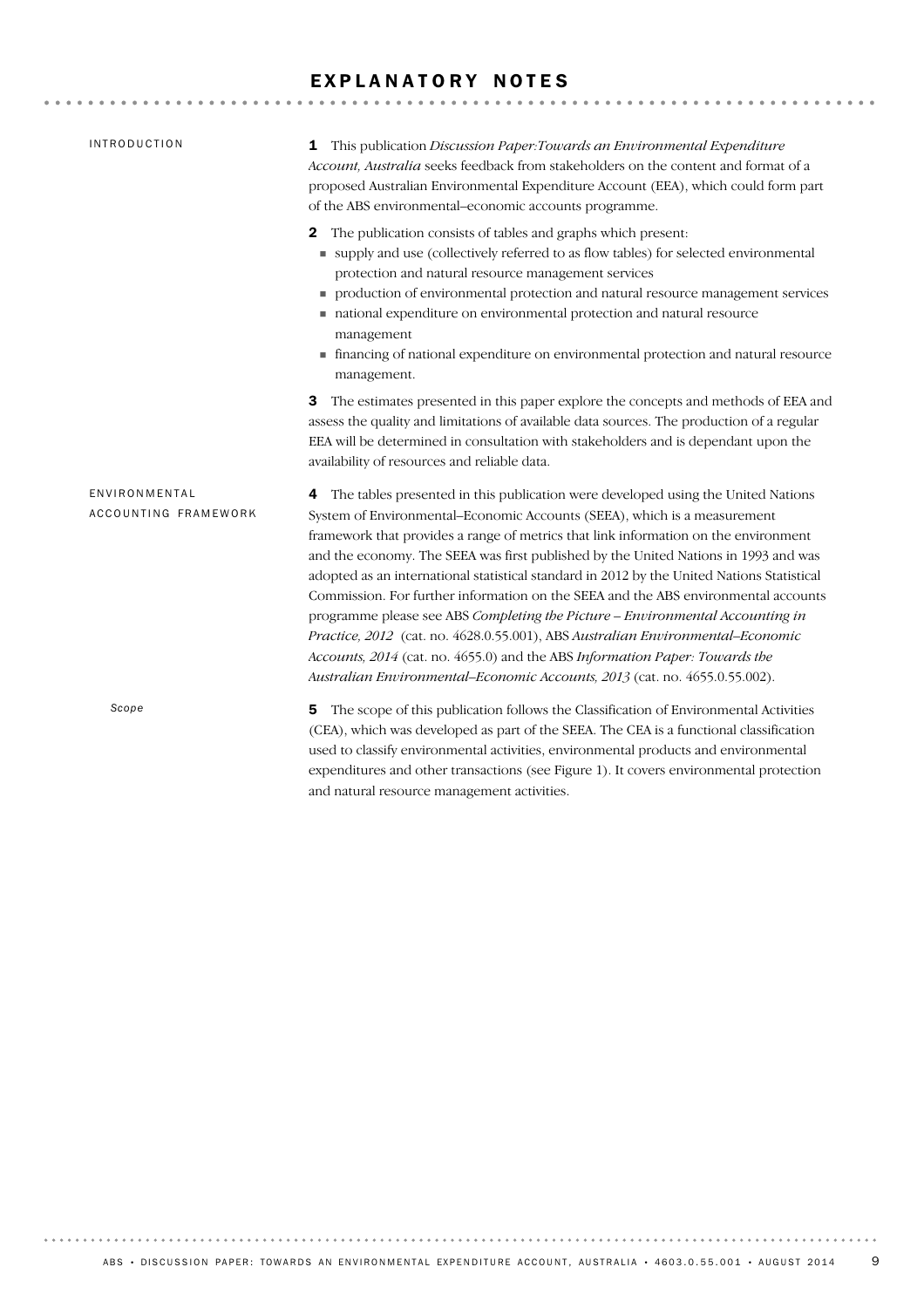### FIGURE 1: CLASSIFICATION OF ENVIRONMENTAL ACTIVITIES (CEA)

| Group                                  |                                                                                        | Class                                                                                                                                                                                                                               |  |  |  |  |  |
|----------------------------------------|----------------------------------------------------------------------------------------|-------------------------------------------------------------------------------------------------------------------------------------------------------------------------------------------------------------------------------------|--|--|--|--|--|
|                                        | i. Environmental Protection (EP)                                                       | 1. Protection of ambient air and climate                                                                                                                                                                                            |  |  |  |  |  |
|                                        |                                                                                        | 2. Waste water management                                                                                                                                                                                                           |  |  |  |  |  |
|                                        |                                                                                        | 3. Waste management                                                                                                                                                                                                                 |  |  |  |  |  |
|                                        |                                                                                        | 4. Protection and remediation of soil, ground water and surface water                                                                                                                                                               |  |  |  |  |  |
|                                        |                                                                                        | 5. Noise and vibration abatement (excluding workplace protection)                                                                                                                                                                   |  |  |  |  |  |
|                                        |                                                                                        | 6. Protection of biodiversity and landscapes                                                                                                                                                                                        |  |  |  |  |  |
|                                        |                                                                                        | 7. Protection against radiation (excluding external safety)                                                                                                                                                                         |  |  |  |  |  |
|                                        |                                                                                        | 8. Research and development for environmental protection                                                                                                                                                                            |  |  |  |  |  |
|                                        |                                                                                        | 9. Other environmental protection activities                                                                                                                                                                                        |  |  |  |  |  |
| ii. Natural Resource Management (NRM)  |                                                                                        | 10. Management of mineral and energy resources                                                                                                                                                                                      |  |  |  |  |  |
|                                        |                                                                                        | 11. Management of timber resources                                                                                                                                                                                                  |  |  |  |  |  |
|                                        |                                                                                        | 12. Management of aquatic resources                                                                                                                                                                                                 |  |  |  |  |  |
|                                        |                                                                                        | 13. Management of other biological resources (excluding timber and aquatic resources)                                                                                                                                               |  |  |  |  |  |
|                                        |                                                                                        | 14. Management of water resources                                                                                                                                                                                                   |  |  |  |  |  |
|                                        |                                                                                        | 15. Research and development activities for resource management                                                                                                                                                                     |  |  |  |  |  |
|                                        |                                                                                        | 16. Other resource management activities                                                                                                                                                                                            |  |  |  |  |  |
|                                        |                                                                                        |                                                                                                                                                                                                                                     |  |  |  |  |  |
|                                        | TABLES $2.1 - 2.8$ : SUPPLY<br>6<br>AND USE OF ENVIRONMENTAL<br>PROTECTION AND NATURAL | Tables 2.1 to 2.8 present aggregates in monetary $(\text{m})$ terms of the supply and use<br>(consumption expenditure) of selected environmental services in the Australian<br>economy for the financial years 2009–10 and 2010–11. |  |  |  |  |  |
| RESOURCE MANAGEMENT<br><b>SERVICES</b> |                                                                                        |                                                                                                                                                                                                                                     |  |  |  |  |  |

*Coverage*

7 Coverage for environmental protection and natural resource management activities in the supply and use tables includes the following:

- ! Protection of ambient air and climate (including renewable energy production)
- ! Waste management services (confined to solid waste management that includes recycling of solid waste)
- ! Waste water management services (includes sewerage, drainage and storm water management services)
- ! Other environmental protection services (includes protection and remediation of soil, ground water, surface water, noise and vibration abatement, protection of biodiversity and landscapes)
- ! Management of water resources
- ! Other natural resource management services (includes management of marine environments, management of mineral resources, management of forests, national parks and other biological resources)
- ! Research and development related to environment protection and natural resource management.

8 The industry classifications used for the supply and use tables follow the ABS *Australian and New Zealand Standard Industrial Classification (ANZSIC), 2006* (cat. no. 1292.0). The categories used in the tables are:

- ! Agriculture, Forestry and Fishing (ANZSIC06 Division A)
- ! Mining (ANZSIC06 Division B)
- ! Manufacturing (ANZSIC06 Division C)
- ! Electricity, Gas, Water and Waste Services (ANZSIC06 Division D)
	- ! Water Supply (Division D Subdivision 28 Class 2811)
	- ! Sewerage and Drainage Services (Division D Subdivision 28 Class 2812)

! Waste Collection, Treatment and Disposal Services (Division D Subdivision 29)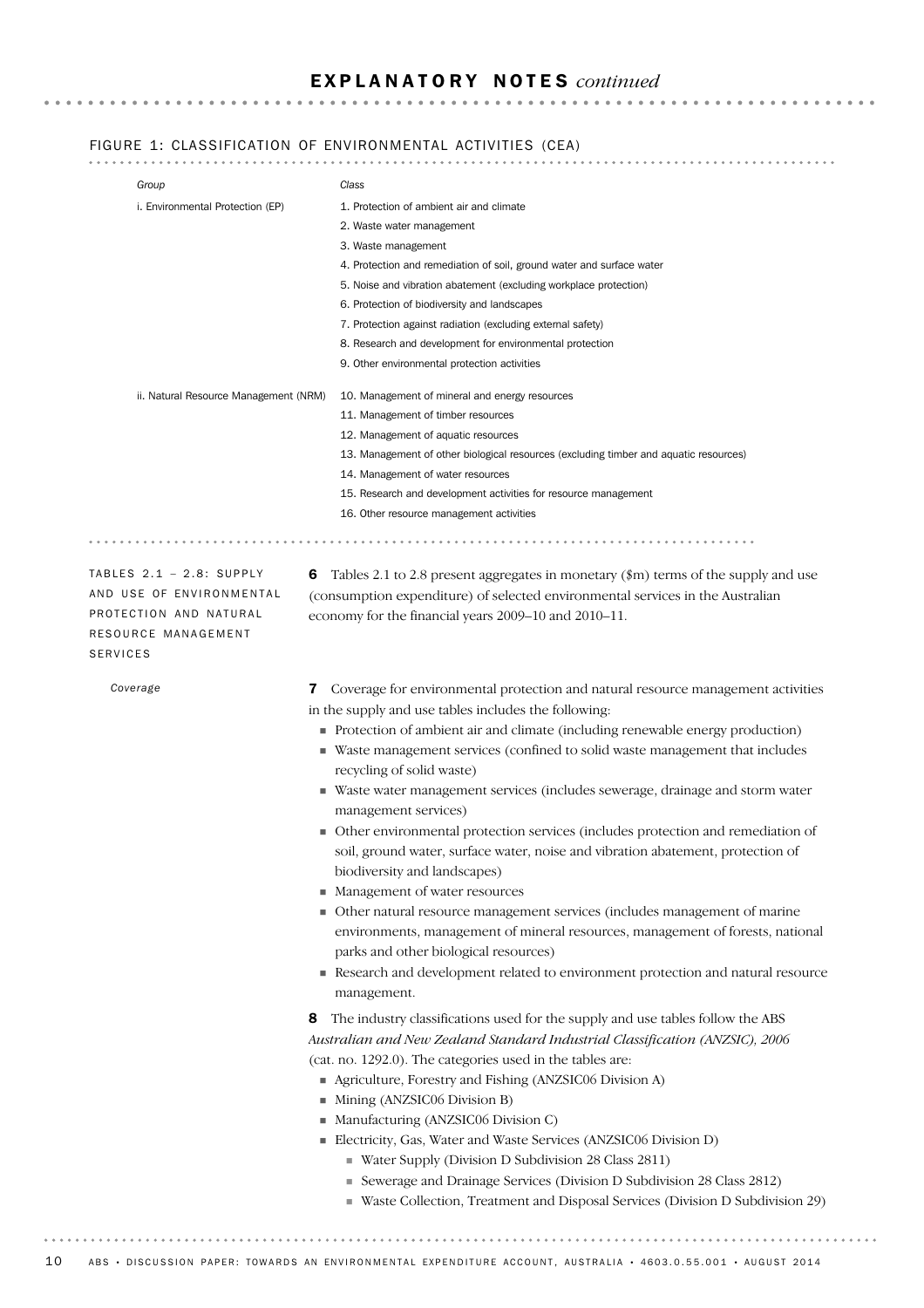*Coverage continued*

- **Construction (ANZSIC06 Division E)**
- ! Local Government Administration (Division O Subdivision 75 Class 7530)
- ! All Other Industry (ANZSIC06 Divisions F to S excluding Division O Subdivision 75 Class 7530).

**\*\*\*\*\*\*\*\*\*\*\*\*\*** 

- 9 All Other Industry consists of the following industries:
- ! Wholesale Trade
- **Retail Trade**
- ! Accommodation and Food Services
- ! Transport, Postal and Warehousing
- ! Information Media and Telecommunications
- ! Financial and Insurance Services
- ! Rental, Hiring and Real Estate Services
- ! Professional, Scientific and Technical Services
- ! Administrative and Support Services
- ! Public Administration and Safety (excluding Division O Subdivision 75 Class 7530)
- **Education and Training**
- ! Health Care and Social Assistance
- ! Arts and Recreation Services
- **Deservices**

*Data Sources*

10 The estimates were drawn using a range of ABS and non–ABS data sources,

including:

- ABS Sources:
	- ! *Water Account, Australia* (cat. no. 4610.0)
	- ! *Waste Account, Australia* (cat. no. 4602.0.55.006)
	- ! *Australian System of National Accounts* (cat. no. 5204.0)
	- ! *Australian National Accounts: Input–Output Tables* (cat. no. 5209.0.55.001)
	- ! *Australian Industry* (cat. no. 8155.0)
	- ! *Research and Experimental Development, Government and Private Non–Profit Organisations, Australia, 2008–09* (cat. no. 8109.0)
	- ! *Research and Experimental Development, Businesses, Australia* (cat. no. 8104.0)
	- ! *Research and Experimental Development, Higher Education Organisations, Australia, 2012* (cat. no. 8111.0)
	- ! Energy, Water and Environment Survey, 2011–12 (EWES)
	- ! Local Government Authorities (LGA) finance data collection (unpublished data)
	- ! Research and Development (R&D) data collection (unpublished data)
- Non–ABS Sources:
	- ! Annual Financial Reports and Budget Reports for State/Territory and Commonwealth government departments delivering environment related goods and services.

### METHODOLOGY

*Supply – Output generated by the provision of environmental protection and natural resource management services*

11 The output estimates for Waste water and Waste management services were directly sourced from the ABS *Water Account, Australia* (cat. no. 4610.0) and the ABS *Waste Account, Australia* (cat. no. 4602.0.55.006). Estimates for the total output of Research and Development services were obtained from the ABS Research and Development collection.

12 Output for the protection of Protection of air and climate, Other environmental protection and natural resource management and Water management were estimated based on:

- ! ABS Economic Activity Survey, data on income from sales of environmental goods and services
- ! ABS Local Government Authorities finance data collection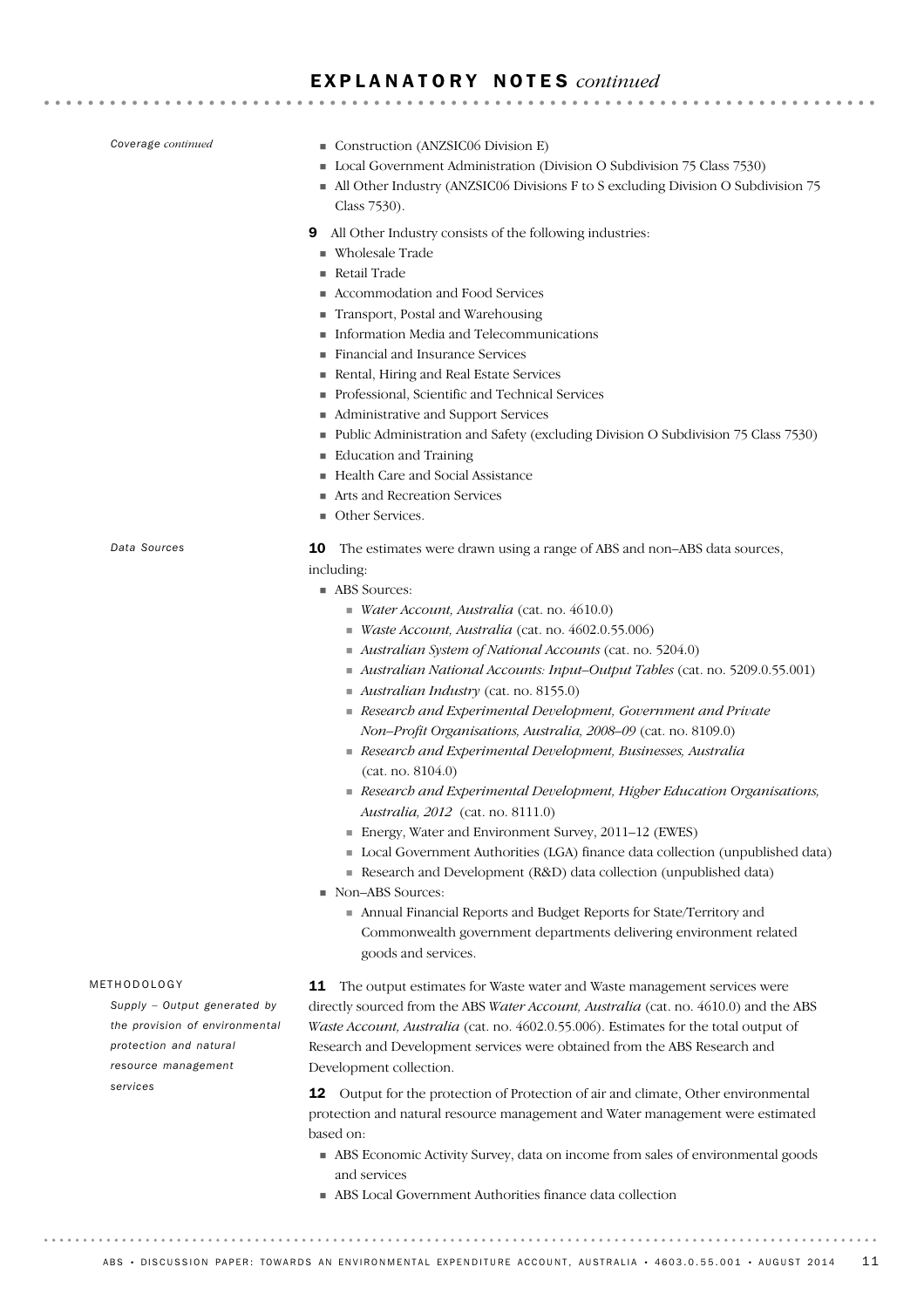*Supply – Output generated by the provision of environmental protection and natural resource management services continued*

*Use – Expenditure on the consumption of the environmental protection and natural resource management services*

DATA QUALITY AND LIMITATIONS *Supply side*

*Use side*

TABLES  $3.1 - 3.4$  : OUTPUT OF ENVIRONMENTAL PROTECTION AND NATURAL RESOURCE MANAGEMENT SERVICES *Coverage*

! Annual financial and budget report data for the Commonwealth and State/Territory departments delivering environmental services.

. . . . . . . . . . . . . . . . . .

13 Intermediate consumption expenditure by industries, Final consumption expenditure by Households and General government for Waste water management, and Waste management services were directly sourced from the ABS *Water Account, Australia* (cat. no. 4610.0).

14 Total intermediate consumption expenditure on environment related research and development by all industries were sourced from the ABS Research and Development data collection. Industry allocations were based on data from ABS *Research and Development, Businesses, Australia* (cat. no. 8104.0). Final consumption expenditure on Research and development services by Households, Non–profit institutions serving households and General government were sourced from the ABS Research and Development data collection.

15 The intermediate consumption expenditure of Protection of air and climate, Other environmental protection and natural resource management, and Water resource management services were allocated on the basis of indicators derived from each ANZSIC industry division on the basis of the ABS Economic Activity Survey.

16 Final consumption expenditure by Households, Non–profit institutions serving households and General government were also estimated using the ABS Economic Activity Survey.

17 Supply side data are generally more reliable than use side data as they are mainly sourced from published data, particularly for Waste water management and Solid waste management. Supply side data are also typically provided by specialist producers of these services who maintain good information on sales activity.

18 Market and non–market output from government departments delivering environmental services were sourced from published financial reports of these agencies. Government department estimates are likely to be slightly understated as only major departments were included in the estimates.

19 For Air and climate change, Other environmental protection and natural resource management and Water resource management services, estimates were aligned with the supply estimates (based on the principle that total supply equals total use).

20 Tables  $3.1 - 3.4$  present the output of specific environmental services by service provider (Specialist and Non–specialist producers).

21 The coverage of environmental protection and natural resource management activities in the production tables includes the following three major environmental domains:

- ! Solid waste management services (includes recycling)
- ! Waste water management services (includes sewerage services, drainage services, storm water management services)
- ! Other environmental protection including Air and climate protection, Natural resource management services and Research and development services.
- 22 The production tables cover the following service providers:
	- ! Specialist producers Government
	- ! Specialist producers Other
	- ! Non–specialist producers.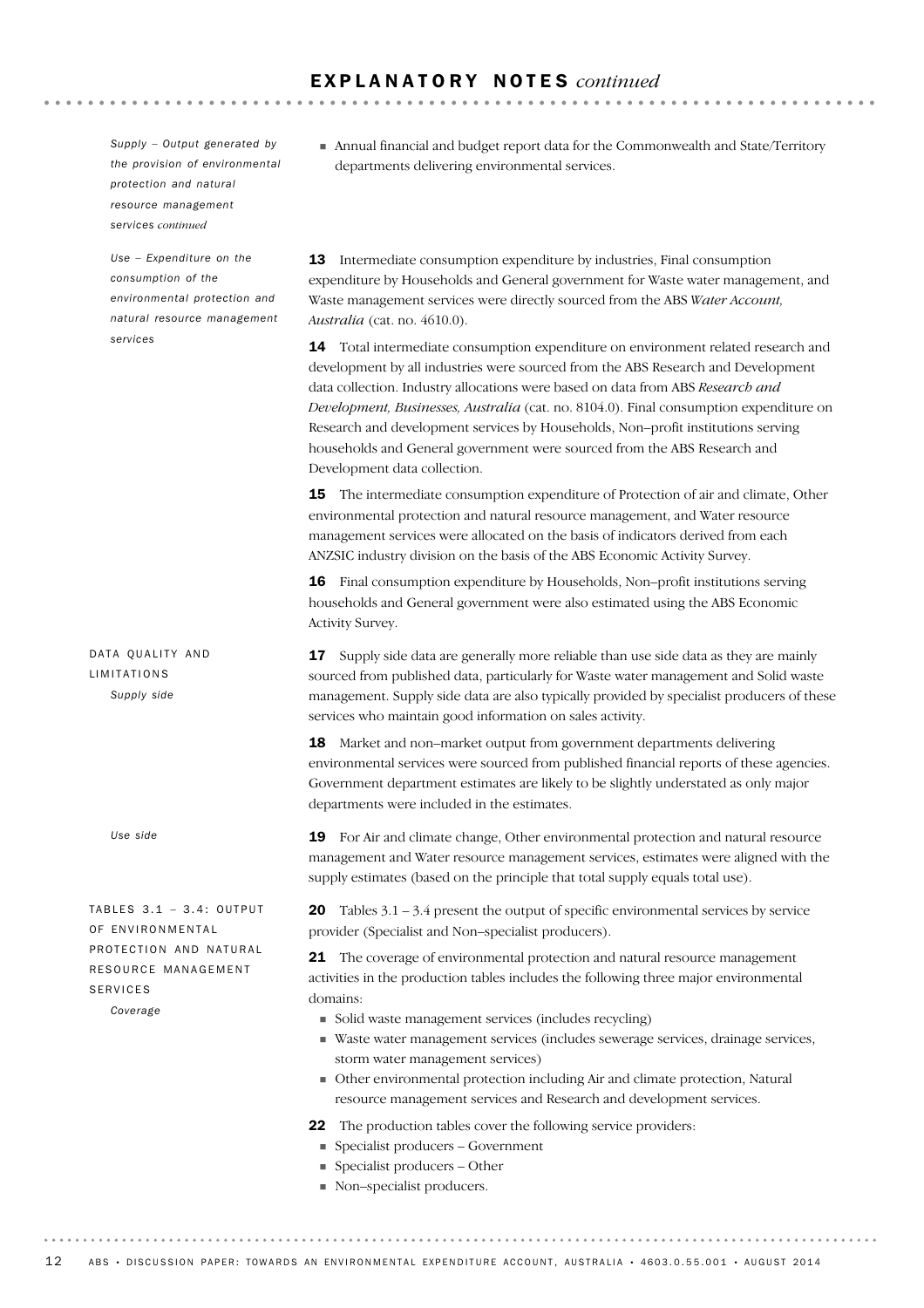| Coverage continued                                 | 23 Specialist producers are establishments whose primary activity is the production of<br>environmental protection specific services. Specialist producers - Government are<br>government funded programs with environmental protection as the primary activity.<br>Specialist producers - Other are those non-governmental businesses providing these<br>specialised environmental services as their primary activity. They include both private<br>sector businesses and public trading enterprises. Non-specialist producers are those<br>establishments that produce environmental protection specific services as secondary<br>output but have a different primary activity.                                                                                                                                                                                                                                                                                                                                                                                                                                                                                                                                                           |
|----------------------------------------------------|---------------------------------------------------------------------------------------------------------------------------------------------------------------------------------------------------------------------------------------------------------------------------------------------------------------------------------------------------------------------------------------------------------------------------------------------------------------------------------------------------------------------------------------------------------------------------------------------------------------------------------------------------------------------------------------------------------------------------------------------------------------------------------------------------------------------------------------------------------------------------------------------------------------------------------------------------------------------------------------------------------------------------------------------------------------------------------------------------------------------------------------------------------------------------------------------------------------------------------------------|
| Data sources                                       | The estimates were drawn using a range of ABS and non-ABS data sources,<br>24<br>including:<br>ABS Sources:<br>Water Account, Australia (cat. no. 4610.0)<br>Waste Account, Australia (cat. no. 4602.0.55.006)<br>Waste Management Services, Australia, 2009-10 (cat. no. 8698.0)<br>Energy, Water and Environment Survey, 2011-12 (EWES)<br>Australian System of National Accounts (cat. no. 5204.0)<br>Australian Industry (cat. no. 8155.0)<br>Local Government Authorities (LGA) finance data collection (unpublished data)<br>Research and Development data collection (unpublished data)<br>Non-ABS Sources:<br>Annual Financial Reports and Budget Reports for State/Territory and<br>Commonwealth government departments delivering environment related<br>goods and services.                                                                                                                                                                                                                                                                                                                                                                                                                                                      |
| METHODOLOGY<br>Output of environmental<br>services | <b>25</b> Estimates for Waste management and Waste water management services were<br>directly sourced from the ABS Water Account, Australia (cat. no. 4610.0), ABS Waste<br>Account, Australia (cat. no. 4602.0.55.006) and ABS Australian Industry<br>(cat. no. 8155.0).<br>26 Estimates for the Specialist producers – Government for Other environmental<br>protection and natural resource management, Water management and Research and<br>Development, were sourced from the ABS Local Government Authorities finance data<br>collection and annual financial reports of government departments.                                                                                                                                                                                                                                                                                                                                                                                                                                                                                                                                                                                                                                      |
|                                                    | Output for Specialist producers – Other and Non–specialist producers for Other<br>27<br>environmental protection and natural resource management, Water management and<br>Research and Development were modelled based on estimates from the ABS Waste<br>Management Services, Australia, 2009-10 (cat. no. 8698.0).                                                                                                                                                                                                                                                                                                                                                                                                                                                                                                                                                                                                                                                                                                                                                                                                                                                                                                                        |
| Intermediate consumption<br>expenditure            | 28 Intermediate consumption expenditure has two components: intermediate<br>consumption expenditure on environmental services and intermediate consumption<br>expenditure on other goods and services.<br>29 Intermediate consumption expenditure for Waste management and Waste water<br>management services were directly sourced from the ABS Water Account, Australia<br>(cat. no. 4610.0), ABS Waste Account, Australia (cat. no. 4602.0.55.006) and ABS<br>Australian Industry (cat. no. 8155.0). Intermediate consumption expenditure on Other<br>goods and services for the Waste management services industry were estimated from<br>ABS Waste Management Services, Australia, 2009-10 (cat. no. 8698.0), and for Waste<br>water services from ABS Australian Industry (cat. no. 8155.0).<br><b>30</b> For Specialist producers – Government, estimates for intermediate consumption on<br>Other environmental protection and natural resource management, Water management<br>and Research and Development were sourced from the ABS Local Government<br>Authorities finance data collection and government departments' annual financial<br>reports. For Specialist producers - Other and Non-specialist producers, intermediate |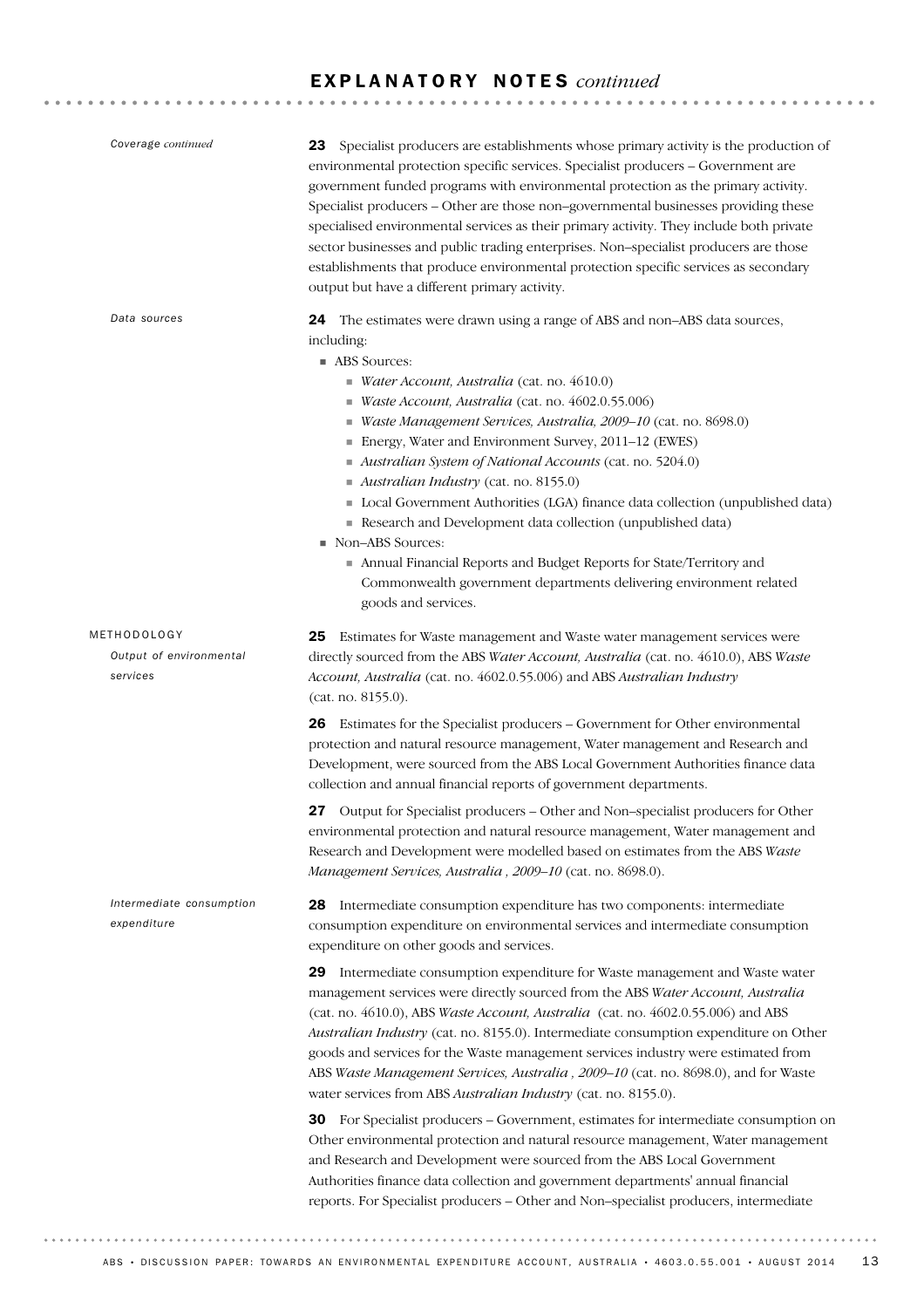| Intermediate consumption<br>expenditure continued                                                                                  | consumption expenditure on Other environmental protection and natural resource<br>management, Water management and Research and Development were estimated from<br>the ABS Waste Management Services, Australia, 2009-10 (cat. no. 8698.0).                                                                                                                                                                                                                                                                                                                                                                                                                                                                                                                                                                                                                                                                                                                                                                                                                                                                                                 |
|------------------------------------------------------------------------------------------------------------------------------------|---------------------------------------------------------------------------------------------------------------------------------------------------------------------------------------------------------------------------------------------------------------------------------------------------------------------------------------------------------------------------------------------------------------------------------------------------------------------------------------------------------------------------------------------------------------------------------------------------------------------------------------------------------------------------------------------------------------------------------------------------------------------------------------------------------------------------------------------------------------------------------------------------------------------------------------------------------------------------------------------------------------------------------------------------------------------------------------------------------------------------------------------|
| Gross value added                                                                                                                  | <b>31</b> Gross value added was calculated using the formula: "Gross value added = Output<br>- Intermediate Consumption".                                                                                                                                                                                                                                                                                                                                                                                                                                                                                                                                                                                                                                                                                                                                                                                                                                                                                                                                                                                                                   |
| Compensation of employees,<br>Taxes and subsidies on<br>production and Consumption<br>of fixed capital                             | <b>32</b> Waste management services information on Compensation of employees, Taxes<br>and subsidies on production and Consumption of fixed capital were sourced from ABS<br>Waste Management Services, Australia, 2009-10 (cat. no. 8698.0) and ABS Australian<br><i>Industry</i> (cat. no. 8155.0). Estimates for Waste water management services were sourced<br>from ABS Australian Industry (cat. no. 8155.0).                                                                                                                                                                                                                                                                                                                                                                                                                                                                                                                                                                                                                                                                                                                         |
|                                                                                                                                    | 33 For Air and climate, Other environmental protection and natural resource<br>management, Water management, Research and Development, Compensation of<br>employees, Taxes and subsidies on production and Consumption of fixed capital, data<br>were only available for Specialist producers - Government from the ABS Local<br>Government Authorities finance data collection and government annual financial reports.                                                                                                                                                                                                                                                                                                                                                                                                                                                                                                                                                                                                                                                                                                                    |
| Data quality and limitations                                                                                                       | 34 There were no data sources for environmental services for Non-specialist<br>producers. Output and intermediate expenditure for waste management were estimated<br>from the ABS Waste Management Services, Australia, 2009-10 (cat. no. 8698.0).                                                                                                                                                                                                                                                                                                                                                                                                                                                                                                                                                                                                                                                                                                                                                                                                                                                                                          |
|                                                                                                                                    | 35 Government departments providing only small amounts of environmental<br>protection and natural resource management services were not included in the<br>estimates.                                                                                                                                                                                                                                                                                                                                                                                                                                                                                                                                                                                                                                                                                                                                                                                                                                                                                                                                                                       |
|                                                                                                                                    | 36 Estimates were not made for Non-Specialist producers - Compensation of<br>employees, Taxes, subsidies and Consumption of fixed capital data.                                                                                                                                                                                                                                                                                                                                                                                                                                                                                                                                                                                                                                                                                                                                                                                                                                                                                                                                                                                             |
| TABLES $4.1 - 4.2$ NATIONAL<br>EXPENDITURE ON<br>ENVIRONMENT PROTECTION<br>AND NATURAL RESOURCE<br>MANAGEMENT SERVICES<br>Coverage | 37 Tables 4.1 – 4.2 present National Expenditure on environmental protection and<br>natural resource management services related to Intermediate consumption, Final<br>consumption and Gross fixed capital formation. Expenditure for environmental<br>protection purposes is not limited to the use of environmental related services but<br>covers expenditure on all goods and services used for environmental related activities.<br>This includes:<br>• expenditure on environmental protection and natural resource management<br>services<br>• expenditure related to environmental protection and natural resource management<br>connected products<br>• expenditure on adapted goods.                                                                                                                                                                                                                                                                                                                                                                                                                                              |
|                                                                                                                                    | Total national expenditure on environmental protection is defined as:<br>38<br>Final consumption, intermediate consumption, and gross fixed capital formation on<br>all environmental protection and resource management related goods and services<br>(specific services, connected products and adapted goods), except intermediate<br>consumption and gross fixed capital formation for characteristic activities<br>plus Gross fixed capital formation (and acquisition less disposal of non-produced<br>non-financial assets) for environmental protection characteristic activities<br>• plus Environmental protection/resource management related transfers by resident<br>units not captured in the items above<br><b>plus</b> Environmental protection/resource management related transfers paid to the<br>rest of the world<br>• less Environmental protection/resource management related transfers received from<br>the rest of the world.<br>Coverage for environmental protection and natural resource management activities<br>39<br>in the National Expenditure tables includes the following major environmental domains: |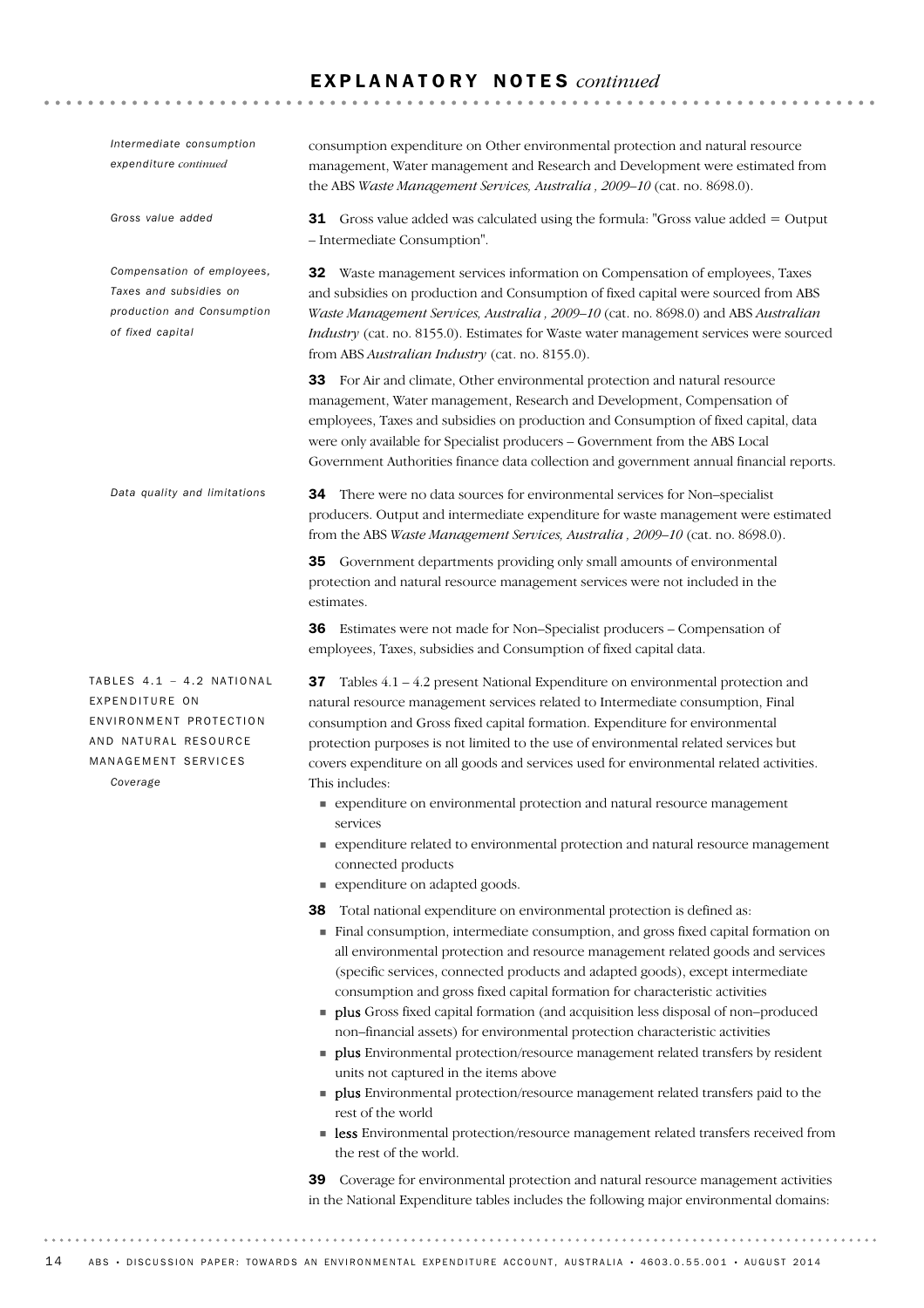| Coverage continued                                                                                                               | • Solid waste management services (includes recycling)<br>Waste water management services (includes sewerage services, drainage services,<br>storm water management services)<br>• Other environmental protection including air and climate protection, natural<br>resource management services and related connected/adapted goods<br>Water resource management services and related connected/adapted goods<br>Research and development related to environment protection and natural resource<br>management.                                                                                                                                                                                                                                                                                                                                                     |
|----------------------------------------------------------------------------------------------------------------------------------|---------------------------------------------------------------------------------------------------------------------------------------------------------------------------------------------------------------------------------------------------------------------------------------------------------------------------------------------------------------------------------------------------------------------------------------------------------------------------------------------------------------------------------------------------------------------------------------------------------------------------------------------------------------------------------------------------------------------------------------------------------------------------------------------------------------------------------------------------------------------|
| Data sources                                                                                                                     | The estimates were drawn using a range of ABS and non-ABS data sources,<br>40<br>including:<br>ABS Sources:<br>$\blacksquare$ Water Account, Australia (cat. no. 4610.0)<br>Waste Account, Australia (cat. no. 4602.0.55.006)<br>Waste Management Services, Australia, 2009-10 (cat. no. 8698.0)<br>Energy, Water and Environment Survey, 2011-12 (EWES)<br>Australian System of National Accounts (cat. no. 5204.0)<br>Australian Industry (cat. no. 8155.0)<br>Non-Profit Institutions Survey, 2006-07 (unpublished data)<br>Local Government Authorities (LGA) finance data collection (unpublished data)<br>Research and Development data collection (unpublished data)<br>Non-ABS Sources:<br>Annual Financial Reports and Budget Reports for State/Territory and<br>Commonwealth government departments delivering environment related<br>goods and services. |
| METHODOLOGY<br>Environmental specific<br>services                                                                                | Intermediate consumption expenditure, Final consumption expenditure and Gross<br>41<br>fixed capital formation on environmental services for each environmental domain were<br>sourced from the Use of Environmental Services tables 2.2, 2.4, 2.6 and 2.8.                                                                                                                                                                                                                                                                                                                                                                                                                                                                                                                                                                                                         |
| Connected products and<br>adapted goods                                                                                          | Environmental protection and natural resource management related connected<br>42<br>products were estimated using the ABS Economic Activity Survey data on sales income<br>from environmental goods and services. The allocation to ANZSIC industry division were<br>modelled using industry estimates from the ABS Australian System of National Accounts<br>(cat. no. 5204.0).                                                                                                                                                                                                                                                                                                                                                                                                                                                                                    |
|                                                                                                                                  | 43 Recycled/recovered waste material are considered to be adapted goods under<br>management of natural resources such as minerals (recycled/recovered glass, metal) and<br>biological resources (recycled/recovered organics, paper and cardboard). Estimates were<br>derived for expenditure on Environment related Connected/adapted goods from the ABS<br>Waste Account, Australia (cat. no. 4602.0.55.006).                                                                                                                                                                                                                                                                                                                                                                                                                                                     |
| Gross fixed capital formation<br>for Environmental protection<br>characteristic activities and<br>Environment specific transfers | Gross fixed capital formation (and acquisition less disposal of non-produced<br>44<br>non-financial assets) for environmental protection characteristic activities related to<br>Solid waste management were sourced from ABS Waste Management Services,<br>Australia, 2009-10 (cat. no. 8698.0). Data was not available to estimate the other<br>domains.                                                                                                                                                                                                                                                                                                                                                                                                                                                                                                          |
|                                                                                                                                  | Environmental protection transfers paid to the rest of the world were sourced from<br>45                                                                                                                                                                                                                                                                                                                                                                                                                                                                                                                                                                                                                                                                                                                                                                            |

government departmental financial reports and the ABS Non–Profit Institutions Survey, 2006–07. No data was available for environmental related transfers received by Australia governments.

. . . . . . .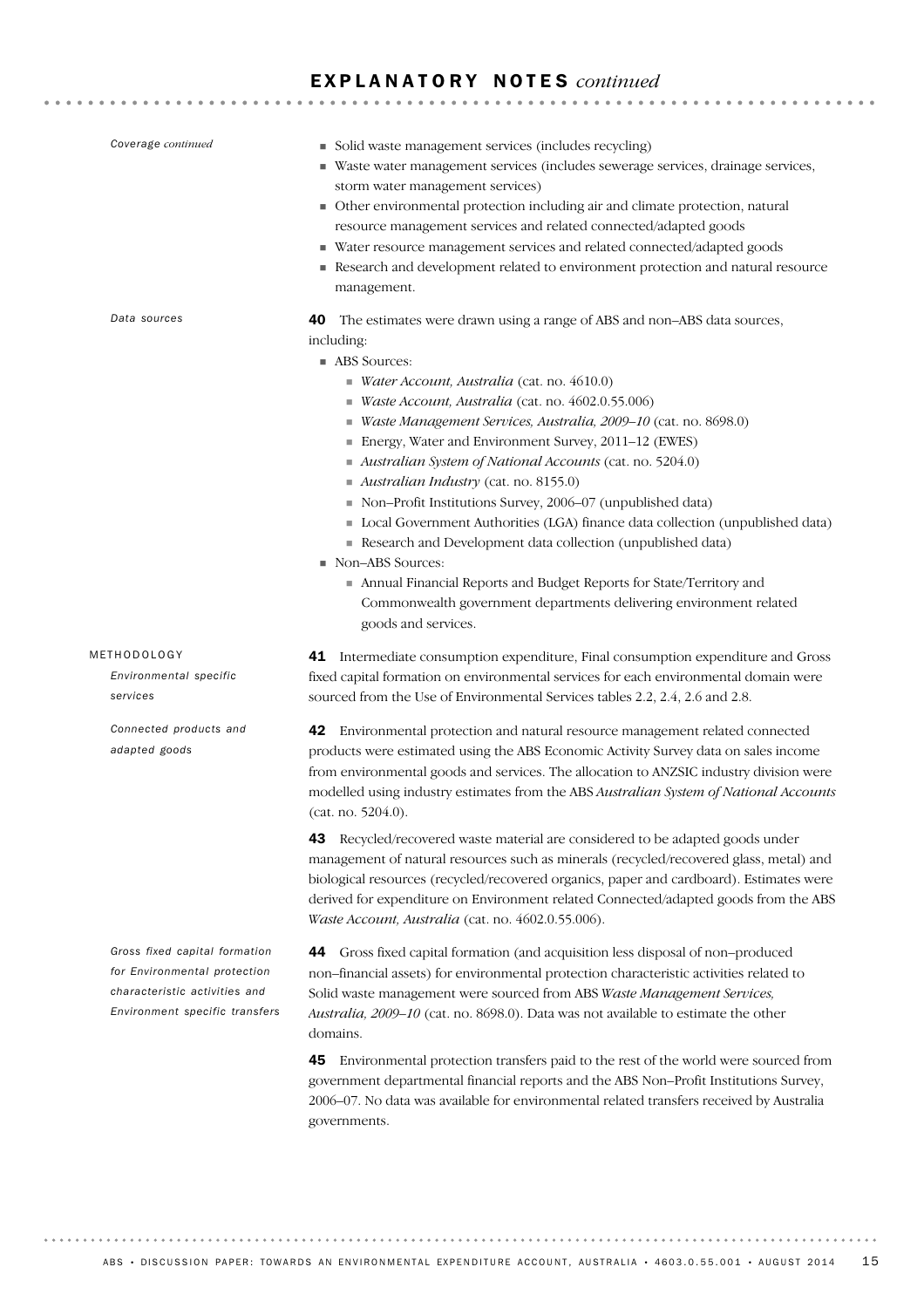51 Estimates of Government grants (both current and capital) for Solid waste management were obtained from the ABS *Waste Management Services, Australia, 2009–10* (cat. no. 8698.0). 52 For the Private sector Waste water management services, Government grants (both current and capital) received were sourced from ABS *Australian Industry* (cat. no. 8155.0). Grants (both current and capital) received by Public sector service providers (mainly Local Government Authorities) were sourced from the ABS Local Government finance data collection. 53 The current and capital grants and subsidies provided by Commonwealth and State/Territory governments for Other environmental protection and natural resource management programmes were recorded from their annual financial and budget reports. Financing for Air and climate protection, Other environmental protection and natural METHODOLOGY 50 The estimates were complied using a range of ABS and non–ABS data sources, including: ■ ABS Sources: ! *Waste Management Services, Australia, 2009–10* (cat. no. 8698.0) ! *Australian Industry* (cat. no. 8155.0) ! Local Government Authorities (LGA) finance data collection (unpublished data) ! Non–Profit Institutions Survey, 2006–07 data (unpublished data) ■ Non–ABS Sources: ! Annual Financial Reports and Budget Reports for State/Territory and Commonwealth government departments delivering environment related goods and services ! Australia's International Development Assistance: Statistical Summary, Department of Foreign Affairs and Trade. *Data sources* 49 The coverage for financing environmental protection and natural resource management activities includes the following environmental domains: ! Solid waste management services (includes recycling) ! Waste water management services (includes sewerage services, drainage services, storm water management services) ! Other environmental protection including air and climate protection, natural resource management services and related connected products and adapted goods ! Water resource management services and related connected products Research and development services. *Coverage* 48 Tables 5.1 – 5.2 presents information on the Financing of National Expenditure on environmental protection and natural resource management services to show which sectors are directly responsible for the expenditures and which directly bear the costs of financing. For both current and capital transfers related to environmental protection and natural resource management services, the sector making the transfer has an increase in expenditure and the unit receiving the transfers has a corresponding reduction. TABLES  $5.1 - 5.2$  FINANCING OF NATIONAL EXPENDITURE ON ENVIRONMENT PROTECTION AND NATURAL RESOURCE MANAGEMENT SERVICES 46 Estimates for Other environmental protection and natural resource management (including protection of air and climate) and Water resource management related goods (connected products and adapted goods) are based on the ABS Economic Activity Survey experimental data on income from environmental goods and services. It should be considered as indicative information only. 47 The estimates for Gross fixed capital formation for Environmental protection characteristic relate only to Solid waste management services. *Data quality and limitations:*

resource management, Water resource management and Research and development was estimated from total government grants and subsidies on environmental protection and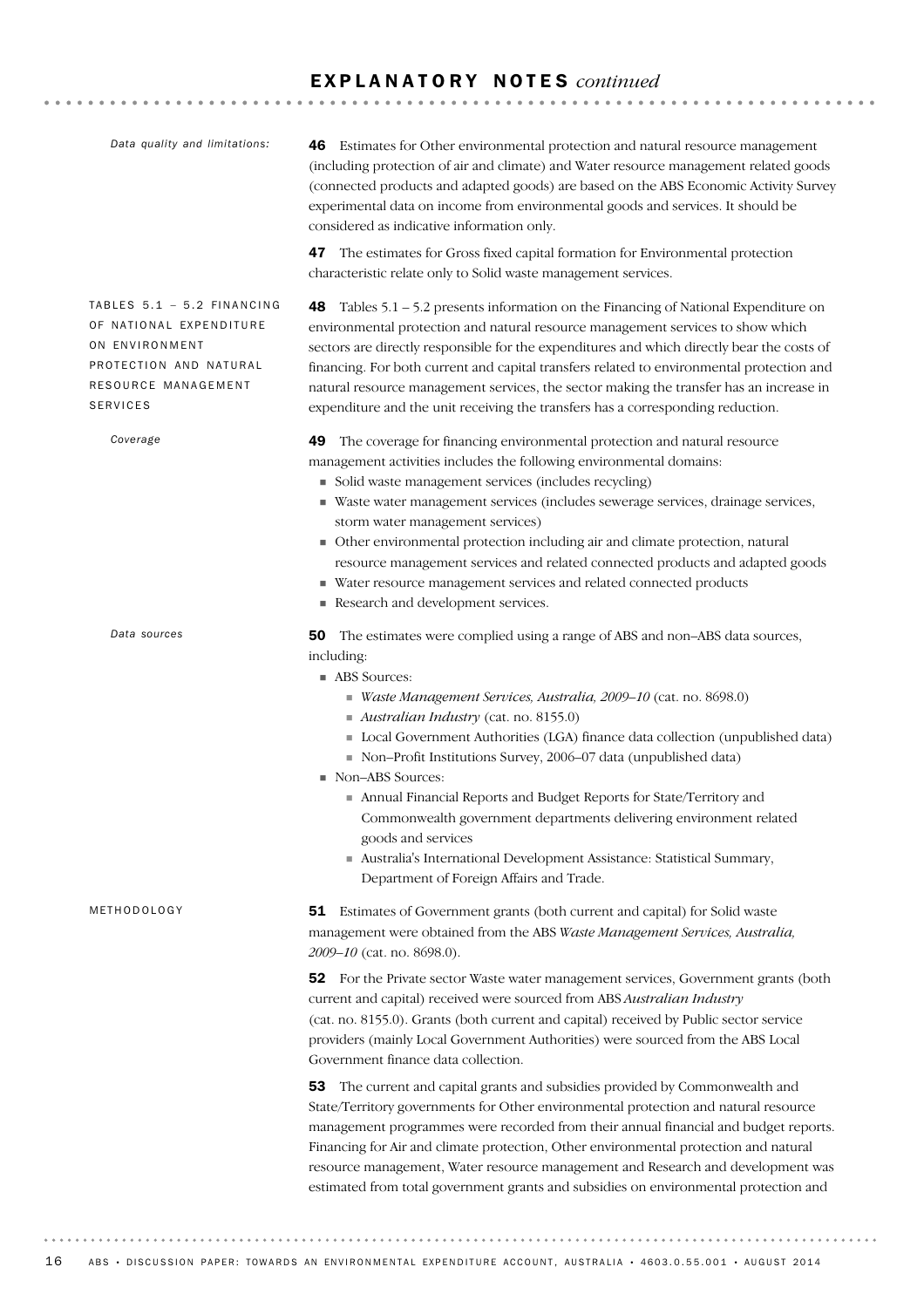**\*\*\*\*\*\*\*\*\*\*\*\*\*\*\*\*\*\*\*\*\*\***\*

METHODOLOGY *continued*

natural resource management projects. The agencies that provided data for this item were:

- ! Commonwealth government: Department of Environment, Department of Agriculture, Department of Industry, National Water Commission and the Bureau of Meteorology.
- ! State/territory governments: relevant jurisdictional departments for water, environment, waste, energy and resources.

54 There were no reports on Australia obtaining any overseas funding for environment related projects, and these cells were left blank.

55 Environment related overseas grants by Governments were sourced from annual financial reports for Commonwealth Department of Environment, Department of Agriculture, Department of Industry and Department of Foreign Affairs and Trade. Overseas grants from Australian non–profit organisations were estimated using the ABS Non–Profit Institutions Survey, 2006–07.

56 Information on Government funding is not consistently reported across Commonwealth and State/Territory agencies. There is no common definition of environmental protection and natural resource management across government and this makes it difficult to allocate projects to the environmental sector. Machinery of Government changes can also result in inconsistency of reporting over time. *Data quality and limitations*

> 57 Estimates for the overseas funding by Australian non–profit institutions were estimated from the ABS Non–Profit Institutions Survey, 2006–07.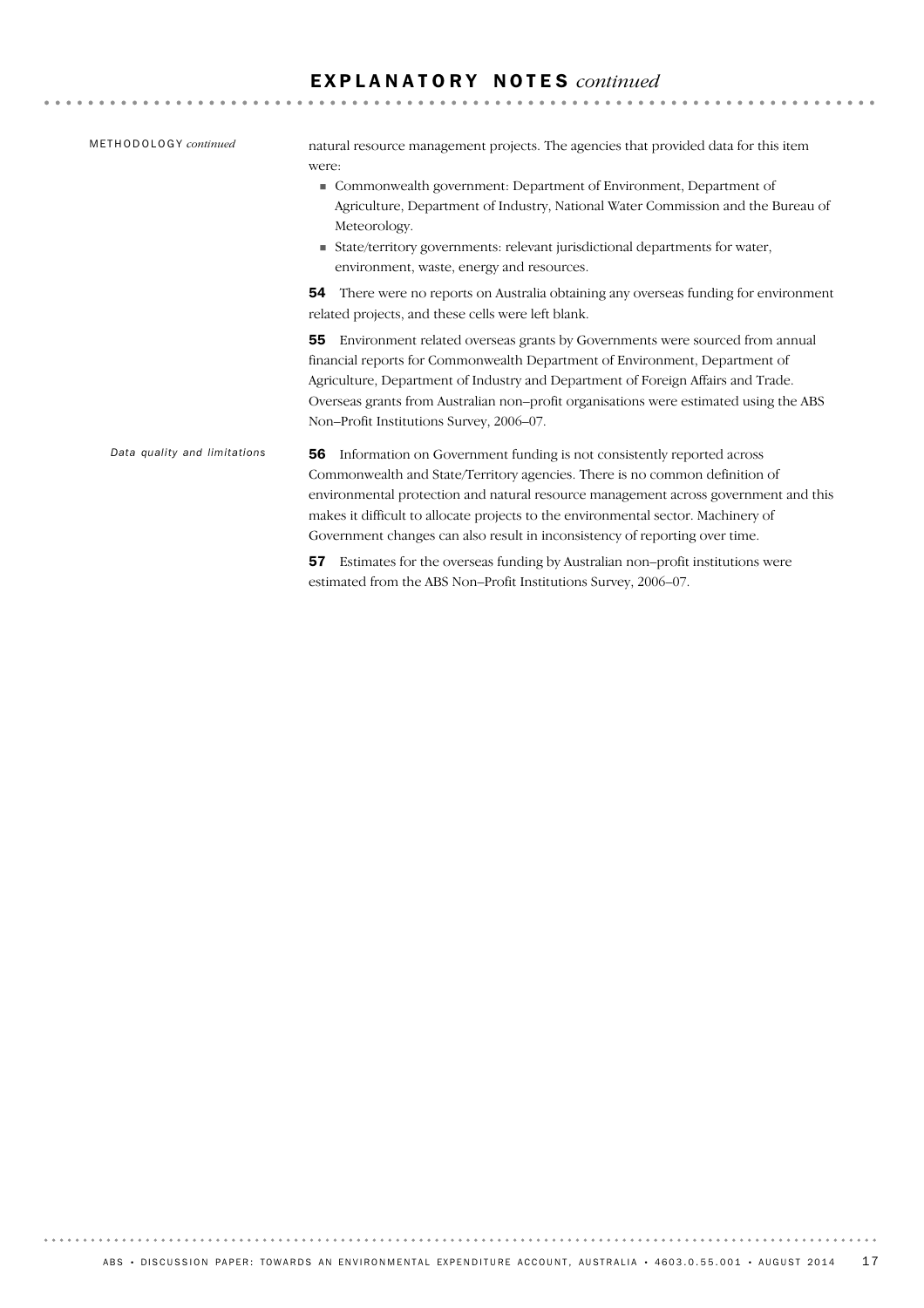### TABLE 1: DATA AVAILABILITY OF EXPERIMENTAL ENVIRONMENTAL EXPENDITURE ACCOUNT . . . . . . . . . . .

|                                                                                                                                                                                                               | PRODUCTION OF ENVIRONMENTAL SERVICES |                                                                                              |                                                        |               | <b>EXPENDITURE ON ENVIRONMENTAL</b><br><b>GOODS AND SERVICES</b>                                                                                                                                                                                   |                                   |          |  |
|---------------------------------------------------------------------------------------------------------------------------------------------------------------------------------------------------------------|--------------------------------------|----------------------------------------------------------------------------------------------|--------------------------------------------------------|---------------|----------------------------------------------------------------------------------------------------------------------------------------------------------------------------------------------------------------------------------------------------|-----------------------------------|----------|--|
|                                                                                                                                                                                                               | Specialist<br>producers<br>(a)       | Environmental<br>services as<br>secondary activities<br>(non-specialist<br>producers)<br>(b) | account<br>activities<br>(non-specialist<br>producers) | Own<br>(c)    | Domains                                                                                                                                                                                                                                            | Connected/<br>adapted<br>products | Services |  |
| Agriculture, Forestry, Fishing                                                                                                                                                                                | . .                                  | Ε                                                                                            |                                                        | na            | Wastewater                                                                                                                                                                                                                                         | na                                | Y        |  |
| Mining                                                                                                                                                                                                        |                                      | Y (waste)                                                                                    |                                                        | na            | Water management                                                                                                                                                                                                                                   | Ε                                 | P,E      |  |
| Manufacturing                                                                                                                                                                                                 | $\cdot$ .                            | Y, E (waste, R&D)                                                                            |                                                        | na            | Waste management                                                                                                                                                                                                                                   | P                                 | Y        |  |
| Construction                                                                                                                                                                                                  | . .                                  | Y (waste)                                                                                    |                                                        | na            | R&D                                                                                                                                                                                                                                                | . .                               | P        |  |
| <b>Electricity and Gas</b>                                                                                                                                                                                    | P.E                                  | Ε                                                                                            |                                                        | na            | Other EP & NRM                                                                                                                                                                                                                                     | E                                 | P.E      |  |
| Water supply                                                                                                                                                                                                  | $\sim$                               | Е                                                                                            |                                                        | na            |                                                                                                                                                                                                                                                    |                                   |          |  |
| Wastewater                                                                                                                                                                                                    | Y                                    | Ε                                                                                            |                                                        | na            |                                                                                                                                                                                                                                                    |                                   |          |  |
| Waste                                                                                                                                                                                                         | Υ                                    | E                                                                                            |                                                        | na            |                                                                                                                                                                                                                                                    |                                   |          |  |
| Local Government authorities                                                                                                                                                                                  | Υ                                    | $\ddot{\phantom{1}}$                                                                         |                                                        | $\sim$ $\sim$ |                                                                                                                                                                                                                                                    |                                   |          |  |
| All other Industries                                                                                                                                                                                          | E                                    | Y (waste, R&D),                                                                              |                                                        | na            |                                                                                                                                                                                                                                                    |                                   |          |  |
|                                                                                                                                                                                                               |                                      | E (air, other                                                                                |                                                        |               |                                                                                                                                                                                                                                                    |                                   |          |  |
|                                                                                                                                                                                                               |                                      | EP&NRM, water)                                                                               |                                                        |               |                                                                                                                                                                                                                                                    |                                   |          |  |
| Households/NPISH                                                                                                                                                                                              | $\sim$ $\sim$                        | $\sim$                                                                                       |                                                        | na            |                                                                                                                                                                                                                                                    |                                   |          |  |
| <b>General Government</b>                                                                                                                                                                                     | P.E                                  | $\sim$                                                                                       |                                                        | $\sim$        |                                                                                                                                                                                                                                                    |                                   |          |  |
|                                                                                                                                                                                                               |                                      |                                                                                              |                                                        |               |                                                                                                                                                                                                                                                    |                                   |          |  |
| not applicable<br>(c)<br>$\ddot{\phantom{0}}$<br>not available<br>na<br>Units whose primary activity is the production of environmental<br>(a)<br>services. Includes Waste and Wastewater management services |                                      |                                                                                              |                                                        |               | Units that produce environmental services but do not sell these<br>services to other economic units and consume these outputs<br>themselves. SEEA recommends that own-account production<br>activities be separately identified wherever possible. |                                   |          |  |

plus Environment–specific services produced by Government and Other organisations.

Note: Y – Available data. E – Modelled estimates. P – Partial data available. Other EP & NRM – Other Environmental Protection and Natural Resource Management. R&D – Research and Development. NPISH – Non Profit Institutions Serving Households.

(b) Units that produce environmental services as secondary output, but have a different primary activity.

. . . . . . . . .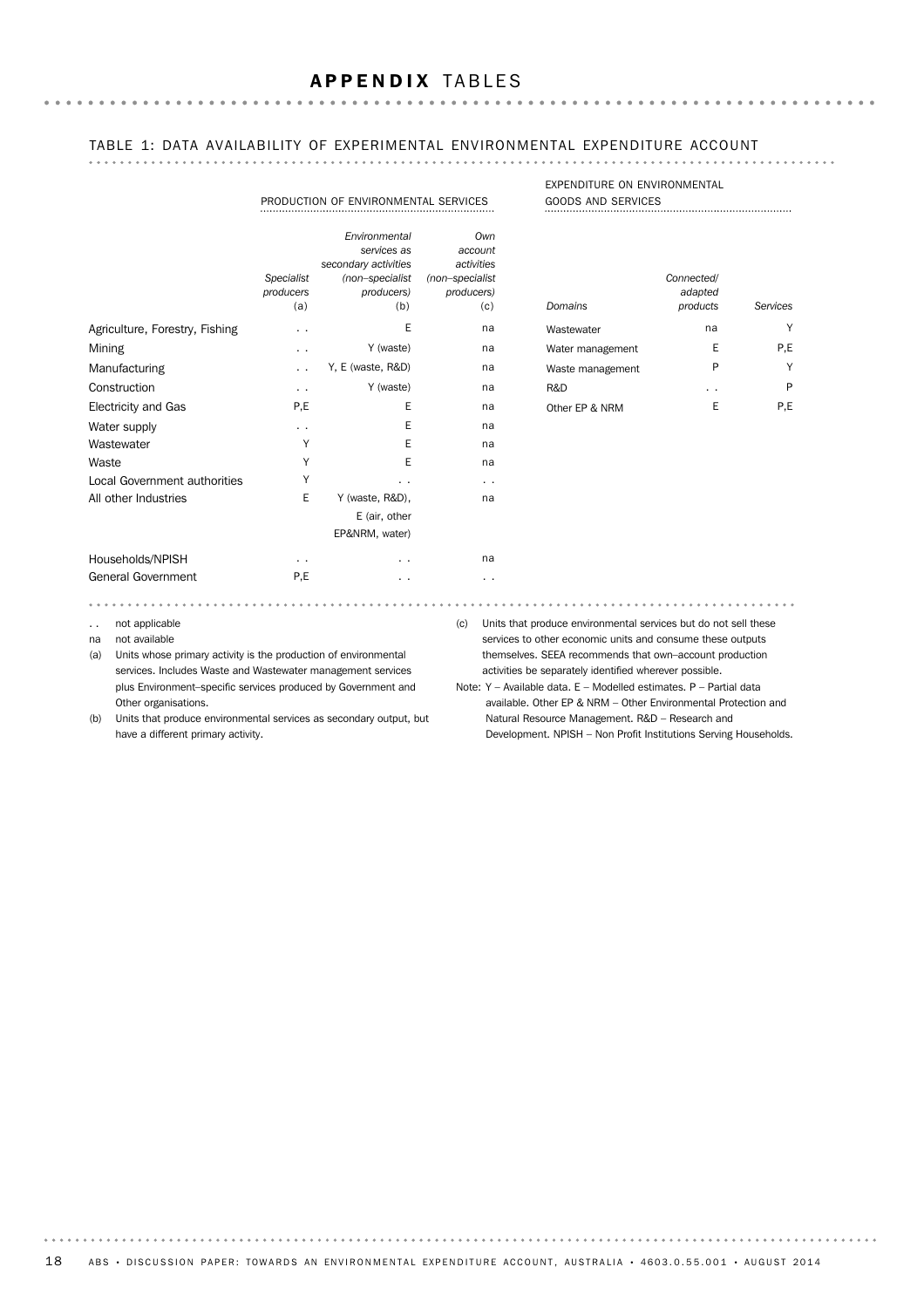### TABLE 2.1: EXPERIMENTAL SUPPLY OF ENVIRONMENTAL SERVICES, by Product and Industry, 2009– 10 (\$m)

|                                                                      | INDUSTRIES (BY ANZSICO6 CATEGORIES)  |          |               |                                                |                     |  |  |
|----------------------------------------------------------------------|--------------------------------------|----------|---------------|------------------------------------------------|---------------------|--|--|
| Products                                                             | Agriculture,<br>Forestry,<br>Fishing | Mining   | Manufacturing | Water<br>supply<br>and<br>sewerage<br>services | Waste<br>management |  |  |
| 1.a. Waste water management                                          | 0                                    | 0        | 0             | 5418                                           | 0                   |  |  |
| 1.b. Solid waste management(a)<br>1.c. Protection of air and climate | $\mathbf 0$                          | 141      | 171           | 0                                              | 7996                |  |  |
| services                                                             | 0                                    | 0        | 0             | 0                                              | 0                   |  |  |
| 1.d. Other EP & NRM services(b)                                      | $\Omega$                             | $\Omega$ | 0             |                                                | 0                   |  |  |
| 1.e. Water management services                                       | $\Omega$                             | 0        | $\Omega$      | 1 1 6 6                                        | 0                   |  |  |
| 1.f. R&D services                                                    | 0                                    | $\Omega$ | 21            | Ω                                              | 0                   |  |  |
| 1.g. R&D - own account                                               | 9                                    | 189      | 113           | 59                                             | 78                  |  |  |
| <b>Total</b>                                                         | 9                                    | 330      | 305           | 6643                                           | 8074                |  |  |
|                                                                      |                                      |          |               |                                                |                     |  |  |

## INDUSTRIES (BY ANZSIC06 CATEGORIES) *continued*

|                                    |              | Local<br>government<br>and<br>Government | All other         | Total      | Rest of<br>the world | Taxes<br>less<br>subsidies<br>on |              |
|------------------------------------|--------------|------------------------------------------|-------------------|------------|----------------------|----------------------------------|--------------|
| Products                           | Construction | departments                              | <b>Industries</b> | industries | (imports)            | products                         | <b>TOTAL</b> |
| 1.a. Waste water management        | 0            | 0                                        | $\mathbf 0$       | 5418       | np                   | np                               | 5452         |
| 1.b. Solid waste management(a)     | 752          | 0                                        | 488               | 9 5 4 8    | 0                    | 74                               | 9622         |
| 1.c. Protection of air and climate |              |                                          |                   |            |                      |                                  |              |
| services                           | 0            | 721                                      | 2073              | 2 7 9 4    | 0                    | $\mathbf{1}$                     | 2 7 9 5      |
| 1.d. Other EP & NRM services(b)    | $\Omega$     | 4 1 5 6                                  | 2073              | 6 2 2 8    | 0                    |                                  | 6 2 3 0      |
| 1.e. Water management services     | 0            | 519                                      | 461               | 2 1 4 6    | 0                    | 0                                | 2 1 4 6      |
| 1.f. R&D services                  | $\Omega$     | 0                                        | 242               | 263        | 65                   | $\mathbf 0$                      | 328          |
| 1.g. R&D - own account             | 141          | $\Omega$                                 | 1792              | 2 3 8 2    | $\Omega$             | $\mathbf 0$                      | 2 3 8 2      |
| <b>Total</b>                       | 893          | 5396                                     | 7 1 2 9           | 28 7 7 9   | np                   | np                               | 28 955       |
|                                    |              |                                          |                   |            |                      |                                  |              |

np not available for publication but included in totals where applicable, unless otherwise indicated

(a) Includes recycling services.

(b) Includes protection of biodiversity, protection and remediation of soil, groundwater and surface water, noise and vibration abatement, other environmental protection activities not stated elsewhere, other natural resource management (e.g. land, timber, aquatic resources).

Note: Other EP & NRM services – Other Environmental Protection and Natural Resource Management services. R&D – Research and Development.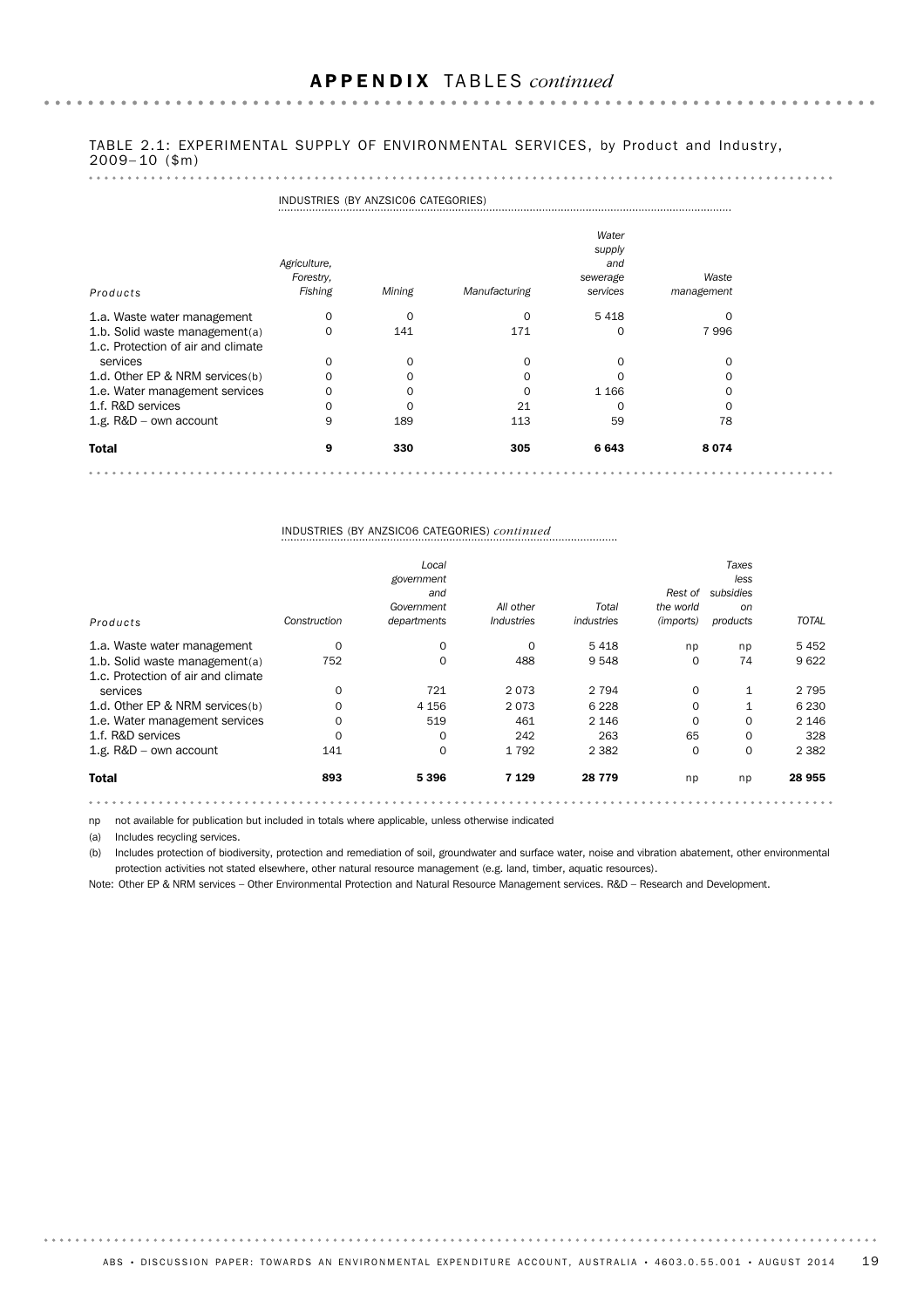### TABLE 2.2: EXPERIMENTAL USE OF ENVIRONMENTAL SERVICES, by Product and Industry, 2009– 10(\$m)

| Products                                                             | Agriculture,<br>Forestry,<br>Fishing | Mining       | Manufacturing  | Electricity,<br>Gas, Water<br>supply,<br>Drainage<br>and<br>sewerage,<br>Waste | Construction |  |
|----------------------------------------------------------------------|--------------------------------------|--------------|----------------|--------------------------------------------------------------------------------|--------------|--|
| 2.a. Waste water management                                          | $\overline{2}$                       | 23           | 418            | 8                                                                              | $(a)$ na     |  |
| 2.b. Solid waste management(b)<br>2.c. Protection of air and climate | 54                                   | 62           | 675            | 2964                                                                           | 1725         |  |
| services                                                             | 36                                   | 248          | 302            | 18                                                                             | 587          |  |
| 2.d. Other EP & NRM services(c)                                      | 81                                   | 552          | 674            | 40                                                                             | 1 3 0 9      |  |
| 2.e. Water management services                                       | 294                                  | 18           | 123            | 30                                                                             | 11           |  |
| 2.f. R&D services                                                    | 0                                    | $\mathbf{1}$ | $\overline{2}$ | $\mathbf{1}$                                                                   | $\mathbf{1}$ |  |
| 2.g. R&D - own account                                               | 0                                    | 0            | $\Omega$       | $\Omega$                                                                       | 0            |  |
| <b>Total</b>                                                         | 467                                  | 904          | 2 1 9 4        | 3 0 6 1                                                                        | 3633         |  |
|                                                                      |                                      |              |                |                                                                                |              |  |

### INDUSTRIES (BY ANZSIC06 CATEGORIES) *continued*

|                                    |                                 |            |           | Final            |           |              |
|------------------------------------|---------------------------------|------------|-----------|------------------|-----------|--------------|
|                                    |                                 |            |           | consumption      |           |              |
|                                    |                                 |            | Rest of   | by               |           |              |
|                                    | All other                       | Total      | the world | <b>HH/NPISHs</b> | Capital   |              |
| Products                           | <i><u><b>Industries</b></u></i> | industries | (exports) | and GG           | formation | <b>TOTAL</b> |
| 2.a. Waste water management        | 1 2 3 7                         | 1688       | $\Omega$  | 3 7 6 4          | $\cdot$ . | 5452         |
| 2.b. Solid waste management(b)     | 2 4 3 1                         | 7911       | 0         | 1712             | $\cdot$ . | 9622         |
| 2.c. Protection of air and climate |                                 |            |           |                  |           |              |
| services                           | 1 3 3 0                         | 2521       | $\Omega$  | 58               | 216       | 2 7 9 5      |
| 2.d. Other EP & NRM services (c)   | 2965                            | 5 6 20     | $\Omega$  | 129              | 481       | 6 2 3 0      |
| 2.e. Water management services     | 863                             | 1 3 4 0    | 0         | 807              | $\Omega$  | 2 1 4 6      |
| 2.f. R&D services                  | 106                             | 111        | 96        | 121              | 0         | 328          |
| 2.g. $R&D - own account$           | 0                               | 0          | 0         | $\mathbf 0$      | 2 3 8 2   | 2 3 8 2      |
| <b>Total</b>                       | 8932                            | 19 191     | 96        | 6591             | 3079      | 28 955       |

.. not applicable

na not available

(a) Included under All other industries.

(b) Includes recycling services.

(c) Includes protection of biodiversity, protection and remediation of soil, groundwater and surface water, noise and vibration abatement, other environmental protection activities not stated elsewhere, other natural resource management (e.g. land, timber, aquatic resources).

Note: Other EP & NRM services – Other Environmental Protection and Natural Resource Management services. R&D – Research and Development. GG – General Government. HH/NPISH – Households / Non Profit Institutions Serving Households.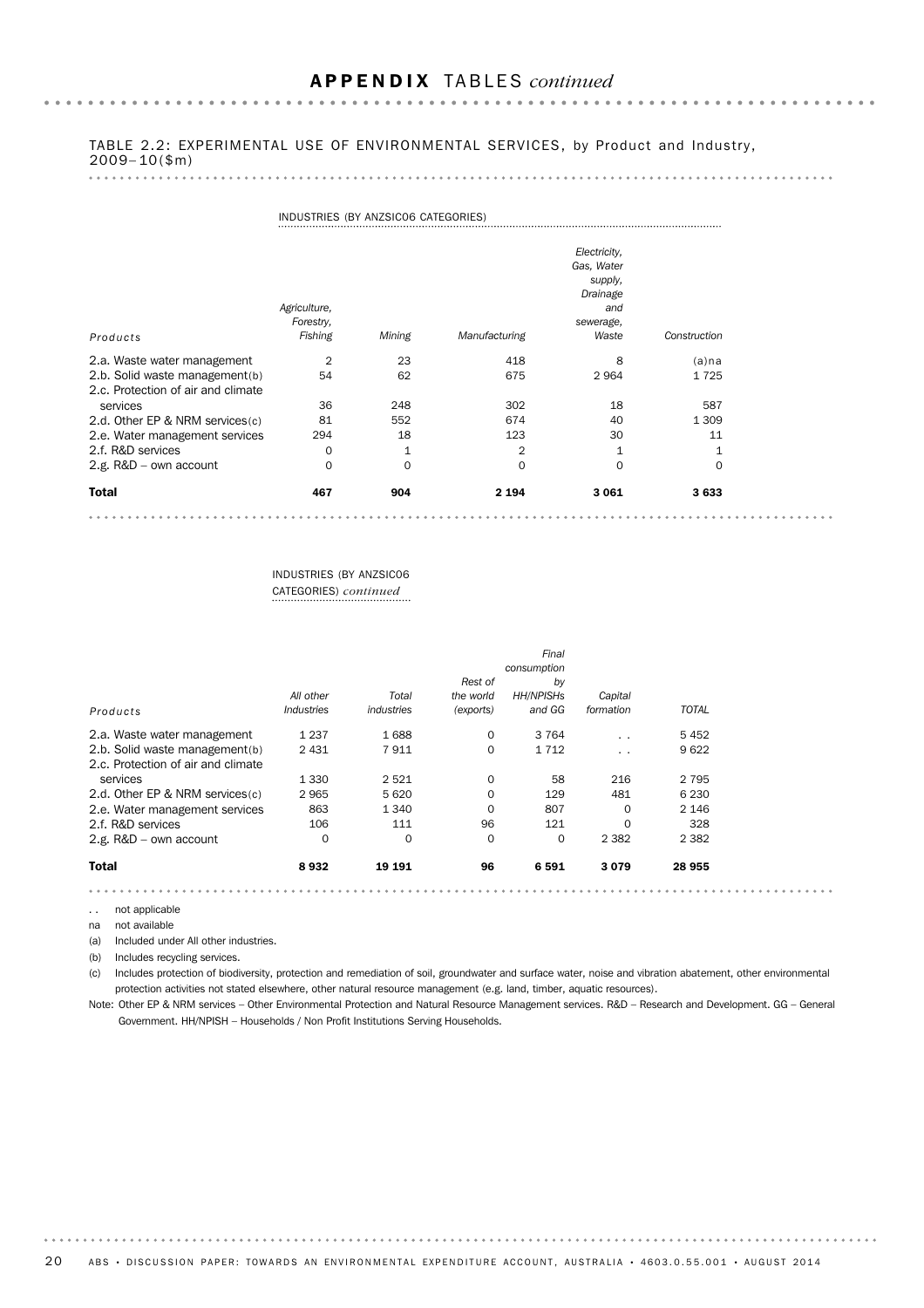### TABLE 2.3: EXPERIMENTAL SUPPLY OF ENVIRONMENTAL SERVICES, by Product and Industry,  $2010 - 11(\$m)$

|                                                                      |                                      | INDUSTRIES (BY ANZSICO6 CATEGORIES) |               |                                                |                     |  |  |  |  |
|----------------------------------------------------------------------|--------------------------------------|-------------------------------------|---------------|------------------------------------------------|---------------------|--|--|--|--|
| Products                                                             | Agriculture,<br>Forestry,<br>Fishing | Mining                              | Manufacturing | Water<br>supply<br>and<br>sewerage<br>services | Waste<br>management |  |  |  |  |
| 1.a. Waste water management                                          | 0                                    | 0                                   | 0             | 6038                                           | 0                   |  |  |  |  |
| 1.b. Solid waste management(a)<br>1.c. Protection of air and climate | 0                                    | 185                                 | 175           | 0                                              | 8 6 4 1             |  |  |  |  |
| services                                                             | 0                                    | 0                                   | 0             | $\Omega$                                       | 0                   |  |  |  |  |
| 1.d. Other EP & NRM services(b)                                      | $\Omega$                             | 0                                   | 0             | ∩                                              | $\Omega$            |  |  |  |  |
| 1.e. Water management services                                       | $\Omega$                             | 0                                   | 0             | 1 2 3 1                                        | $\Omega$            |  |  |  |  |
| 1.f. R&D services                                                    | $\Omega$                             | $\Omega$                            | 22            | $\Omega$                                       | $\Omega$            |  |  |  |  |
| 1.g. R&D - own account                                               | 13                                   | 223                                 | 142           | 46                                             | 83                  |  |  |  |  |
| <b>Total</b>                                                         | 13                                   | 408                                 | 339           | 7315                                           | 8 7 2 4             |  |  |  |  |
|                                                                      |                                      |                                     |               |                                                |                     |  |  |  |  |

## INDUSTRIES (BY ANZSIC06 CATEGORIES) *continued*

|                                    | Construction | Local<br>government<br>and<br>Government<br>departments | All other<br><b>Industries</b> | Total<br>industries | Rest of<br>the world<br>(imports) | Taxes<br>less<br>subsidies<br>on<br>products | <b>TOTAL</b> |
|------------------------------------|--------------|---------------------------------------------------------|--------------------------------|---------------------|-----------------------------------|----------------------------------------------|--------------|
| Products                           |              |                                                         |                                |                     |                                   |                                              |              |
| 1.a. Waste water management        | 0            | 0                                                       | $\mathbf 0$                    | 6038                | np                                | np                                           | 6077         |
| 1.b. Solid waste management(a)     | 810          | 0                                                       | 535                            | 10 346              | 0                                 | 85                                           | 10 431       |
| 1.c. Protection of air and climate |              |                                                         |                                |                     |                                   |                                              |              |
| services                           | 0            | 854                                                     | 2 2 0 3                        | 3056                | 0                                 | $\mathbf{1}$                                 | 3057         |
| 1.d. Other EP & NRM services(b)    | $\Omega$     | 4932                                                    | 2 2 0 3                        | 7 1 3 4             | 0                                 | 2                                            | 7 1 3 6      |
| 1.e. Water management services     | 0            | 614                                                     | 489                            | 2 3 3 4             | 0                                 | 1                                            | 2 3 3 5      |
| 1.f. R&D services                  | $\Omega$     | 0                                                       | 225                            | 277                 | 68                                | $\mathbf 0$                                  | 345          |
| 1.g. R&D - own account             | 147          | $\Omega$                                                | 1891                           | 2 546               | $\Omega$                          | $\mathbf 0$                                  | 2 5 4 6      |
| <b>Total</b>                       | 957          | 6400                                                    | 7546                           | 31 731              | np                                | np                                           | 31927        |
|                                    |              |                                                         |                                |                     |                                   |                                              |              |

np not available for publication but included in totals where applicable, unless otherwise indicated

(a) Includes recycling services.

(b) Includes protection of biodiversity, protection and remediation of soil, groundwater and surface water, noise and vibration abatement, other environmental protection activities not stated elsewhere, other natural resource management (e.g. land, timber, aquatic resources).

Note: Other EP & NRM services – Other Environmental Protection and Natural Resource Management services. R&D – Research and Development.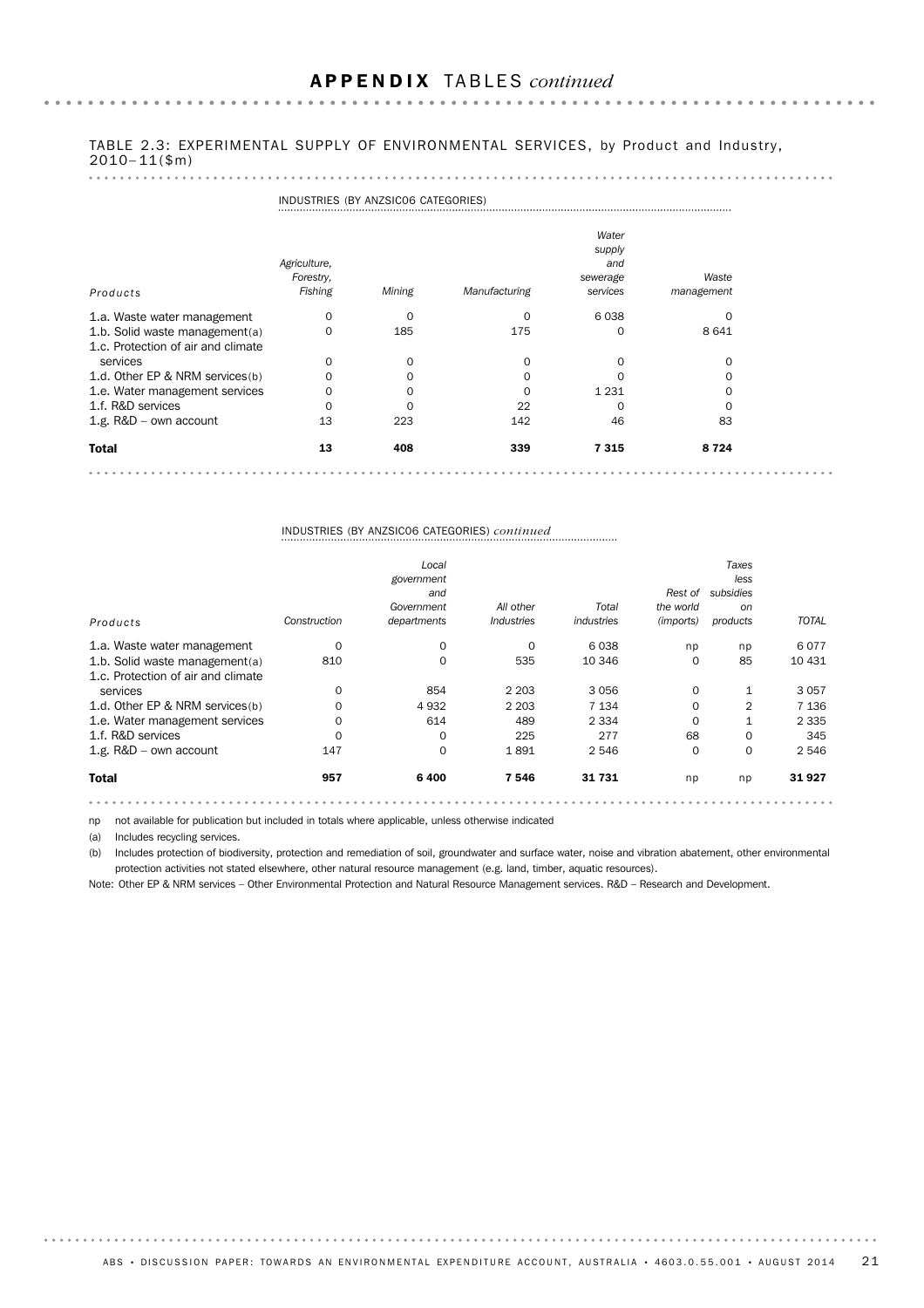### TABLE 2.4: EXPERIMENTAL USE OF ENVIRONMENTAL SERVICES, by Product and Industry,  $2010 - 11(\$m)$

|                                                                      | INDUSTRIES (BY ANZSICO6 CATEGORIES)  |        |               |                                                                             |              |  |  |  |
|----------------------------------------------------------------------|--------------------------------------|--------|---------------|-----------------------------------------------------------------------------|--------------|--|--|--|
| Products                                                             | Agriculture,<br>Forestry,<br>Fishing | Mining | Manufacturing | Electricity,<br>Gas.<br>Water supply,<br>Drainage and<br>sewerage,<br>Waste | Construction |  |  |  |
| 2.a. Waste water management                                          | 3                                    | 29     | 475           | 9                                                                           | $(a)$ na     |  |  |  |
| 2.b. Solid waste management(b)<br>2.c. Protection of air and climate | 58                                   | 66     | 720           | 3 2 9 0                                                                     | 1841         |  |  |  |
| services                                                             | 51                                   | 367    | 311           | 18                                                                          | 615          |  |  |  |
| 2.d. Other EP & NRM services(c)                                      | 120                                  | 857    | 726           | 41                                                                          | 1435         |  |  |  |
| 2.e. Water management services                                       | 393                                  | 26     | 129           | 33                                                                          | 13           |  |  |  |
| 2.f. R&D services                                                    | 0                                    | 2      | 2             | 1                                                                           |              |  |  |  |
| 2.g. R&D - own account                                               | $\mathbf 0$                          | 0      | $\Omega$      | $\mathbf 0$                                                                 | 0            |  |  |  |
| <b>Total</b>                                                         | 625                                  | 1347   | 2 3 6 3       | 3 3 9 2                                                                     | 3905         |  |  |  |
|                                                                      |                                      |        |               |                                                                             |              |  |  |  |

### INDUSTRIES (BY ANZSIC06 CATEGORIES) *continued*

|                                    |            |            |           | Final            |                 |              |
|------------------------------------|------------|------------|-----------|------------------|-----------------|--------------|
|                                    |            |            |           | consumption      |                 |              |
|                                    |            |            | Rest of   | by               |                 |              |
|                                    | All other  | Total      | the world | <b>HH/NPISHs</b> | Capital         |              |
| Products                           | Industries | industries | (exports) | and GG           | formation       | <b>TOTAL</b> |
| 2.a. Waste water management        | 1456       | 1972       | $\Omega$  | 4 1 0 5          | $\cdot$ $\cdot$ | 6077         |
| 2.b. Solid waste management(b)     | 2595       | 8570       | 0         | 1861             | $\cdot$ $\cdot$ | 10 431       |
| 2.c. Protection of air and climate |            |            |           |                  |                 |              |
| services                           | 1 3 8 6    | 2 7 4 8    | $\Omega$  | 63               | 245             | 3057         |
| 2.d. Other EP & NRM services(c)    | 3 2 3 6    | 6415       | $\Omega$  | 148              | 573             | 7 1 3 6      |
| 2.e. Water management services     | 957        | 1550       | $\Omega$  | 784              | 0               | 2 3 3 5      |
| 2.f. R&D services                  | 111        | 117        | 101       | 127              | 0               | 345          |
| 2.g. $R&D - own account$           | 0          | $\Omega$   | $\Omega$  | $\Omega$         | 2 546           | 2546         |
| <b>Total</b>                       | 9 741      | 21 372     | 101       | 7088             | 3 3 6 4         | 31927        |

.. not applicable

na not available

(a) Included under All other industries.

(b) Includes recycling services.

(c) Includes protection of biodiversity, protection and remediation of soil, groundwater and surface water, noise and vibration abatement, other environmental protection activities not stated elsewhere, other natural resource management (e.g. land, timber, aquatic resources).

Note: Other EP & NRM services – Other Environmental Protection and Natural Resource Management services. R&D – Research and Development. GG – General Government. HH/NPISH – Households/Non Profit Institutions Serving Households.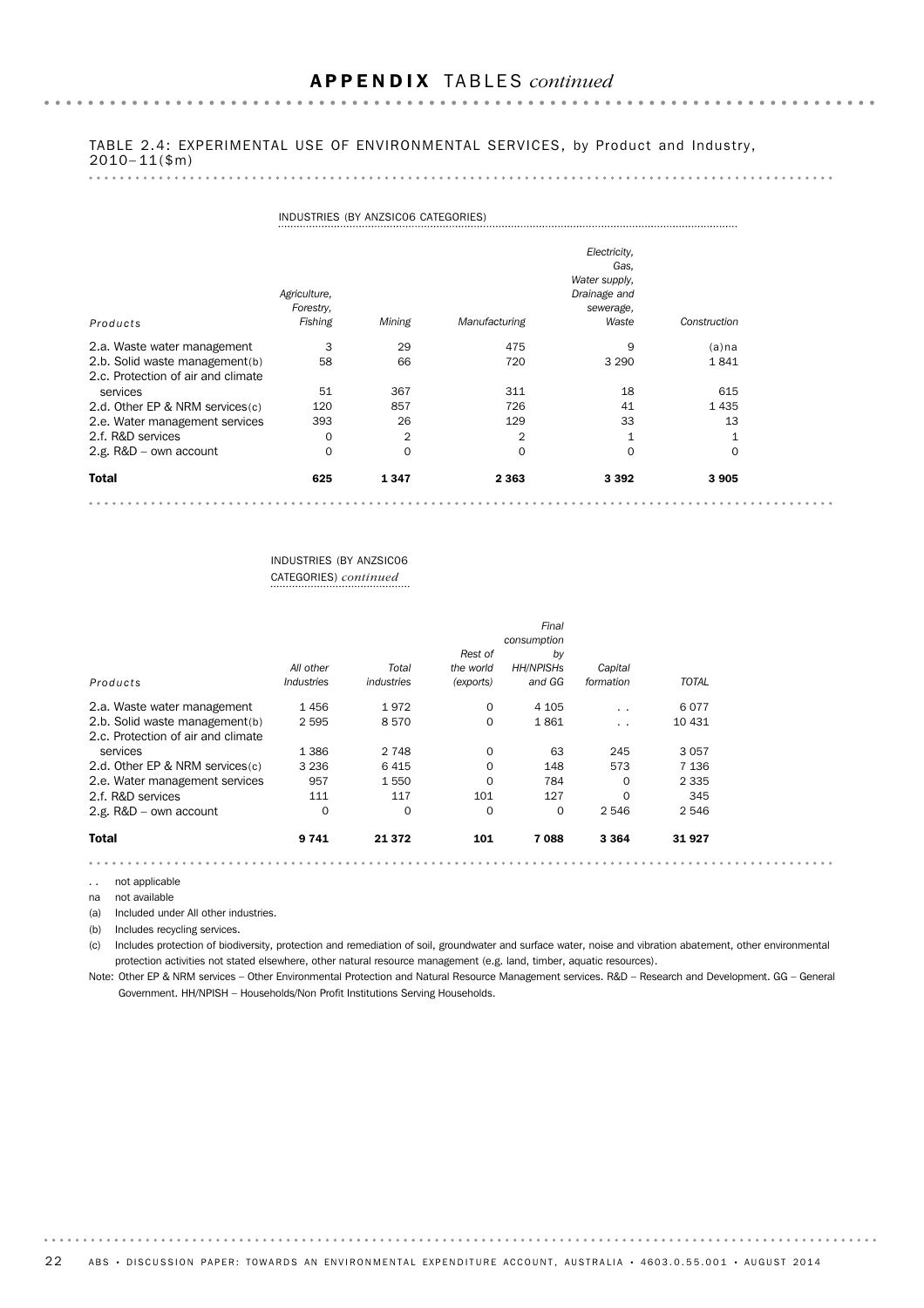$\ddot{\phantom{a}}$ 

|                                    | Waste       | Solid waste | Protection   | Other        |            |             | R&D      |          |
|------------------------------------|-------------|-------------|--------------|--------------|------------|-------------|----------|----------|
|                                    | water       | management  | of air and   | EP & NRM     | Water      | R&D         | $-$ own  |          |
|                                    | management  | (a)         | climate      | (b)          | management | services    | account  | Total    |
| Agriculture, Forestry,             |             |             |              |              |            |             |          |          |
| Fishing                            | 0           | $\Omega$    | $\mathbf 0$  | $\mathbf 0$  | 0          | $\mathbf 0$ | 9        | 9        |
| Mining                             | 0           | 141         | 0            | $\mathbf 0$  | $\Omega$   | $\mathbf 0$ | 189      | 330      |
| Manufacturing                      | 0           | 171         | 0            | 0            | 0          | 21          | 113      | 305      |
| Water supply and                   |             |             |              |              |            |             |          |          |
| sewerage services                  | 5 4 1 8     | $\Omega$    | $\mathbf 0$  | $\mathbf 0$  | 1 1 6 6    | $\mathbf 0$ | 59       | 6 6 4 4  |
| Waste management                   | 0           | 7996        | 0            | 0            | 0          | 0           | 78       | 8074     |
| Construction                       | $\Omega$    | 752         | $\Omega$     | $\mathbf 0$  | $\Omega$   | $\mathbf 0$ | 141      | 893      |
| Local government and<br>Government |             |             |              |              |            |             |          |          |
| departments                        | 0           | $\Omega$    | 721          | 4 1 5 6      | 519        | $\mathbf 0$ | $\Omega$ | 5 3 9 6  |
| All other Industries               | $\mathbf 0$ | 488         | 2073         | 2073         | 461        | 242         | 1792     | 7 1 28   |
| <b>Total industries</b>            | 5418        | 9548        | 2 7 9 4      | 6 2 2 9      | 2 1 4 6    | 263         | 2 3 8 1  | 28 7 7 9 |
| Imports                            | np          | 0           | 0            | 0            | 0          | 65          | 0        | np       |
| Taxes less subsidies               | np          | 74          | $\mathbf{1}$ | $\mathbf{1}$ | $\Omega$   | $\mathbf 0$ | 0        | np       |
| <b>TOTAL</b>                       | 5452        | 9622        | 2795         | 6 2 3 0      | 2 1 4 6    | 328         | 2 3 8 1  | 28 954   |

### TABLE 2.5: EXPERIMENTAL SUPPLY OF ENVIRONMENTAL SERVICES, by Industry and Domain, 2009– 10(\$m)

np not available for publication but included in totals where applicable, unless otherwise indicated

(a) Includes recycling services.

. . . . . . . . .

(b) Includes protection of biodiversity, protection and remediation of soil, groundwater and surface water, noise and vibration abatement, other environmental protection activities not stated elsewhere, other natural resource management (e.g. land, timber, aquatic resources).

Note: Other EP & NRM services – Other Environmental Protection and Natural Resource Management services. R&D – Research and Development.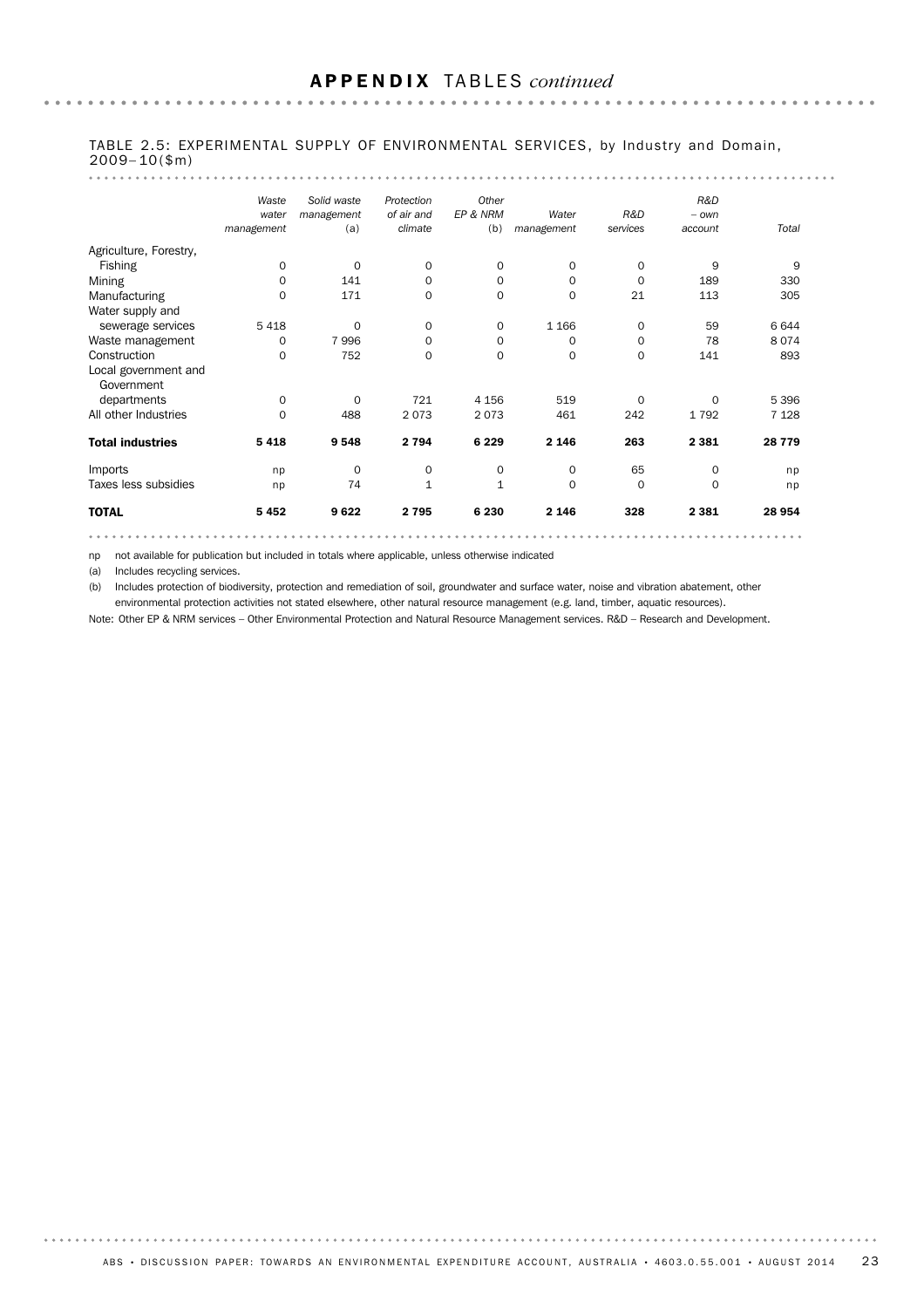### TABLE 2.6: EXPERIMENTAL USE OF ENVIRONMENTAL SERVICES, by Industry and Domain,  $2009 - 10$ (\$m)

#### . . . . . . . . . . . . . . . . .

|                                          | Waste<br>water<br>management | Solid waste<br>management<br>(a) | Protection<br>of air and<br>climate | Other<br>EP & NRM<br>(b) | Water<br>management | R&D<br>services | R&D<br>$-$ own<br>account | Total   |
|------------------------------------------|------------------------------|----------------------------------|-------------------------------------|--------------------------|---------------------|-----------------|---------------------------|---------|
| Agriculture, Forestry,                   |                              |                                  |                                     |                          |                     |                 |                           |         |
| Fishing                                  | $\overline{2}$               | 54                               | 36                                  | 81                       | 294                 | 0               | 0                         | 467     |
| Mining                                   | 23                           | 62                               | 248                                 | 552                      | 18                  | $\mathbf{1}$    | 0                         | 903     |
| Manufacturing                            | 418                          | 675                              | 302                                 | 674                      | 123                 | $\overline{2}$  | 0                         | 2 1 9 3 |
| Electricity, Gas, Water<br>supply,       |                              |                                  |                                     |                          |                     |                 |                           |         |
| drainage sewerage and                    |                              |                                  |                                     |                          |                     |                 |                           |         |
| waste                                    | 8                            | 2964                             | 18                                  | 40                       | 30                  | $\mathbf{1}$    | 0                         | 3 0 6 1 |
| Construction                             | $(c)$ na                     | 1725                             | 587                                 | 1 3 0 9                  | 11                  | $\mathbf{1}$    | 0                         | 3633    |
| All other Industries                     | 1 2 3 7                      | 2 4 3 1                          | 1 3 3 0                             | 2965                     | 863                 | 106             | 0                         | 8932    |
| <b>Total industries</b>                  | 1688                         | 7911                             | 2521                                | 5620                     | 1340                | 111             | $\mathbf 0$               | 19 190  |
| Final consumption by<br>HH/NPISHs and GG | 3 7 6 4                      | 1712                             | 58                                  | 129                      | 807                 | 121             | $\mathbf 0$               | 6590    |
| <b>TOTAL domestic</b><br>consumption     |                              |                                  |                                     |                          |                     |                 |                           |         |
| expenditure                              | 5 4 5 2                      | 9623                             | 2579                                | 5748                     | 2 1 4 6             | 232             | 0                         | 25 780  |
| <b>Exports</b>                           | $\mathbf 0$                  | $\Omega$                         | $\mathbf 0$                         | $\mathbf 0$              | 0                   | 96              | $\Omega$                  | 96      |
| Capital formation                        | $\ddotsc$                    | $\ddotsc$                        | 216                                 | 481                      | $\mathbf{O}$        | 0               | 2 3 8 2                   | 3 0 8 0 |
| <b>TOTAL</b>                             | 5452                         | 9623                             | 2795                                | 6 2 3 0                  | 2 1 4 6             | 328             | 2 3 8 2                   | 28 956  |

.. not applicable

na not available

(a) Includes recycling services.

(b) Includes protection of biodiversity, protection and remediation of soil, groundwater and surface water, noise and vibration abatement, other environmental protection activities not stated elsewhere, other

natural resource management (e.g. land, timber, aquatic resources).

(c) Included under All other industries. Note: Other EP & NRM services – Other Environmental Protection and

Natural Resource Management services. R&D – Research and Development. GG – General Government. HH/NPISH – Households / Non Profit Institutions Serving Households.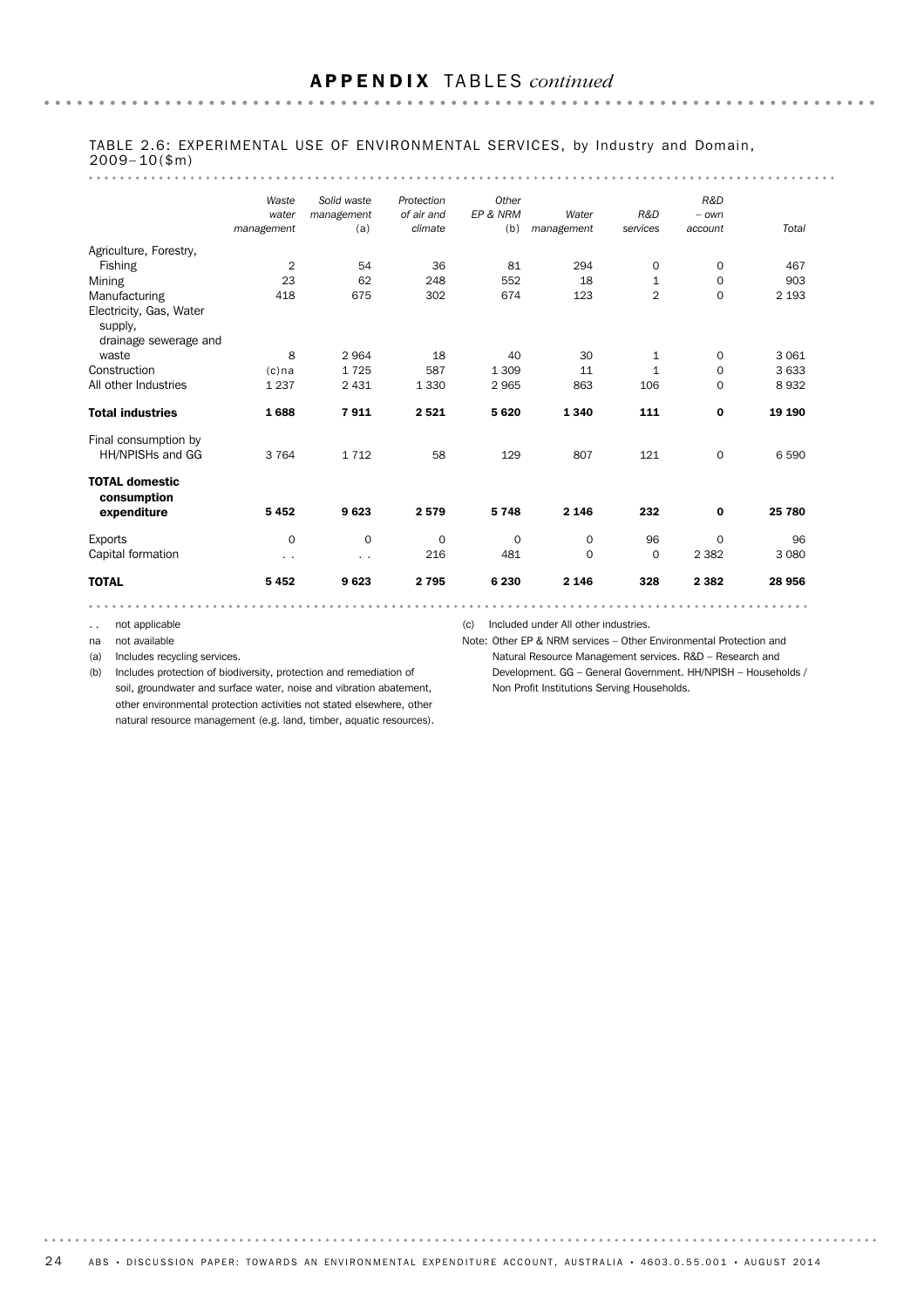|                                    | Waste        | Solid waste | Protection  | Other          |              |             | R&D      |         |  |
|------------------------------------|--------------|-------------|-------------|----------------|--------------|-------------|----------|---------|--|
|                                    | water        | management  | of air and  | EP & NRM       | Water        | R&D         | $-$ own  |         |  |
|                                    | management   | (a)         | climate     | (b)            | management   | services    | account  | Total   |  |
| Agriculture, Forestry,             |              |             |             |                |              |             |          |         |  |
| Fishing                            | 0            | $\mathbf 0$ | $\mathbf 0$ | $\mathbf 0$    | 0            | $\mathbf 0$ | 13       | 13      |  |
| Mining                             | 0            | 185         | $\mathbf 0$ | 0              | 0            | 0           | 223      | 408     |  |
| Manufacturing                      | 0            | 175         | $\mathbf 0$ | $\mathbf 0$    | $\mathbf 0$  | 22          | 142      | 339     |  |
| Water supply and                   |              |             |             |                |              |             |          |         |  |
| sewerage services                  | 6038         | 0           | $\mathbf 0$ | 0              | 1 2 3 1      | 0           | 46       | 7 3 1 5 |  |
| Waste management                   | 0            | 8 6 4 1     | $\mathbf 0$ | 0              | 0            | $\mathbf 0$ | 83       | 8 7 2 4 |  |
| Construction                       | $\Omega$     | 810         | $\mathbf 0$ | $\mathbf 0$    | 0            | $\mathbf 0$ | 147      | 957     |  |
| Local government and<br>Government |              |             |             |                |              |             |          |         |  |
| departments                        | 0            | $\Omega$    | 854         | 4932           | 614          | $\Omega$    | $\Omega$ | 6 400   |  |
| All other Industries               | $\mathbf{O}$ | 535         | 2 2 0 3     | 2 2 0 3        | 489          | 255         | 1891     | 7575    |  |
| <b>Total industries</b>            | 6038         | 10 346      | 3 0 5 6     | 7 1 3 4        | 2 3 3 4      | 277         | 2546     | 31371   |  |
| Imports                            | np           | 0           | 0           | 0              | 0            | 68          | 0        | np      |  |
| Taxes less subsidies               | np           | 85          | $\mathbf 1$ | $\overline{2}$ | $\mathbf{1}$ | $\mathbf 0$ | $\Omega$ | np      |  |
| <b>TOTAL</b>                       | 6077         | 10 4 31     | 3 0 5 7     | 7 1 3 6        | 2 3 3 5      | 345         | 2546     | 31927   |  |

### TABLE 2.7: EXPERIMENTAL SUPPLY OF ENVIRONMENTAL SERVICES, by Industry and Domain, 2010– 11(\$m)

np not available for publication but included in totals where applicable, unless otherwise indicated

(a) Includes recycling services.

. . . . . . . . .

(b) Includes protection of biodiversity, protection and remediation of soil, groundwater and surface water, noise and vibration abatement, other environmental protection activities not stated elsewhere, other natural resource management (e.g. land, timber, aquatic resources).

Note: Other EP & NRM services – Other Environmental Protection and Natural Resource Management services. R&D – Research and Development.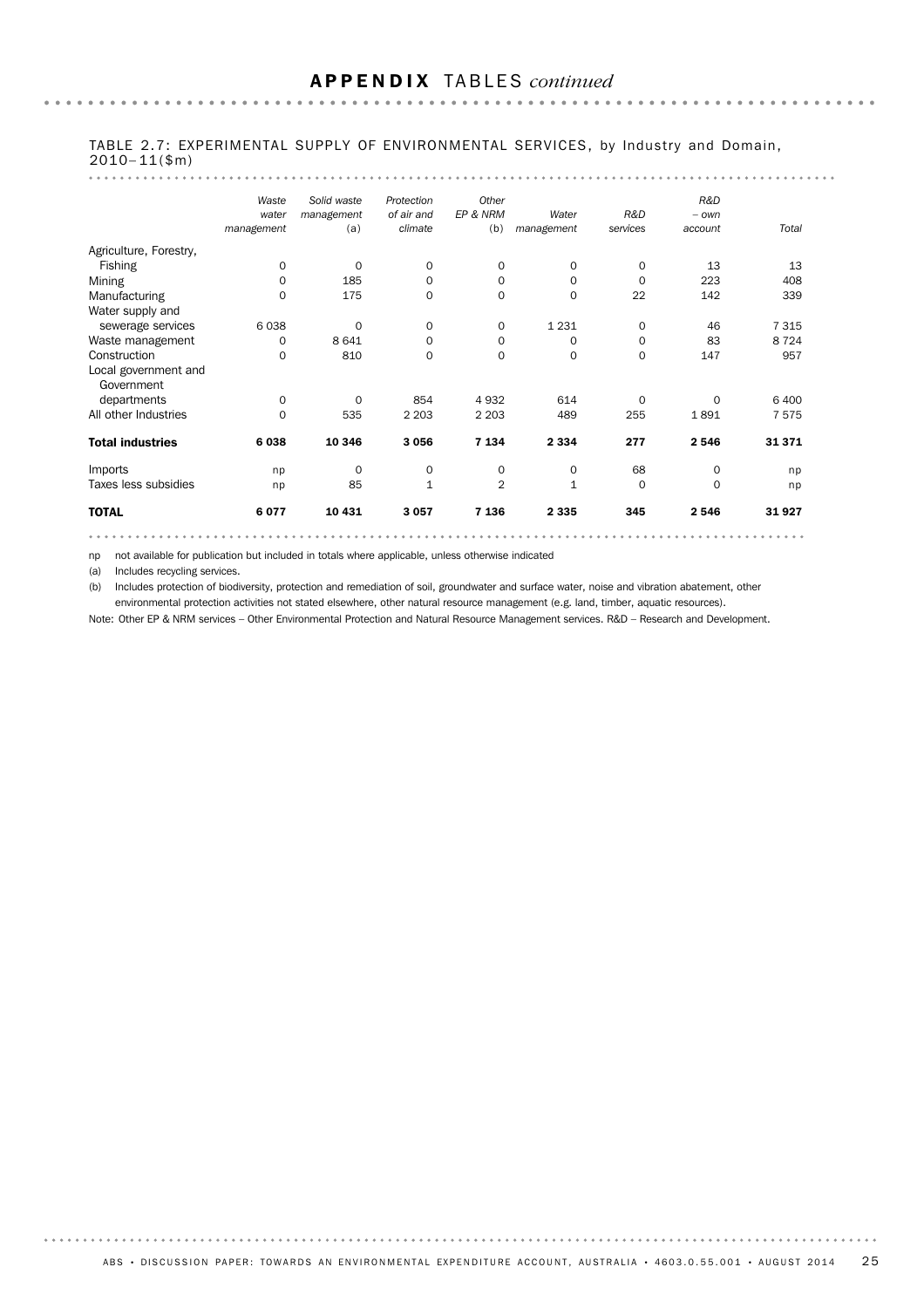### TABLE 2.8: EXPERIMENTAL USE OF ENVIRONMENTAL SERVICES, by Industry and Domain,  $2010 - 11(\$m)$

. . . . . . . . . . . . . . . . .

|                                                      | Waste<br>water<br>management | Solid waste<br>management<br>(a) | Protection<br>of air and<br>climate | Other<br>EP & NRM<br>(b) | Water<br>management | R&D<br>services | R&D<br>$-$ own<br>account | Total    |
|------------------------------------------------------|------------------------------|----------------------------------|-------------------------------------|--------------------------|---------------------|-----------------|---------------------------|----------|
| Agriculture, Forestry,                               |                              |                                  |                                     |                          |                     |                 |                           |          |
| Fishing                                              | 3                            | 58                               | 51                                  | 120                      | 393                 | 0               | $\mathbf 0$               | 625      |
| Mining                                               | 29                           | 66                               | 367                                 | 857                      | 26                  | $\overline{2}$  | 0                         | 1 3 4 6  |
| Manufacturing                                        | 475                          | 720                              | 311                                 | 726                      | 129                 | $\overline{2}$  | $\mathbf 0$               | 2 3 6 3  |
| Electricity, Gas, Water<br>supply, drainage sewerage |                              |                                  |                                     |                          |                     |                 |                           |          |
| and waste                                            | 9                            | 3 2 9 0                          | 18                                  | 41                       | 33                  | $\mathbf 1$     | 0                         | 3 3 9 2  |
| Construction                                         | $(c)$ na                     | 1841                             | 615                                 | 1435                     | 13                  | $\mathbf{1}$    | 0                         | 3 9 0 4  |
| All other Industries                                 | 1456                         | 2 5 9 5                          | 1 3 8 6                             | 3 2 3 6                  | 957                 | 111             | 0                         | 9 7 4 2  |
| <b>Total industries</b>                              | 1972                         | 8570                             | 2 7 4 8                             | 6415                     | 1550                | 117             | 0                         | 21 373   |
| Final consumption by<br>HH/NPISHs and GG             | 4 1 0 5                      | 1861                             | 63                                  | 148                      | 784                 | 127             | $\mathbf 0$               | 7 0 8 9  |
| <b>TOTAL domestic</b><br>consumption                 |                              |                                  |                                     |                          |                     |                 |                           |          |
| expenditure                                          | 6077                         | 10 431                           | 2811                                | 6563                     | 2 3 3 4             | 244             | 0                         | 28 4 6 2 |
| <b>Exports</b>                                       | 0                            | 0                                | 0                                   | $\mathbf 0$              | $\mathbf 0$         | 101             | 0                         | 101      |
| Capital formation                                    | $\ddotsc$                    | $\sim$ $\sim$                    | 245                                 | 573                      | 0                   | $\mathbf 0$     | 2 5 4 6                   | 3 3 6 4  |
| <b>TOTAL</b>                                         | 6077                         | 10 431                           | 3056                                | 7 1 3 6                  | 2 3 3 4             | 345             | 2546                      | 31926    |

.. not applicable

na not available

. . . . . . . .

(a) Includes recycling services.

(b) Includes protection of biodiversity, protection and remediation of soil, groundwater and surface water, noise and vibration abatement, other environmental protection activities not stated elsewhere, other natural resource management (e.g. land, timber, aquatic resources).

(c) Included under All other industries.

Note: Other EP & NRM services – Other Environmental Protection and Natural Resource Management services. R&D – Research and Development. GG – General Government. HH/NPISH – Households / Non Profit Institutions Serving Households.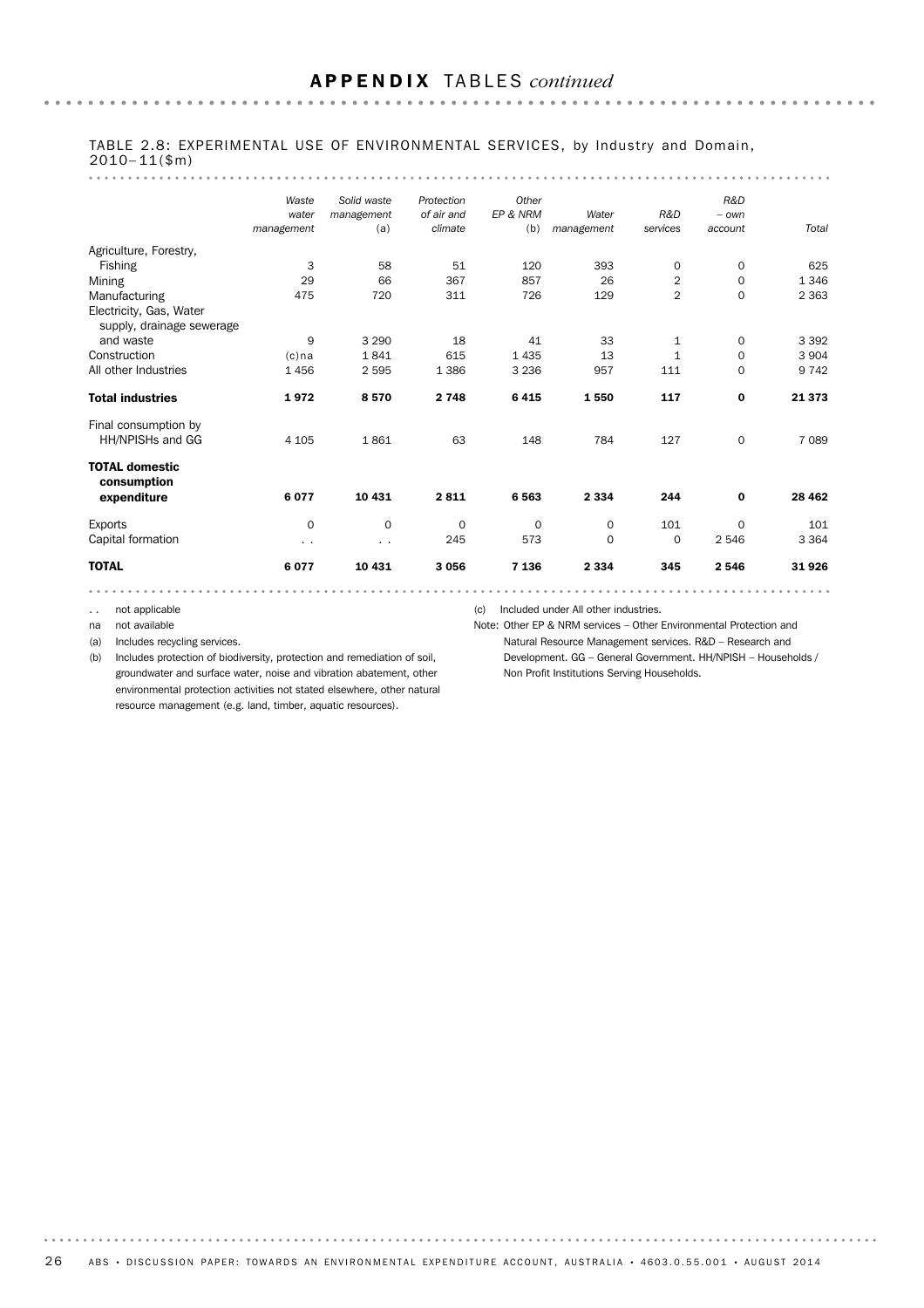#### TABLE 3.1: EXPERIMENTAL TOTAL OUTPUT OF ENVIRONMENTAL SERVICES, by type of Producer, 2009– 10 (\$m) . . . . . . . . . . . . . . . . .

|                                                                                                                                                                                 | <b>SPECIALIST</b><br><b>PRODUCERS</b> |                                  | NON-SPECIALIST<br><b>PRODUCERS</b><br> | TOTAL                                                     |
|---------------------------------------------------------------------------------------------------------------------------------------------------------------------------------|---------------------------------------|----------------------------------|----------------------------------------|-----------------------------------------------------------|
|                                                                                                                                                                                 | Government                            | Other                            |                                        |                                                           |
| Total Output of environmental specific services                                                                                                                                 | 9 3 3 6                               | 15864                            | 3579                                   | 28 7 7 9                                                  |
| Intermediate consumption (IC)<br>Environmental specific goods and services<br>Other goods and services                                                                          | 4 5 8 1<br>3 0 1 1<br>1570            | 10 711<br>4 740<br>5971          | 2 5 2 3<br>1 1 7 6<br>1 347            | 17815<br>8927<br>8888                                     |
| Gross Value Added (GVA) Total $=$ Output $-$ IC                                                                                                                                 | 4 7 5 4                               | 5 1 5 3                          | 1056                                   | 10 964                                                    |
| Compensation of employees (CE)(a)<br>Taxes less subsidies on production (IT-SU)(a)<br>Consumption of fixed capital (CFC)(a)<br>Net Operating Surplus = $(GVA-(CE+(IT-SU)+CFC))$ | 3569<br>$-1068$<br>1070<br>1 1 8 3    | 2695<br>20<br>1 2 9 9<br>1 1 3 9 | na<br>na<br>na<br>. .                  | $\cdot$ $\cdot$<br>$\cdot$ $\cdot$<br>$\cdot$ .<br>$\sim$ |
|                                                                                                                                                                                 |                                       |                                  |                                        |                                                           |

**AAAAAAAA** (a) Only includes Solid waste management and Waste

.. not applicable na not available

water management.

## TABLE 3.2: EXPERIMENTAL TOTAL OUTPUT OF ENVIRONMENTAL SERVICES, by Domain, 2009– 10(\$m)

SPECIALIST AND NON–SPECIALIST PRODUCERS

|                                                                                                                    | Solid waste                     | Wastewater                             | Other EP, NRM<br>and $R&D(a)(b)$     | Total                          |
|--------------------------------------------------------------------------------------------------------------------|---------------------------------|----------------------------------------|--------------------------------------|--------------------------------|
| Total Output of environmental specific services                                                                    | 9 5 4 8                         | 5418                                   | 13814                                | 28 7 7 9                       |
| Intermediate consumption (IC)<br>Environmental specific goods and services<br>Other goods and services             | 6 686<br>3446<br>3 2 4 0        | 1 660<br>O<br>1660                     | 9469<br>5481<br>3988                 | 17815<br>8927<br>8888          |
| Gross Value Added (GVA) Total $=$ Output $-$ IC                                                                    | 2862                            | 3 7 5 7                                | 4 3 4 5                              | 10 964                         |
| Compensation of employees (CE)<br>Taxes less subsidies on production (IT-SU)<br>Consumption of fixed capital (CFC) | $(c)$ 2 176<br>(c) 70<br>(c)518 | (c) 1 074<br>$(c) - 29$<br>$(c)$ 1 427 | (d)3013<br>$(d) - 1089$<br>$(d)$ 425 | 6 2 6 3<br>$-1.048$<br>2 3 7 0 |
| Net Operating Surplus = $(GVA-(CE+(IT-SU)+CFC))$                                                                   | 98                              | 1 2 8 5                                | 1996                                 | 3 3 7 9                        |

(c) Includes only specialist producers.

(d) Includes only the Government sector.

Note: Other EP & NRM services – Other Environmental Protection and Natural Resource Management services. R&D – Research and Development.

producer – Government. (b) Includes Air and climate protection.

(a) Other EP, NRM and R&D data on Compensation of employees, Taxes less subsidies on production and Consumption of fixed capital includes only Specialist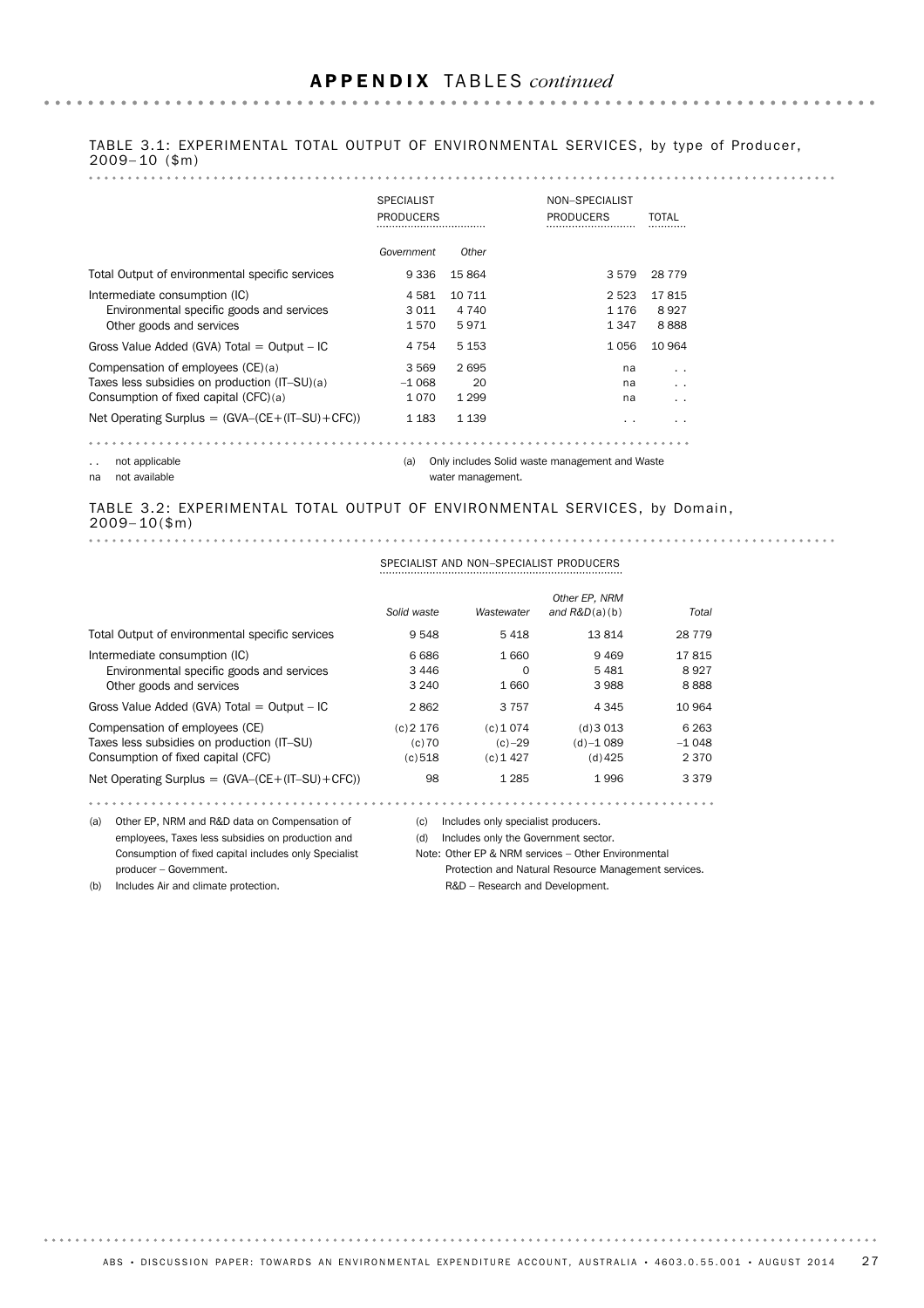### TABLE 3.3: EXPERIMENTAL TOTAL OUTPUT OF ENVIRONMENTAL SERVICES, by type of Producer,  $2010 - 11(\$m)$

|                                                                                                                             | <b>SPECIALIST</b><br><b>PRODUCERS</b><br> |                        | NON-SPECIALIST<br><b>PRODUCERS</b><br> | TOTAL                    |
|-----------------------------------------------------------------------------------------------------------------------------|-------------------------------------------|------------------------|----------------------------------------|--------------------------|
|                                                                                                                             | Government                                | Other                  |                                        |                          |
| Total Output of environmental specific services                                                                             | 10 786                                    | 17 037                 | 3 908                                  | 31 730                   |
| Intermediate consumption (IC)<br>Environmental specific goods and services<br>Other goods and services                      | 5 3 1 7<br>2 908<br>2408                  | 12 108<br>5442<br>6666 | 2874<br>1 349<br>1525                  | 20 298<br>9698<br>10 600 |
| Gross Value Added (GVA) Total $=$ Output $-$ IC                                                                             | 5469                                      | 4 9 2 9                | 1 0 3 4                                | 11 432                   |
| Compensation of employees (CE)(a)<br>Taxes less subsidies on production (IT-SU)(a)<br>Consumption of fixed capital (CFC)(a) | 4 189<br>$-904$<br>1 1 4 7                | 2959<br>93<br>1659     | na<br>na<br>na                         | . .<br>. .<br>. .        |
| Net Operating Surplus = $(GVA-(CE+(IT-SU)+CFC))$                                                                            | 1 0 3 6                                   | 218                    | . .                                    | . .                      |

(a) Only includes Solid waste management and Waste

.. not applicable na not available

water management.

## TABLE 3.4: EXPERIMENTAL TOTAL OUTPUT OF ENVIRONMENTAL SERVICES, by Domain, 2010– 11(\$m)

|                                                                                                                    | Solid waste                       | Wastewater                          | Other EP, NRM<br>and $R&D(a)(b)$        | Total                    |
|--------------------------------------------------------------------------------------------------------------------|-----------------------------------|-------------------------------------|-----------------------------------------|--------------------------|
| Total Output of environmental specific services                                                                    | 10 345                            | 6038                                | 15 347                                  | 31 730                   |
| Intermediate consumption (IC)<br>Environmental specific goods and services<br>Other goods and services             | 7 1 8 7<br>3830<br>3 3 5 7        | 2 1 3 0<br>0<br>2 1 3 0             | 10 981<br>5868<br>5 1 1 3               | 20 298<br>9698<br>10 600 |
| Gross Value Added (GVA) Total $=$ Output $-$ IC                                                                    | 3 1 5 8                           | 3 908                               | 4 3 6 6                                 | 11 432                   |
| Compensation of employees (CE)<br>Taxes less subsidies on production (IT-SU)<br>Consumption of fixed capital (CFC) | $(c)$ 2 3 2 5<br>(c)90<br>(c) 639 | $(c)$ 1 281<br>(c)35<br>$(c)$ 1 704 | $(d)$ 3 543<br>$(d) - 936$<br>$(d)$ 462 | 7 1 4 9<br>-810<br>2806  |
| Net Operating Surplus $=(GVA-(CE+(IT-SU)+CFC))$                                                                    | 104                               | 887                                 | 1 2 9 7                                 | 2 2 8 8                  |

(c) Includes only specialist producers.

(d) Includes only the Government sector.

Note: Other EP & NRM services – Other Environmental Protection and Natural Resource Management services.

producer – Government. (b) Includes Air and climate protection.

. . . . . . . .

(a) Other EP, NRM and R&D data on Compensation of employees, Taxes less subsidies on production and Consumption of fixed capital includes only Specialist

R&D – Research and Development.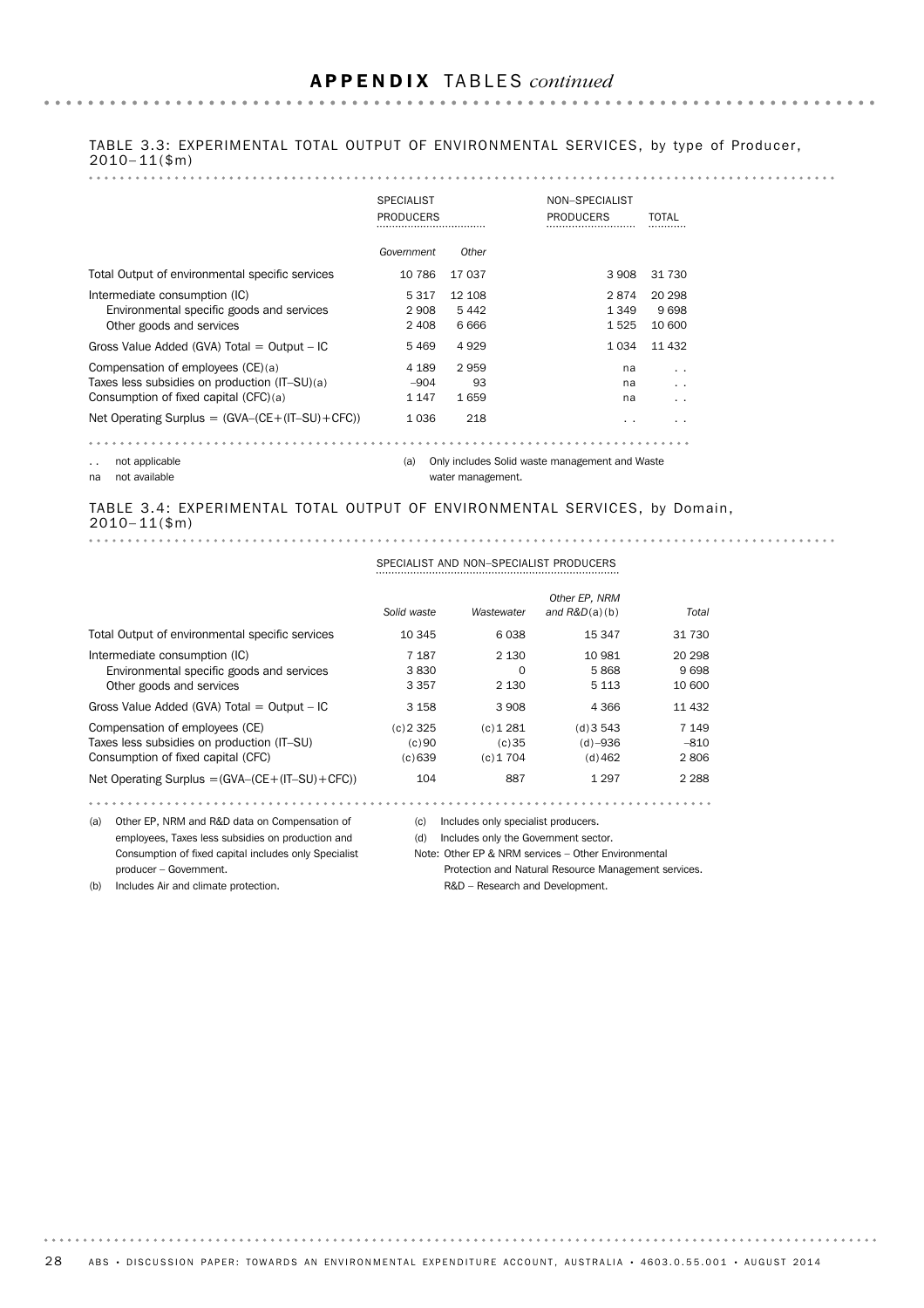### TABLE 4.1: EXPERIMENTAL TOTAL NATIONAL EXPENDITURE ON ENVIRONMENT PROTECTION AND NATURAL RESOURCE MANAGEMENT, 2009– 10(\$m)

|                                                                                                                                         | <b>INDUSTRY</b>                                                            |                                         |                                                                 |                                       |                                   |                              |
|-----------------------------------------------------------------------------------------------------------------------------------------|----------------------------------------------------------------------------|-----------------------------------------|-----------------------------------------------------------------|---------------------------------------|-----------------------------------|------------------------------|
|                                                                                                                                         | Specialist<br>producers of<br>Environment<br>related goods<br>and services | Non-specialist<br>producers             | Other<br>industries                                             | Households/<br><b>NPISH</b>           | General<br>Government             | Total                        |
| <b>Environment related Services</b><br>Intermediate consumption<br>Final consumption<br><b>Gross Fixed Capital Formation</b>            | (a)<br>$\sim$ $\sim$<br>(a)                                                | 1 1 7 6<br>$\sim$ $\sim$<br>$\mathbf 0$ | 11 614<br>$\sim$<br>3 0 8 0                                     | $\sim$ $\sim$<br>5 2 3 9<br>$\ddotsc$ | $\ddotsc$<br>1 3 5 2<br>$\cdot$ . | 12 791<br>6 5 9 0<br>3 0 8 0 |
| Environment related Connected/adapted<br>goods<br>Intermediate consumption<br>Final consumption<br><b>Gross Fixed Capital Formation</b> | (a)<br>$\sim$ $\sim$<br>(a)                                                | 308<br>$\sim$ $\sim$<br>na              | 3 9 0 0<br>$\cdot$ .<br>$\mathbf 0$                             | $\sim$ $\sim$<br>241<br>$\mathbf 0$   | $\cdot$ .<br>0<br>$\mathbf 0$     | 4 2 0 8<br>241<br>$\Omega$   |
| Capital formation for characteristic<br>activities<br>Specific transfers for environmental                                              | 6684<br>na                                                                 | 20                                      | $\mathbf 0$                                                     | $\sim$ $\sim$<br>$\mathbf 0$          | $\ddotsc$<br>365                  | 6 7 0 4<br>365               |
| protection not included above<br>Environmental protection transfers to and<br>from the rest of the world (net)                          | 49                                                                         | na<br>$\mathbf 0$                       | na<br>$\mathbf 0$                                               | $(a)$ na                              | 64                                | 113                          |
| <b>Total national expenditure on</b><br>environmental protection                                                                        | 6733                                                                       | 1505                                    | 18 5 94                                                         | 5479                                  | 1780                              | 34 092                       |
| not applicable                                                                                                                          |                                                                            | (a)                                     | Not included in the derivation of total national expenditure on |                                       |                                   |                              |

na not available

 $\sim$   $\sim$   $\sim$ 

environmental protection.

Note: NPISH – Non–Profit Institutions Serving Households.

### TABLE 4.2: EXPERIMENTAL TOTAL NATIONAL EXPENDITURE ON ENVIRONMENT PROTECTION AND NATURAL RESOURCE MANAGEMENT, 2010– 11(\$m)

|                                                                                            | <b>INDUSTRY</b>                                                            |                             |                     |                             |                       |          |
|--------------------------------------------------------------------------------------------|----------------------------------------------------------------------------|-----------------------------|---------------------|-----------------------------|-----------------------|----------|
|                                                                                            |                                                                            |                             |                     |                             |                       |          |
|                                                                                            | Specialist<br>producers of<br>Environment<br>related goods<br>and services | Non-specialist<br>producers | Other<br>industries | Households/<br><b>NPISH</b> | General<br>Government | Total    |
| <b>Environment related Services</b>                                                        |                                                                            |                             |                     |                             |                       |          |
| Intermediate consumption                                                                   | (a)                                                                        | 1 3 4 9                     | 12 7 54             | $\sim$ $\sim$               | $\sim$                | 14 102   |
| Final consumption                                                                          | $\sim$                                                                     | $\sim$                      | $\sim$              | 6009                        | 1 0 8 0               | 7 0 8 9  |
| <b>Gross Fixed Capital Formation</b>                                                       | (a)                                                                        | $\mathbf 0$                 | 3 3 6 4             | $\ddotsc$                   | $\sim$                | 3 3 6 4  |
| Environment related Connected/adapted<br>goods                                             |                                                                            |                             |                     |                             |                       |          |
| Intermediate consumption                                                                   | (a)                                                                        | 363                         | 4 4 3 8             | $\sim$ $-$                  | $\sim$                | 4 8 0 1  |
| Final consumption                                                                          | $\sim$ $\sim$                                                              | $\sim$                      | $\cdot$ .           | 287                         | $\mathbf 0$           | 287      |
| <b>Gross Fixed Capital Formation</b>                                                       | (a)                                                                        | na                          | $\mathbf 0$         | $\Omega$                    | $\Omega$              | $\Omega$ |
| Capital formation for characteristic<br>activities<br>Specific transfers for environmental | 5578                                                                       | 21                          | na                  | $\sim$ $\sim$               | $\sim$ $\sim$         | 5 5 9 8  |
| protection not included above<br>Environmental protection transfers to and                 | na                                                                         | na                          | na                  | na                          | 152                   | 152      |
| from the rest of the world (net)                                                           | 65                                                                         | $\mathbf 0$                 | $\mathbf 0$         | $(a)$ na                    | 315                   | 379      |
| <b>Total national expenditure on</b>                                                       |                                                                            |                             |                     |                             |                       |          |
| environmental protection                                                                   | 5642                                                                       | 1732                        | 20 556              | 6 2 9 7                     | 1546                  | 35 7 7 3 |
|                                                                                            |                                                                            |                             |                     |                             |                       |          |

.. not applicable na not available

environmental protection.

Note: NPISH – Non–Profit Institutions Serving Households.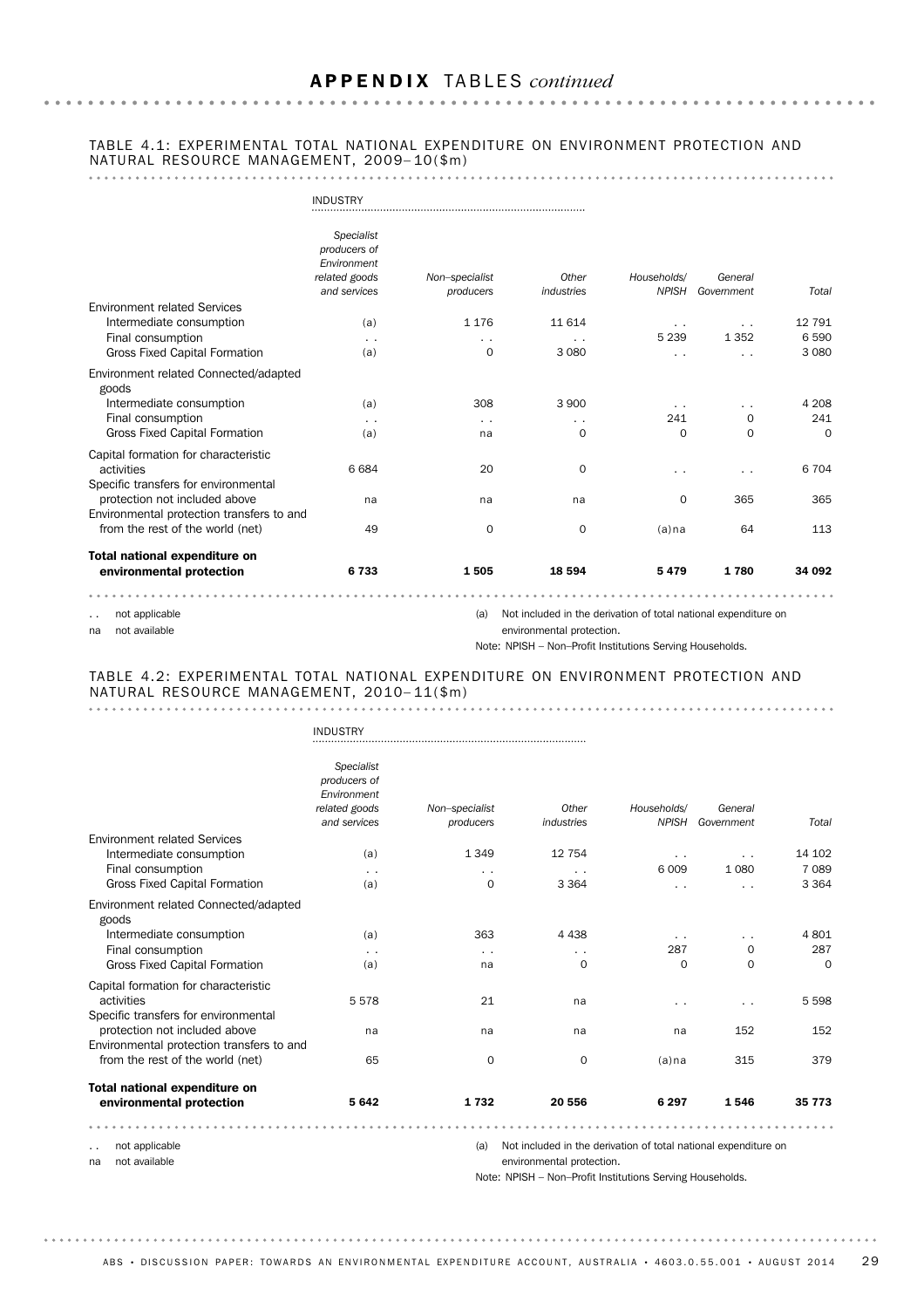### TABLE 5.1: EXPERIMENTAL FINANCING OF NATIONAL EXPENDITURE ON ENVIRONMENTAL PROTECTION AND NATURAL RESOURCE MANAGEMENT, 2009-10 (\$m)

| <b>Total</b>                                               | 6684                    | 1505                        | 18 594              | 5479                        | 1717                  | 113                     | 34 092  |
|------------------------------------------------------------|-------------------------|-----------------------------|---------------------|-----------------------------|-----------------------|-------------------------|---------|
| Rest of the World                                          | na                      | na                          | na                  | na                          | na                    | na                      | na      |
| <b>Total National Expenditure</b>                          | 6684                    | 1505                        | 18 5 94             | 5479                        | 1 7 1 7               | 113                     | 34 092  |
| Households                                                 | na                      | na                          | na                  | 5 3 3 6                     | na                    | na                      | 5 3 3 6 |
| Other producers                                            | na                      | 1505                        | 18 594              | na                          | na                    | na                      | 20 099  |
| Industry<br>Specialist producers                           | 6 1 5 8                 | na                          | na                  | na                          | na                    | 49                      | 6 20 7  |
| <b>Providers of Finance for EP &amp; NRM</b><br>Government | 526                     | na                          | na                  | 143                         | 1 7 1 7               | 64                      | 2449    |
|                                                            | Specialist<br>producers | Non-specialist<br>producers | Other<br>Industries | Households/<br><b>NPISH</b> | General<br>Government | Rest<br>of the<br>World | Total   |

na not available

Note: NPISH – Non–Profit Institutions Serving Households. EP & NRM – Environmental Protection Services and Natural Resource Management.

#### TABLE 5.2: EXPERIMENTAL FINANCING OF NATIONAL EXPENDITURE ON ENVIRONMENTAL PROTECTION AND NATURAL RESOURCE MANAGEMENT, 2010-11 (\$m)

|                                   | <b>USERS OF FINANCE</b> |                             |                     |                             |                       |                         |          |
|-----------------------------------|-------------------------|-----------------------------|---------------------|-----------------------------|-----------------------|-------------------------|----------|
|                                   | Specialist<br>producers | Non-specialist<br>producers | Other<br>Industries | Households/<br><b>NPISH</b> | General<br>Government | Rest<br>of the<br>World | Total    |
| Providers of Finance for EP & NRM |                         |                             |                     |                             |                       |                         |          |
| Government                        | 417                     | na                          | na                  | 190                         | 1 2 3 2               | 315                     | 2 1 5 3  |
| Industry<br>Specialist producers  | 5 1 6 1                 | na                          | na                  | na                          | na                    | 65                      | 5 2 2 6  |
| Other producers                   | na                      | 1732                        | 20 556              | na                          | na                    | na                      | 22 288   |
| Households                        | na                      | na                          | na                  | 6 107                       | na                    | na                      | 6 10 7   |
| <b>Total National Expenditure</b> | 5578                    | 1732                        | 20 556              | 6 2 9 7                     | 1 2 3 2               | 379                     | 35 7 7 3 |
| Rest of the World                 | na                      | na                          | na                  | na                          | na                    | na                      | na       |
| <b>Total</b>                      | 5578                    | 1732                        | 20 556              | 6 2 9 7                     | 1 2 3 2               | 379                     | 35 7 7 3 |
|                                   |                         |                             |                     |                             |                       |                         | .        |

na not available

Note: NPISH – Non–Profit Institutions Serving Households. EP & NRM – Environmental Protection Services and Natural Resource Management.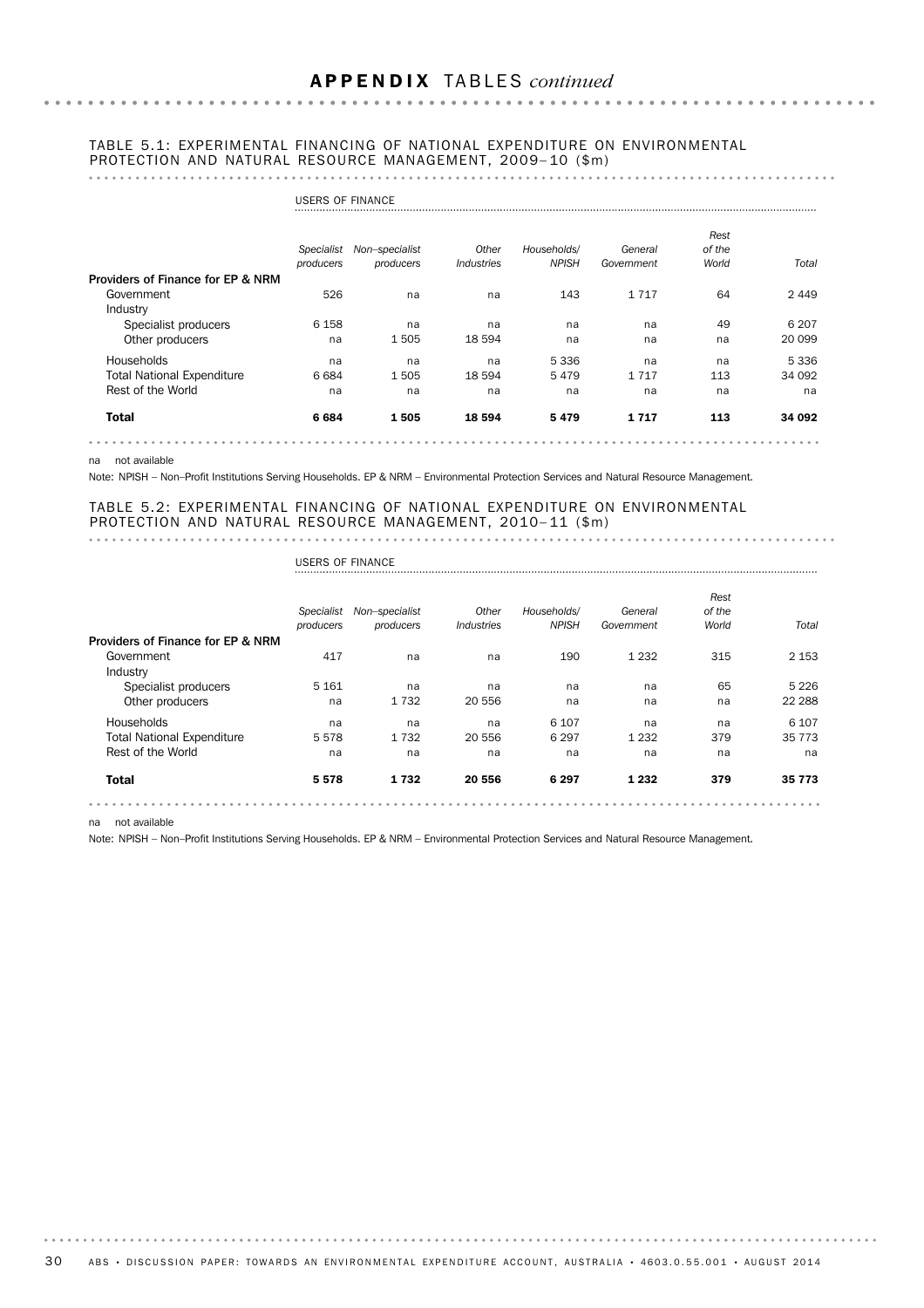## GLOSSARY

| Adapted goods                                                                      | They are goods that have been specifically modified to be more "environmentally<br>friendly" or "cleaner" and whose use is therefore beneficial for environmental protection<br>and resource management.                                                                                                                                                                                                                                                                                                                                                                                                                                                                                                                                                                                                                                                                                                                    |
|------------------------------------------------------------------------------------|-----------------------------------------------------------------------------------------------------------------------------------------------------------------------------------------------------------------------------------------------------------------------------------------------------------------------------------------------------------------------------------------------------------------------------------------------------------------------------------------------------------------------------------------------------------------------------------------------------------------------------------------------------------------------------------------------------------------------------------------------------------------------------------------------------------------------------------------------------------------------------------------------------------------------------|
| Ancillary activity                                                                 | An ancillary activity is a supporting activity undertaken within an enterprise in order to<br>create the conditions within which the principal or secondary activities can be carried<br>out.                                                                                                                                                                                                                                                                                                                                                                                                                                                                                                                                                                                                                                                                                                                               |
| Australian and New Zealand<br>Standard Industrial<br>Classification (ANZSIC), 2006 | The ANZSIC is the standard classification used in Australia and New Zealand for the<br>collection, compilation, and publication of industry statistics.                                                                                                                                                                                                                                                                                                                                                                                                                                                                                                                                                                                                                                                                                                                                                                     |
| <b>Basic price</b>                                                                 | The amount receivable by the producer from the purchaser for a unit of a good or<br>service produced as output, minus any tax payable plus any subsidy receivable, on that<br>unit as a consequence of its production or sale; it excludes any transport charges<br>invoiced separately by the producer.                                                                                                                                                                                                                                                                                                                                                                                                                                                                                                                                                                                                                    |
| Compensation of employees                                                          | Compensation of employees is defined as the total remuneration, in cash or in kind,<br>payable by an enterprise to an employee in return for work done by the latter during the<br>accounting period.                                                                                                                                                                                                                                                                                                                                                                                                                                                                                                                                                                                                                                                                                                                       |
| Consumption of fixed capital                                                       | This is the decline, during the course of accounting period, in the current value of the<br>stock of fixed assets owned and used by a producer as a result of physical deterioration,<br>normal obsolescence or normal accidental damage.                                                                                                                                                                                                                                                                                                                                                                                                                                                                                                                                                                                                                                                                                   |
| Environmental account                                                              | An information system and framework that links the economic activities and uses of a<br>resource to changes in the natural resource base, thus linking resource use with the<br>System of National Accounts. See also SEEA.                                                                                                                                                                                                                                                                                                                                                                                                                                                                                                                                                                                                                                                                                                 |
| Environmental protection<br>activities                                             | They are those activities whose primary purpose is the prevention, reduction and<br>elimination of pollution and other forms of degradation of the environment.                                                                                                                                                                                                                                                                                                                                                                                                                                                                                                                                                                                                                                                                                                                                                             |
| Environmental protection<br>specific services                                      | Environmental protection services are produced by economic units for sale or own use.                                                                                                                                                                                                                                                                                                                                                                                                                                                                                                                                                                                                                                                                                                                                                                                                                                       |
| Environmental related<br>connected products                                        | Products whose use directly serves environmental protection/resource management<br>purposes but which are not environmental protection/resource management specific<br>services or inputs into characteristic activities.                                                                                                                                                                                                                                                                                                                                                                                                                                                                                                                                                                                                                                                                                                   |
| Final consumption<br>expenditure                                                   | Final consumption expenditure is the amount of expenditure on consumption of goods<br>and services.                                                                                                                                                                                                                                                                                                                                                                                                                                                                                                                                                                                                                                                                                                                                                                                                                         |
| Final consumption<br>expenditure by General<br>governments                         | General government final consumption expenditure consists of expenditure, including<br>expenditure whose value must be estimated indirectly, incurred by general government<br>on both individual consumption goods and services and collective consumption services.                                                                                                                                                                                                                                                                                                                                                                                                                                                                                                                                                                                                                                                       |
| Final consumption<br>expenditure by households                                     | Net expenditure on goods and services by persons and expenditure of a current nature<br>by private non-profit institutions serving households. This item includes expenditures by<br>unincorporated businesses and expenditures on assets by non-profit institutions<br>(included in gross fixed capital formation). Also excluded is expenditure on maintenance<br>of dwellings (treated as intermediate expenses of private enterprises), but personal<br>expenditure on motor vehicles and other durable goods and the imputed rent of<br>owner-occupied dwellings are included. The value of 'backyard' production (including<br>food produced and consumed on farms) is included in household final consumption<br>expenditure and the payment of wages and salaries in kind (e.g. food and lodging<br>supplied free to employees) is counted in both household income and household final<br>consumption expenditure. |
| Final consumption<br>expenditure by NPISHs                                         | Final consumption expenditure of NPISHs consists of the expenditure, including<br>expenditure whose value must be estimated indirectly, incurred by resident NPISHs on<br>individual consumption goods and services and possibly on collective consumption<br>services.                                                                                                                                                                                                                                                                                                                                                                                                                                                                                                                                                                                                                                                     |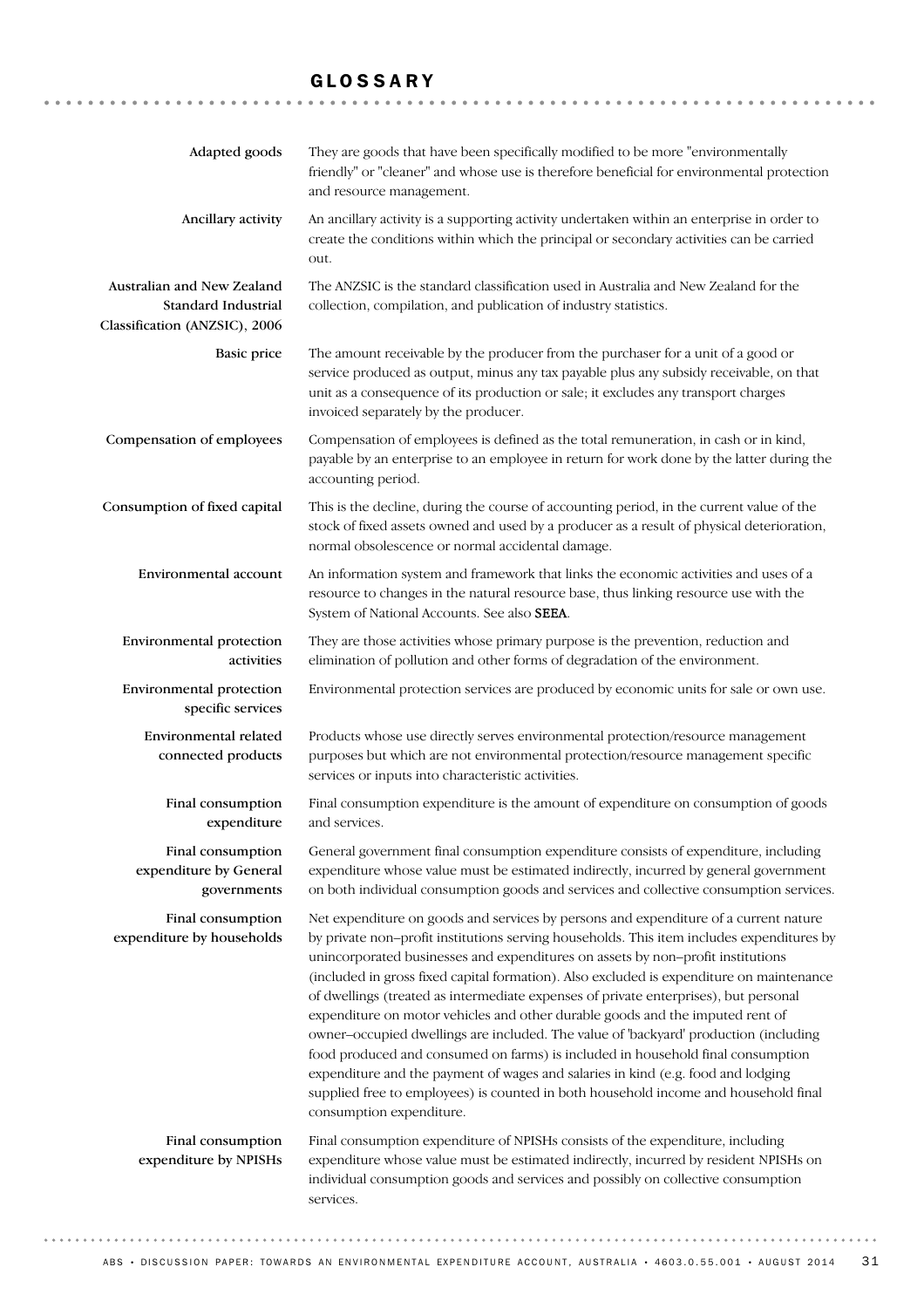| <b>General Government</b>     | The general government sector as used in this publication mainly comprises local<br>government administration units (ANZSIC Division O, Class 7530) including regional<br>councils which provide waste and other services on behalf of member councils.                                                                                                                                                                                                                                                                                                                                                         |
|-------------------------------|-----------------------------------------------------------------------------------------------------------------------------------------------------------------------------------------------------------------------------------------------------------------------------------------------------------------------------------------------------------------------------------------------------------------------------------------------------------------------------------------------------------------------------------------------------------------------------------------------------------------|
| Gross fixed capital formation | Gross fixed capital formation in a particular category of fixed asset consists of the value of<br>producers' acquisitions of new and existing products of this type less the value of their<br>disposals of fixed assets of the same type. Gross fixed capital formation is measured by<br>the total value of a producer's acquisitions, less disposals, of fixed assets during the<br>accounting period plus certain specified expenditure on services that adds to the value<br>of non-produced assets.                                                                                                       |
| Gross value added             | The value of output at basic prices minus the value of intermediate consumption at<br>purchasers' prices. The term is used to describe gross product by industry and by sector.<br>Basic prices valuation of output removes the distortion caused by variations in the<br>incidence of commodity taxes and subsidies across the output of individual industries.                                                                                                                                                                                                                                                |
| Households                    | A group of two or more related or unrelated people who usually reside in the same<br>dwelling, who regard themselves as a household, and who make common provision for<br>food or other essentials for living; or a person living in a dwelling who makes provision<br>for his/her own food and other essentials for living, without combining with any other<br>person.                                                                                                                                                                                                                                        |
| Industry value added (IVA)    | IVA is an estimate of the difference between the market value of the output of an<br>industry and the purchases of materials and expenses incurred in the production of that<br>output.                                                                                                                                                                                                                                                                                                                                                                                                                         |
|                               | The derivation of IVA for individual businesses depends on whether they are classified as<br>market or non-market producers. Non-market producers are those institutions which<br>provide goods or services either free or at prices that are not economically significant. In<br>other words, their prices are not significantly influenced by the amounts that producers<br>are willing to supply, nor the amounts that users are willing to pay to purchase the goods<br>or services being provided. Conversely, market producers provide goods and services at<br>prices that are economically significant. |
|                               | For market producers, the derivation of IVA is as follows:<br>Sales and service income<br>plus Funding from federal, state and/or local government for operational costs<br>plus Capital work done for own use<br><b>plus</b> Closing inventories<br>less Opening inventories<br>less Purchases of goods and materials<br>less Other intermediate input expenses<br>equals IVA                                                                                                                                                                                                                                  |
|                               | However, it should be noted that IVA is a measure of economic activity and is not<br>equivalent to operating profit before tax (OPBT). Wage and salary expenses, and most<br>other labour costs, are not taken into account in the calculation for market producers,<br>neither are interest expenses, depreciation or a number of lesser expenses. On the<br>income side, OPBT includes total income, whereas IVA only includes sales and service<br>income and government funding for operational costs.                                                                                                      |
|                               | As a principle, the output of non-market production is valued at cost, including<br>intermediate input expenses. As shown in the above derivation, purchases and other<br>intermediate input expenses are deducted from output in order to arrive at IVA.                                                                                                                                                                                                                                                                                                                                                       |
|                               | Accordingly, the derivation of IVA for non-market producers can be described as follows:<br>Selected labour costs<br>plus Depreciation and amortisation<br>equals IVA                                                                                                                                                                                                                                                                                                                                                                                                                                           |
|                               |                                                                                                                                                                                                                                                                                                                                                                                                                                                                                                                                                                                                                 |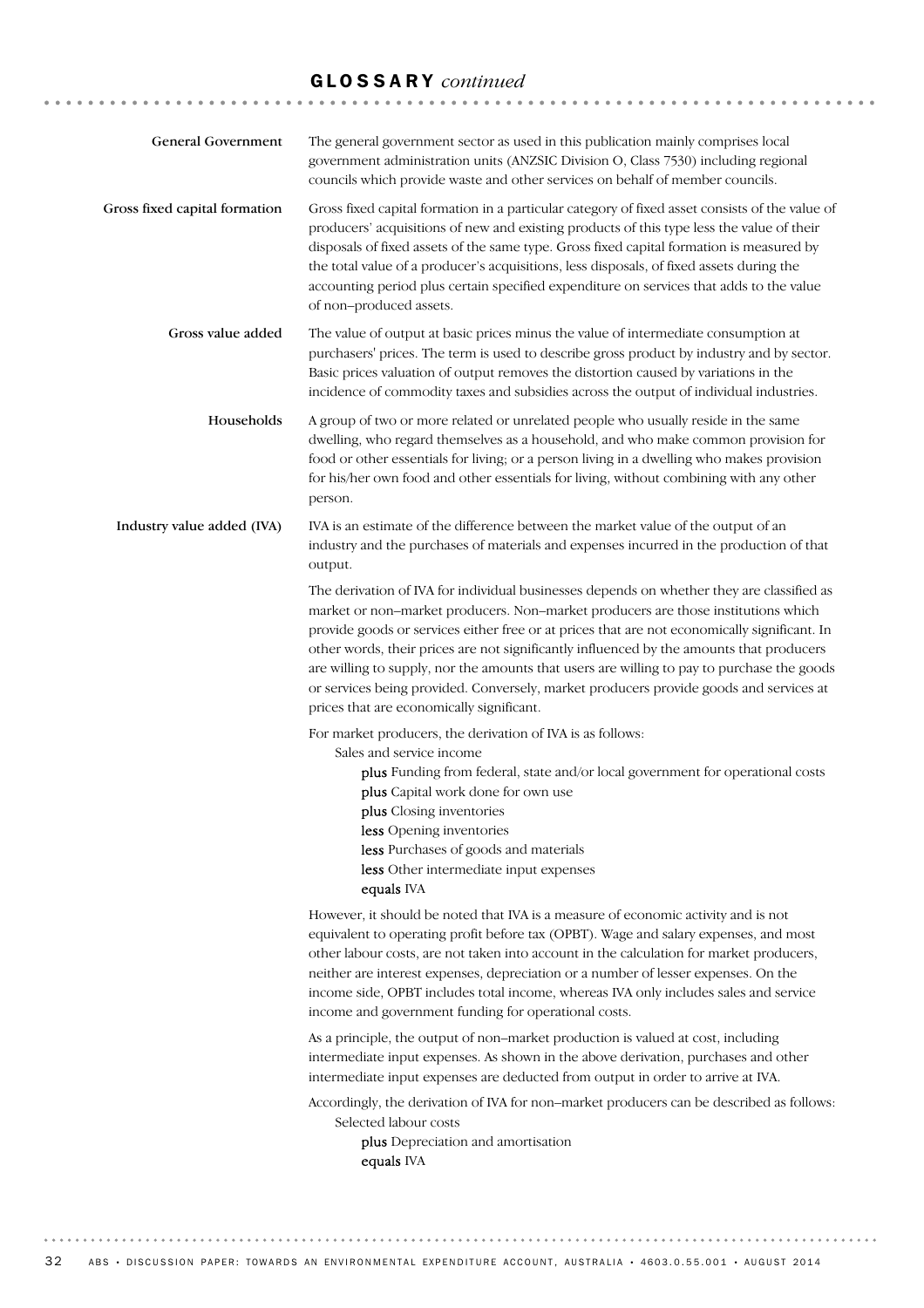| Industry value added (IVA)<br>continued                | Estimates of industry value added are obtained by summing the contributions of<br>businesses classified to that industry, both market and (if any) non-market producers.<br>Market producers predominate in most industries.                                                                                                                                                                                                                                                                                                                                                                                                                                                                    |
|--------------------------------------------------------|-------------------------------------------------------------------------------------------------------------------------------------------------------------------------------------------------------------------------------------------------------------------------------------------------------------------------------------------------------------------------------------------------------------------------------------------------------------------------------------------------------------------------------------------------------------------------------------------------------------------------------------------------------------------------------------------------|
|                                                        | Industry value added is related to, but different from, the national accounting variable<br>gross value added. For national accounts purposes, gross value added is calculated by<br>adjusting IVA to include General government units and also to account for some other<br>effects.                                                                                                                                                                                                                                                                                                                                                                                                           |
| Intermediate consumption                               | Intermediate consumption consists of the value of the goods and services consumed as<br>inputs by a process of production, excluding the consumption of fixed capital.                                                                                                                                                                                                                                                                                                                                                                                                                                                                                                                          |
| Manufacturing                                          | The process where units are engaged in the physical or chemical transformation of<br>materials, substances or components into new products (except agriculture and<br>construction). The materials, substances or components transformed by units in this<br>division are raw materials that are products of agriculture, forestry, fishing and mining or<br>products of other manufacturing units.                                                                                                                                                                                                                                                                                             |
| Market output                                          | Market output consists of output intended for sale at economically significant prices.                                                                                                                                                                                                                                                                                                                                                                                                                                                                                                                                                                                                          |
| Mining                                                 | The process where units extract naturally occurring mineral solids, such as coal and ores;<br>liquid minerals, such as crude petroleum; and gases, such as natural gas from the earth,<br>from an ore body, vein or (coal) seam. The term also includes the removal of soil. The<br>term mining is used in the broad sense to include: underground or open cut mining;<br>dredging; quarrying; well operations or evaporation pans; recovery from ore dumps or<br>tailings as well as beneficiation activities (i.e. preparing, including crushing, screening,<br>washing and flotation) and other preparation work customarily performed at the mine<br>site, or as a part of mining activity. |
| Natural resources                                      | Natural resources consist of naturally occurring resources such as land, water resources,<br>uncultivated forests and deposits of minerals that have an economic value.                                                                                                                                                                                                                                                                                                                                                                                                                                                                                                                         |
| Non-market output                                      | The non-market output produced by government units and NPISHs that is supplied free,<br>or at prices that are not economically significant, to other institutional units or the<br>community as a whole. The value of the non-market output is estimated as the sum of<br>costs of production, as follows:<br>a. Intermediate consumption<br>b. Compensation of employees<br>c. Consumption of fixed capital<br>d. Other taxes (less subsidies) on production.                                                                                                                                                                                                                                  |
| Non-profit institutions (NPIs)                         | Non-profit institutions are legal or social entities created for the purpose of producing<br>goods and services but whose status does not permit them to be a source of income,<br>profit or other financial gain for the units that establish, control or finance them.                                                                                                                                                                                                                                                                                                                                                                                                                        |
| Non-profit institutions serving<br>households (NPISHs) | Non-profit institutions serving households (NPISHs) consist of non-market NPIs that are<br>not controlled by government.                                                                                                                                                                                                                                                                                                                                                                                                                                                                                                                                                                        |
| Non-specialist producers                               | The non-specialists producers produce environmental goods and services for sale but<br>not as their primary activity.                                                                                                                                                                                                                                                                                                                                                                                                                                                                                                                                                                           |
| Other industries                                       | Industries other than those included in ANZSIC Division A Agriculture, Division B<br>Mining, Division C Manufacturing, Division D Electricity, Gas, Water, Division E<br>Construction, sub division 29 Waste Collection, Treatment and Disposal Services and<br>Class 7530 Local Government Administration.                                                                                                                                                                                                                                                                                                                                                                                     |
| Other subsidies on production                          | Other subsidies on production consist of subsidies except subsidies on products that<br>resident enterprises may receive as a consequence of engaging in production.                                                                                                                                                                                                                                                                                                                                                                                                                                                                                                                            |
| Other taxes on production                              | Consists of all taxes except taxes on products that enterprises incur as a result of<br>engaging in production.                                                                                                                                                                                                                                                                                                                                                                                                                                                                                                                                                                                 |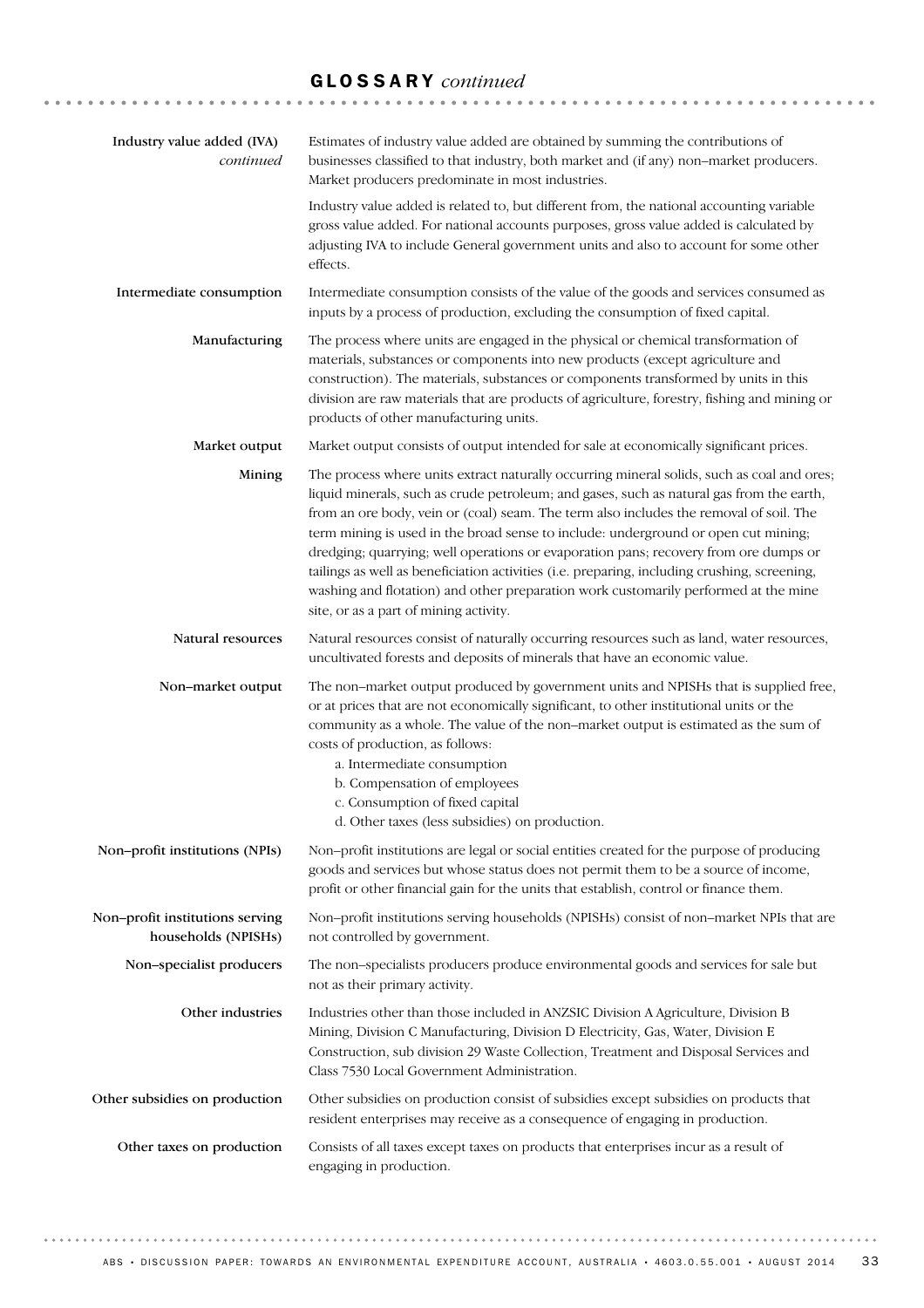| Output                            | Output is defined as the goods and services produced by an establishment, excluding the<br>value of any goods and services used in an activity for which the establishment does not<br>assume the risk of using the products in production and excluding the value of goods<br>and services consumed by the same establishment except for goods and services used<br>for capital formation (fixed capital or change in inventories) or own final consumption.                                                                                                                                                                                            |
|-----------------------------------|----------------------------------------------------------------------------------------------------------------------------------------------------------------------------------------------------------------------------------------------------------------------------------------------------------------------------------------------------------------------------------------------------------------------------------------------------------------------------------------------------------------------------------------------------------------------------------------------------------------------------------------------------------|
| Own-account activity              | It consists of the production and use of goods and services within an establishment or<br>household.                                                                                                                                                                                                                                                                                                                                                                                                                                                                                                                                                     |
| Production                        | Production is an activity, carried out under the responsibility, control and management<br>of an institutional unit, that uses inputs of labour, capital, and goods and services to<br>produce outputs of goods and services.                                                                                                                                                                                                                                                                                                                                                                                                                            |
| Products                          | Products are goods and services (including knowledge-capturing products) that result<br>from a process of production.                                                                                                                                                                                                                                                                                                                                                                                                                                                                                                                                    |
| Purchasers' price                 | The amount paid by the purchaser, excluding any deductible tax, in order to take<br>delivery of a unit of a good or service at the time and place required by the purchaser.<br>The purchaser's price of a good includes any transport charges paid separately by the<br>purchaser to take delivery at the required time and place.                                                                                                                                                                                                                                                                                                                      |
| Recyclable waste service          | Services provided to treat or process waste materials so as to make suitable for reuse.                                                                                                                                                                                                                                                                                                                                                                                                                                                                                                                                                                  |
| Recycling                         | A resource recovery method involving the collection and processing of waste for use as a<br>raw material in the manufacture of the same or similar non-waste product.                                                                                                                                                                                                                                                                                                                                                                                                                                                                                    |
| Research and development          | Research and development consists of the value of expenditures on creative work<br>undertaken on a systematic basis in order to increase the stock of knowledge, including<br>knowledge of man, culture and society, and use of this stock of knowledge to devise new<br>applications. This does not extend to including human capital as assets within the SNA.                                                                                                                                                                                                                                                                                         |
| Resource management<br>activities | They are those activities whose primary purpose is preserving and maintaining the stock<br>of natural resources and hence safeguarding against depletion.                                                                                                                                                                                                                                                                                                                                                                                                                                                                                                |
| Resource recovery                 | The process of extracting materials or energy from a waste stream through re-use (using<br>the product for the same or a different purpose without further production), recycling or<br>recovering energy from waste.                                                                                                                                                                                                                                                                                                                                                                                                                                    |
| Rest of the world (ROW)           | The rest of the world consists of all non-resident institutional units that enter into<br>transactions with resident units, or have other economic links with resident units.                                                                                                                                                                                                                                                                                                                                                                                                                                                                            |
| Secondary activity                | A secondary activity is an activity carried out within a single producer unit in addition to<br>the principal activity and whose output, like that of the principal activity, must be<br>suitable for delivery outside the producer unit.                                                                                                                                                                                                                                                                                                                                                                                                                |
| <b>SEEA</b>                       | The System of Environmental and Economic Accounting (SEEA) is a measurement<br>framework that can provide a range of metrics that link information on the economy and<br>the environment. This integration of information is achieved by the use of common<br>frameworks, classifications and standards, providing an integrated database for policy<br>analysis and decision making. In 2012 it was adopted as an international statistical<br>standard by the United Nations Statistical Commission and applies the accounting<br>concepts, structures, rules and principles of the System of National Accounts (SNA) to<br>environmental information. |
| Solid waste                       | Waste materials ranging from municipal garbage to industrial waste, but excluding<br>gaseous, liquid, hazardous, clinical and intractable wastes.                                                                                                                                                                                                                                                                                                                                                                                                                                                                                                        |
| Specialist producers              | Specialist producers are those producers whose primary activity is the production of<br>environmental good and services.                                                                                                                                                                                                                                                                                                                                                                                                                                                                                                                                 |
| Subsidy on product                | A subsidy payable per unit of a good or service. The subsidy may be a specific amount of<br>money per unit of quantity of a good or service, or it may be calculated ad valorem as a<br>specified percentage of the price per unit. A subsidy may also be calculated as the<br>difference between a specified target price and the market price paid actually paid by a                                                                                                                                                                                                                                                                                  |
|                                   |                                                                                                                                                                                                                                                                                                                                                                                                                                                                                                                                                                                                                                                          |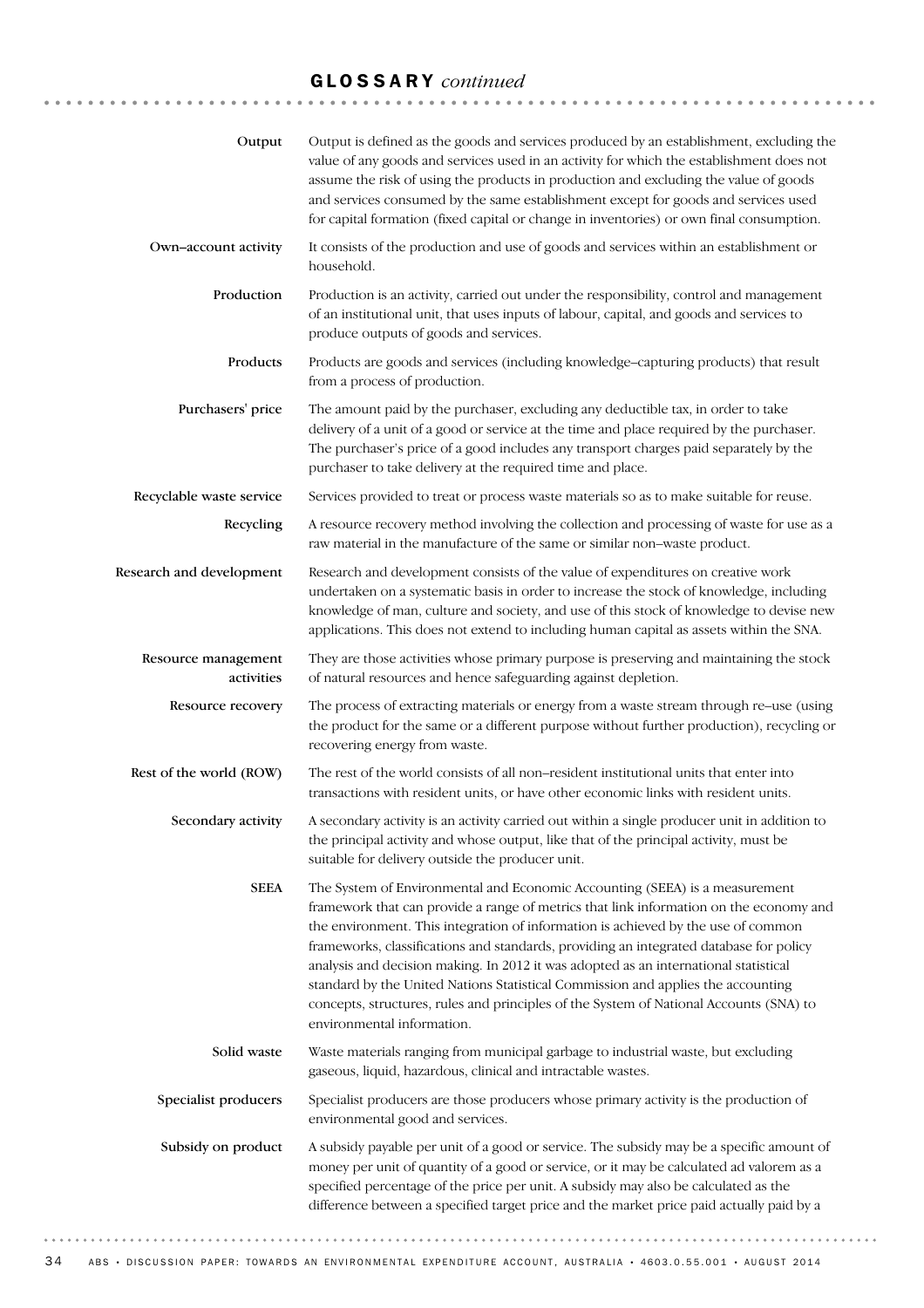| Subsidy on product continued          | purchaser. A subsidy on a product usually becomes payable when the product is<br>produced, sold or imported, but it may also become payable in other circumstances,<br>such as when a product is exported, leased, transferred, delivered or used for own<br>consumption or own capital formation.                                                                                                                                                                                                                                                                                                                                                                                                                                                                                                                                                                                                                       |
|---------------------------------------|--------------------------------------------------------------------------------------------------------------------------------------------------------------------------------------------------------------------------------------------------------------------------------------------------------------------------------------------------------------------------------------------------------------------------------------------------------------------------------------------------------------------------------------------------------------------------------------------------------------------------------------------------------------------------------------------------------------------------------------------------------------------------------------------------------------------------------------------------------------------------------------------------------------------------|
| Supply table                          | A supply table at purchasers' prices consists of a rectangular matrix with the rows<br>corresponding to the same groups of products as the matching use tables and columns<br>corresponding to the supply from domestic production valued at basic prices plus<br>columns for imports and the valuation adjustments necessary to have total supply of<br>each.                                                                                                                                                                                                                                                                                                                                                                                                                                                                                                                                                           |
| <b>Taxes</b>                          | Taxes are compulsory, unrequited payments, in cash or in kind, made by institutional<br>units to government units.                                                                                                                                                                                                                                                                                                                                                                                                                                                                                                                                                                                                                                                                                                                                                                                                       |
| Taxes less subsidies on<br>production | Taxes less subsidies on production consist of taxes payable or subsidies receivable on<br>goods or services produced as outputs and other taxes or subsidies on production, such<br>as those payable on the labour, machinery, buildings or other assets used in production.                                                                                                                                                                                                                                                                                                                                                                                                                                                                                                                                                                                                                                             |
| Taxes on products                     | Taxes payable per unit of some good or service. The tax may be a specific amount of<br>money per unit of quantity of a good or service (quantity being measured either in terms<br>of discrete units or continuous physical variables such as volume, weight, strength,<br>distance, time, etc.), or it may be calculated ad valorem as a specified percentage of the<br>price per unit or value of the goods or services transacted. A tax on a product usually<br>becomes payable when the product is produced, sold or imported, but it may also<br>become payable in other circumstances, such as when a good is exported, leased,<br>transferred, delivered, or used for own consumption or own capital formation.                                                                                                                                                                                                  |
| Total expenses                        | The sum of all expense components.                                                                                                                                                                                                                                                                                                                                                                                                                                                                                                                                                                                                                                                                                                                                                                                                                                                                                       |
| Total income                          | Comprises sales and service income, interest income, funding from government for<br>operational costs and other income (for details, see the entries for these items).                                                                                                                                                                                                                                                                                                                                                                                                                                                                                                                                                                                                                                                                                                                                                   |
| Trade margin                          | Trade margin is the difference between the actual or imputed price realised on a good<br>purchased for resale and the price that would have to be paid by the distributor to<br>replace the good at the time it is sold or otherwise disposed of.                                                                                                                                                                                                                                                                                                                                                                                                                                                                                                                                                                                                                                                                        |
| Transaction                           | A transaction is an economic flow that is an interaction between institutional units by<br>mutual agreement or an action within an institutional unit that it is analytically useful to<br>treat like a transaction, often because the unit is operating in two different capacities.                                                                                                                                                                                                                                                                                                                                                                                                                                                                                                                                                                                                                                    |
| Transfer                              | A transfer is a transaction in which one institutional unit provides a good, service or asset<br>to another unit without receiving from the latter any good, service or asset in return as a<br>direct counterpart.                                                                                                                                                                                                                                                                                                                                                                                                                                                                                                                                                                                                                                                                                                      |
| Use table                             | A use table at purchasers' prices consists of a set of product balances covering all<br>products available in an economy arranged in the form of a rectangular matrix with the<br>products, valued at purchasers' prices, appearing in the rows and the columns indicating<br>the disposition of the products to various types of uses.                                                                                                                                                                                                                                                                                                                                                                                                                                                                                                                                                                                  |
| Wages and salaries                    | The gross wages and salaries (including capitalised wages and salaries) of all employees<br>of the business. The item includes severance, termination and redundancy payments,<br>salaries and fees of directors and executives, retainers and commissions of persons who<br>received a retainer, bonuses, and annual and other types of leave. Provision expenses for<br>employee entitlements (e.g. provisions for annual leave and leave bonus, long service<br>leave, sick leave, and severance, termination and redundancy payments) are also<br>included, as are salary sacrificed earnings and remuneration of employees in the form of<br>share based payments and stock options.<br>Payments related to self-employed persons such as consultants, contractors and persons<br>paid solely by commission without a retainer are excluded. The drawings of working<br>proprietors and partners are also excluded. |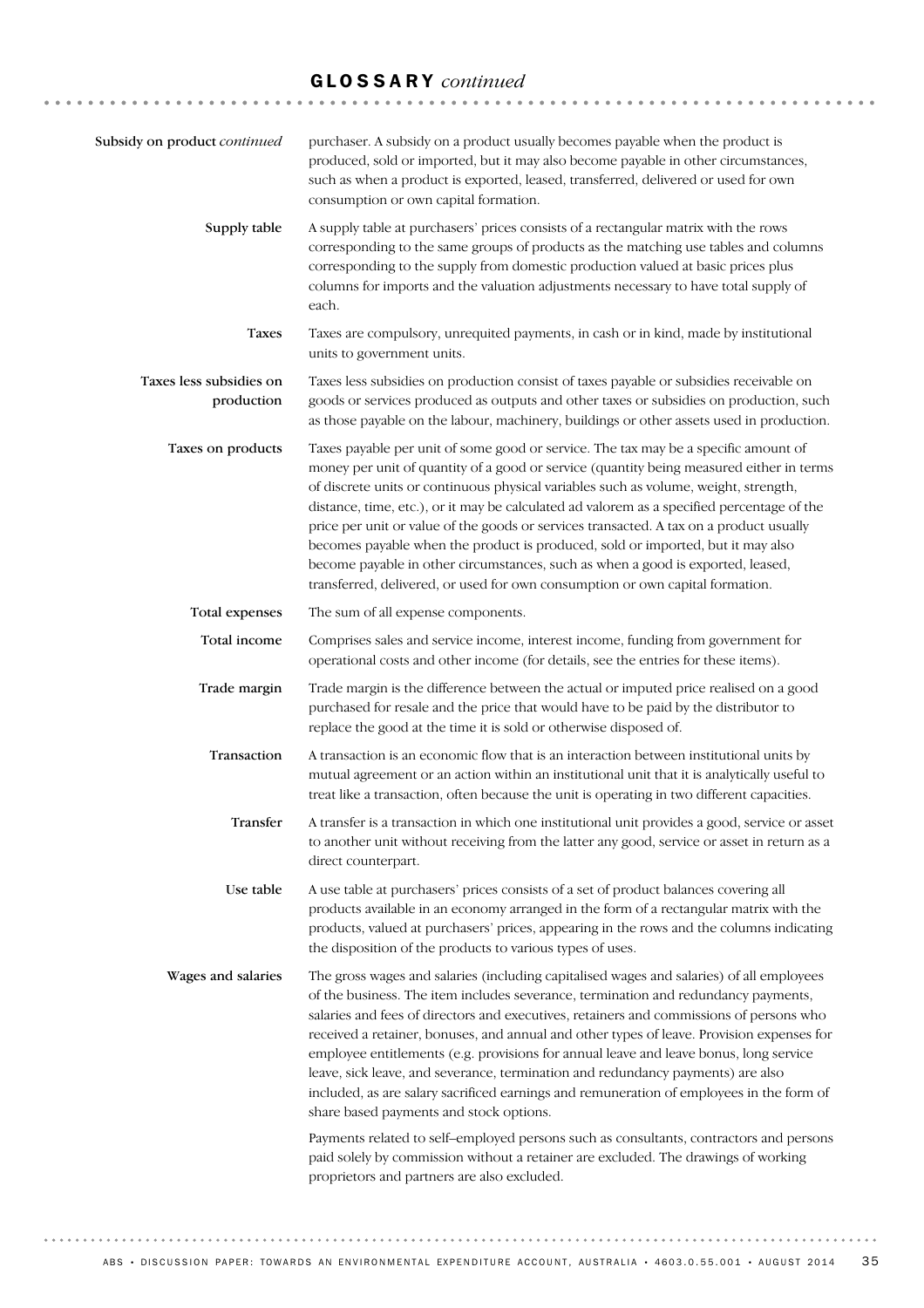| Waste                                        | (a) any substance that is discarded, emitted or deposited in the environment in such<br>volume, constituency or manner as to cause an alteration in the environment                                                               |
|----------------------------------------------|-----------------------------------------------------------------------------------------------------------------------------------------------------------------------------------------------------------------------------------|
|                                              | (b) any discarded, rejected, unwanted, surplus or abandoned substance                                                                                                                                                             |
|                                              | (c) any otherwise discarded, rejected, unwanted, surplus or abandoned substance<br>intended for sale or for recycling, reprocessing, recovery, or purification by a separate<br>operation from that which produced the substance. |
| <b>Waste Management Services</b><br>Industry | Can include any combination of collection, transport, recycling, treatment, processing,<br>disposal, managing and monitoring of waste materials (ANZSIC Division D, subdivision<br>29).                                           |
| Waste water services                         | This covers the sewerage and drainage services (ANZSIC division D subdivision 28).                                                                                                                                                |
|                                              | This class consists of units mainly engaged in operating sewerage or drainage systems or<br>sewage treatment plants.                                                                                                              |
|                                              | Primary activities                                                                                                                                                                                                                |
|                                              | • Sewage pumping station operation                                                                                                                                                                                                |
|                                              | • Sewage treatment plant operation                                                                                                                                                                                                |
|                                              | • Sewerage system operation                                                                                                                                                                                                       |
|                                              | • Stormwater drainage system operation                                                                                                                                                                                            |
|                                              | $\blacksquare$ Town drainage system eperation                                                                                                                                                                                     |

 $\blacksquare$  Town drainage system operation.